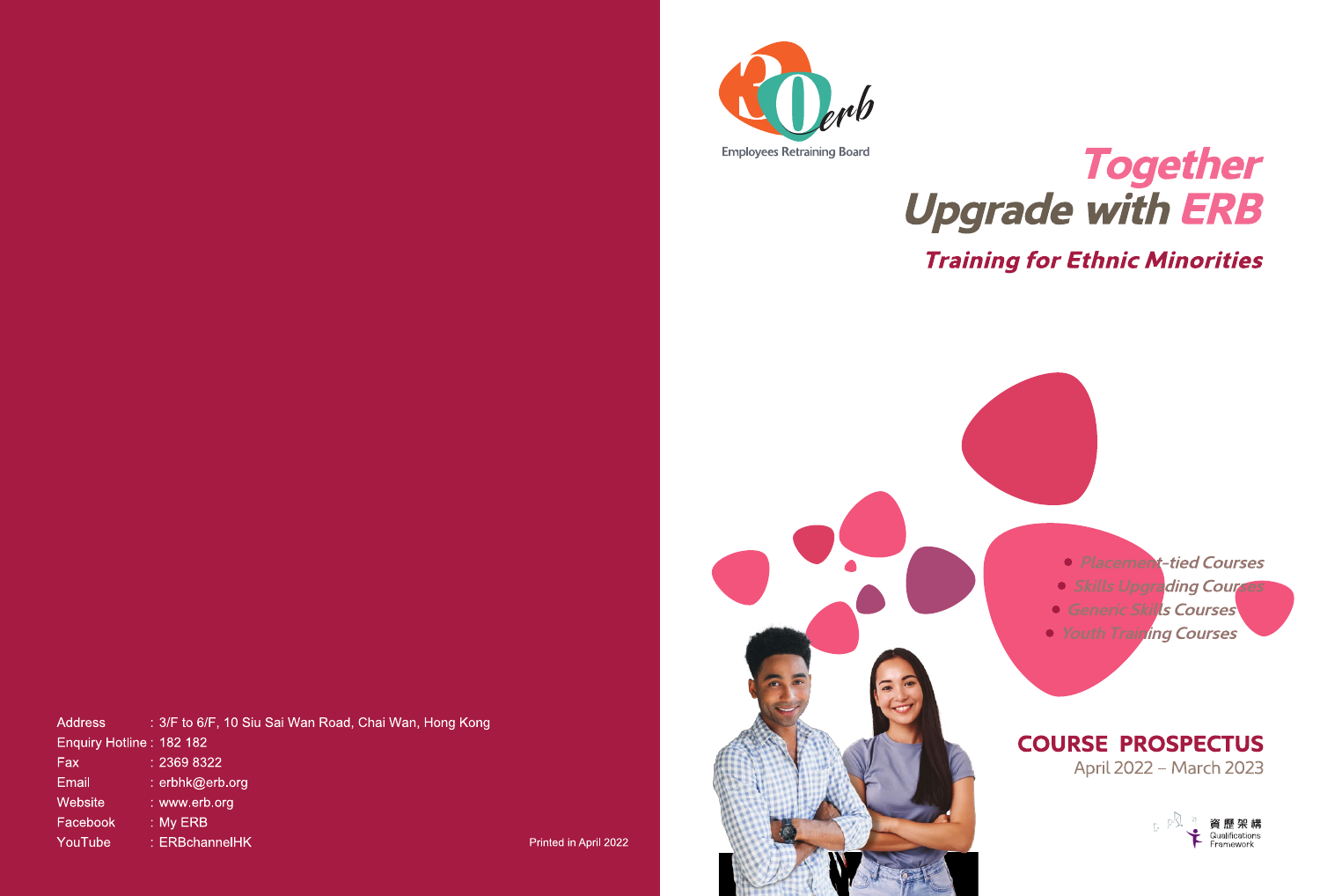# **Contents**

#### Remarks for Latest Updates

This Course Prospectus, printed in April 2022, introduces the training courses to be provided by the Employees Retraining Board (ERB) from April 2022 to March 2023. While ERB endeavours to ensure accuracy of the Course Prospectus, the latest information announced in ERB Website (www.erb.org) shall prevail in case of any changes. ERB also reserves the right to withdraw any of the training courses or modify their contents. For enquiries, please call ERB hotline at 182 182 or contact the Training Bodies concerned.

Preface and the contract of the contract of the contract of the contract of the contract of the contract of the contract of the contract of the contract of the contract of the contract of the contract of the contract of th

Application Guidelines 5

| <b>Placement-tied Courses</b><br>I |                                                                                                  |    |
|------------------------------------|--------------------------------------------------------------------------------------------------|----|
| Property Management &<br>Security  | Foundation Certificate in Standard Security &<br>Property Management (English Medium)            | 15 |
|                                    | Foundation Certificate in Advanced Security &<br>Property Management*                            | 16 |
| <b>Beauty Therapy</b>              | Foundation Certificate in Junior Beautician Training<br>(English Medium)                         | 18 |
|                                    | Foundation Certificate in Nail Technician Training<br>(English Medium)                           | 19 |
| Hotel                              | Foundation Certificate in Hotel Room Attendant Training<br>(English Medium)                      | 20 |
| <b>Business</b>                    | Foundation Certificate in Bookkeeping (LCCI Level 1<br>Bookkeeping Examination) (English Medium) | 21 |
|                                    | Foundation Certificate in Internet Business Start-up<br>(English Medium)                         | 22 |
|                                    | Foundation Certificate in Human Resources<br>Assistant Training*                                 | 23 |
| Catering                           | Foundation Certificate in Barista Training<br>(English Medium)                                   | 24 |
|                                    | Foundation Certificate in Junior Chef in Western Cuisine Training<br>(English Medium)            | 25 |
| <b>Social Services</b>             | Foundation Certificate in Community Interpreter Training<br>(English and Urdu)                   | 26 |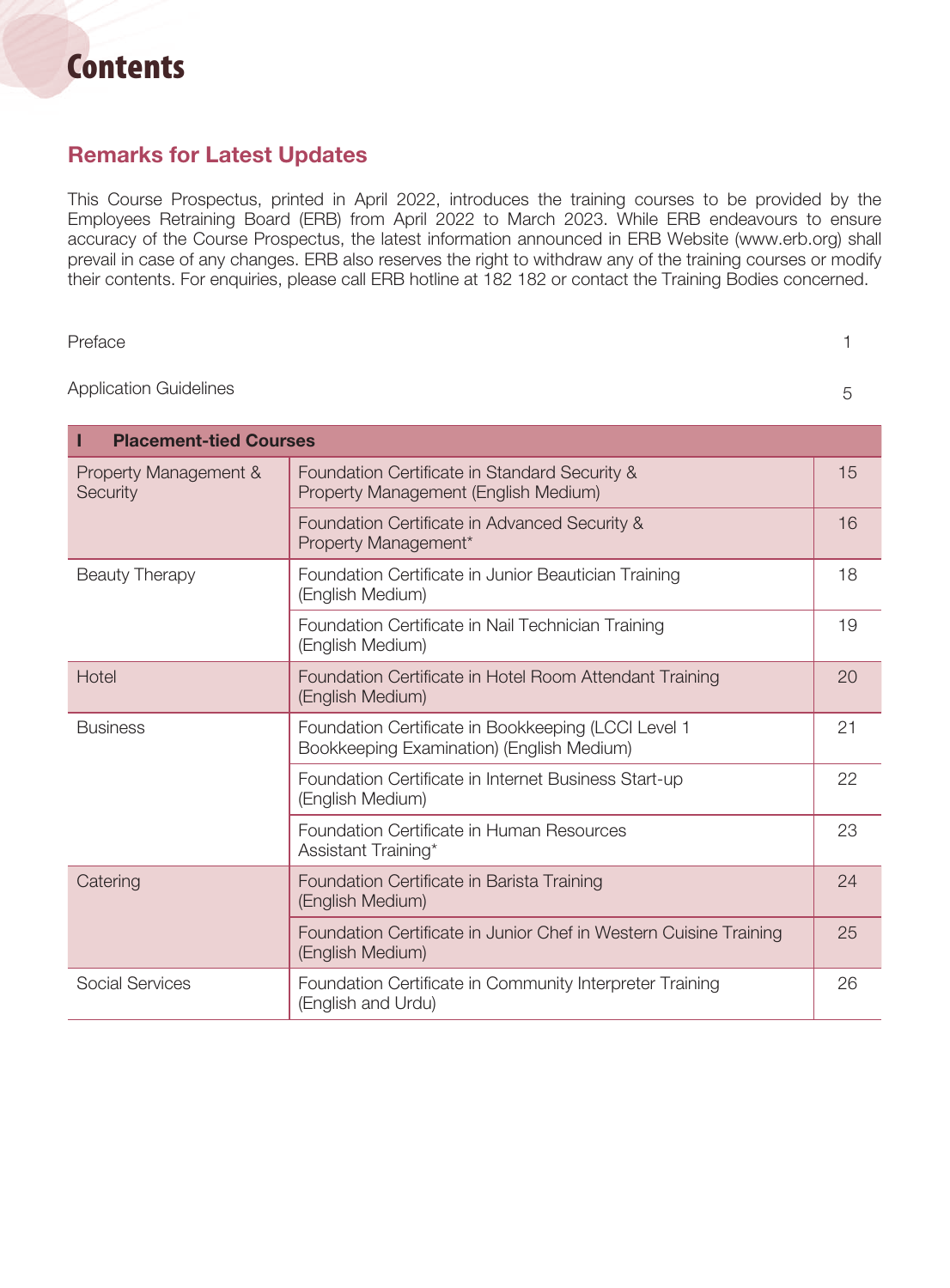# **Contents**

| <b>Placement-tied Courses</b>                 |                                                                                 |    |
|-----------------------------------------------|---------------------------------------------------------------------------------|----|
| <b>Healthcare Services</b>                    | Foundation Certificate in Medical Clinic Assistant Training<br>(English Medium) | 27 |
|                                               | Foundation Certificate in Care-related Support<br>Worker Training*              | 28 |
| Information &<br>Communications<br>Technology | Certificate in Network Engineering Technician Training*                         | 30 |

| <b>Skills Upgrading Courses</b><br>Ш |                                                                                                                                    |    |
|--------------------------------------|------------------------------------------------------------------------------------------------------------------------------------|----|
| Property Management &<br>Security    | Foundation Certificate in Quality Assurance System for the<br>Recognition Scheme of Security Training (English Medium) (Part-time) | 31 |
| <b>Business</b>                      | Foundation Certificate in Small Business Start-up I<br>(Fundamental Operation) (English Medium) (Part-time)                        | 32 |
|                                      | Foundation Certificate in Preparation for LCCI Level 2 Bookkeeping<br>and Accounting Examination (English Medium) (Part-time)      | 33 |
| Catering                             | Foundation Certificate in Pastry Making (Cake)<br>(English Medium) (Part-time)                                                     | 34 |
| Social Services                      | Foundation Certificate in Community Networking and Programme<br>Planning (English Medium) (Part-time)                              | 35 |

| <b>Generic Skills Courses</b><br>Ш |                                                                                             |    |
|------------------------------------|---------------------------------------------------------------------------------------------|----|
| <b>IT Applications</b>             | Foundation Certificate in Computer Operations for Beginners<br>(English Medium) (Part-time) | 36 |
|                                    | Foundation Certificate in Word Processing I<br>(English Medium) (Part-time)                 | 37 |
|                                    | Foundation Certificate in Spreadsheet Processing I<br>(English Medium) (Part-time)          | 38 |
|                                    | Foundation Certificate in Internet Application<br>(English Medium) (Part-time)              | 39 |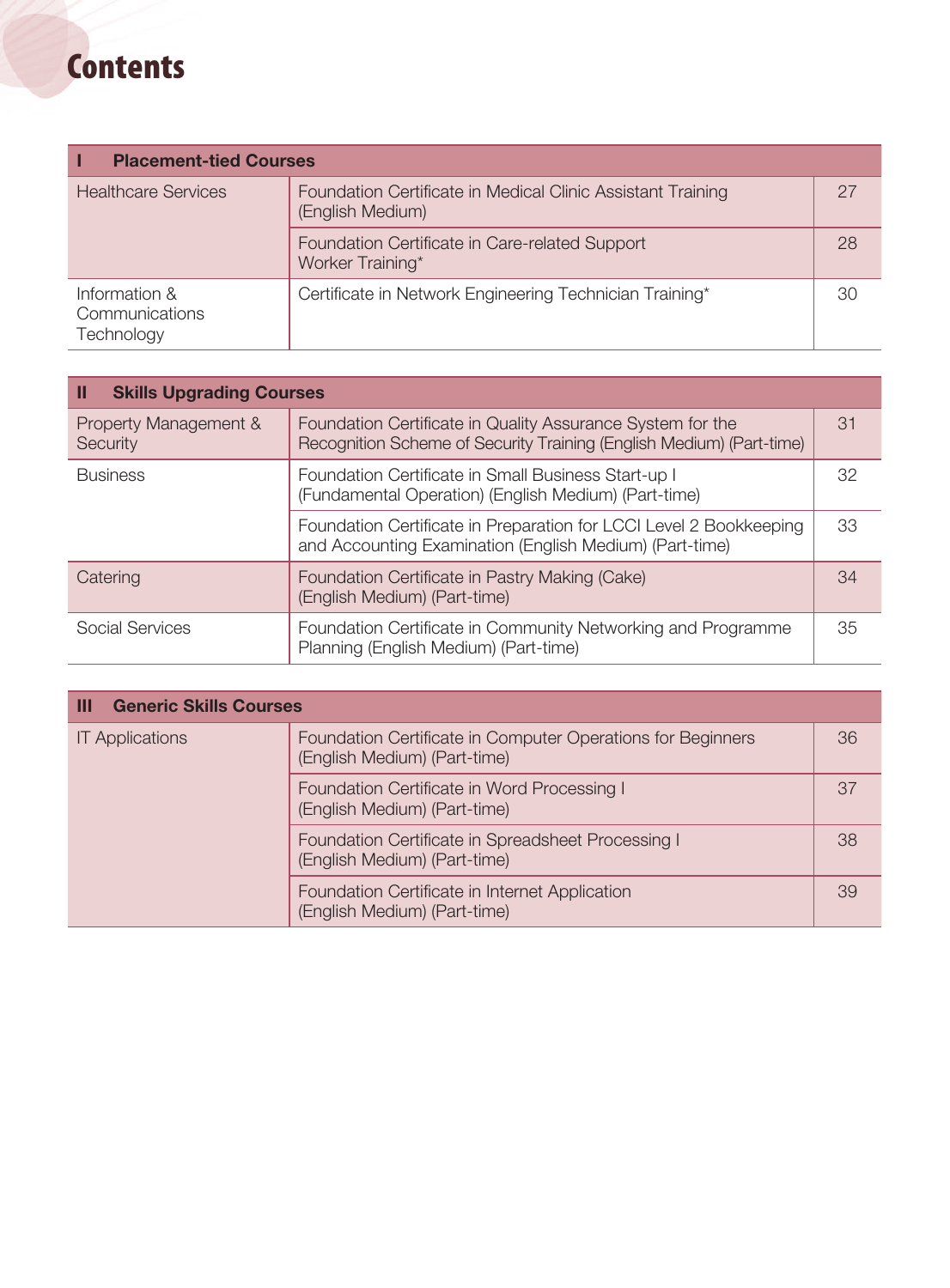| <b>Generic Skills Courses</b><br>Ш |                                                                                                              |    |
|------------------------------------|--------------------------------------------------------------------------------------------------------------|----|
| Workplace Languages                | Foundation Certificate in Vocational Cantonese I<br>for Non-Chinese Speakers (Part-time)                     | 40 |
|                                    | Foundation Certificate in Vocational Cantonese II<br>(Social Life) for Non-Chinese Speakers (Part-time)      | 41 |
|                                    | Foundation Certificate in Vocational Cantonese II<br>(Workplace) for Non-Chinese Speakers (Part-time)        | 42 |
|                                    | Foundation Certificate in Vocational Cantonese II<br>(Discussion) for Non-Chinese Speakers (Part-time)       | 43 |
|                                    | Foundation Certificate in Vocational Cantonese<br>(Customer Services) for Non-Chinese Speakers (Part-time)   | 44 |
|                                    | Foundation Certificate in Vocational Putonghua I<br>for Non-Chinese Speakers (Part-time)                     | 45 |
|                                    | Foundation Certificate in Elementary Workplace Chinese I<br>for Non-Chinese Speakers (Part-time)             | 46 |
|                                    | Foundation Certificate in Elementary Workplace Chinese II<br>for Non-Chinese Speakers (Part-time)            | 47 |
|                                    | Foundation Certificate in Elementary Workplace Chinese III<br>(Writing) for Non-Chinese Speakers (Part-time) | 48 |
|                                    | Foundation Certificate in Elementary Workplace Chinese III<br>(Reading) for Non-Chinese Speakers (Part-time) | 49 |
|                                    | Foundation Certificate in Workplace Chinese (Writing)<br>for Non-Chinese Speakers (Part-time)                | 50 |
|                                    | Foundation Certificate in Workplace Chinese (Reading)<br>for Non-Chinese Speakers (Part-time)                | 51 |
| <b>Personal Attributes</b>         | Foundation Certificate in Personal Attributes<br>(English Medium) (Part-time)                                | 52 |
|                                    | Foundation Certificate in Job Search Skills<br>(English Medium) (Part-time)                                  | 53 |
|                                    | Foundation Certificate in Employment Set Sail<br>(English Medium) (Part-time)                                | 54 |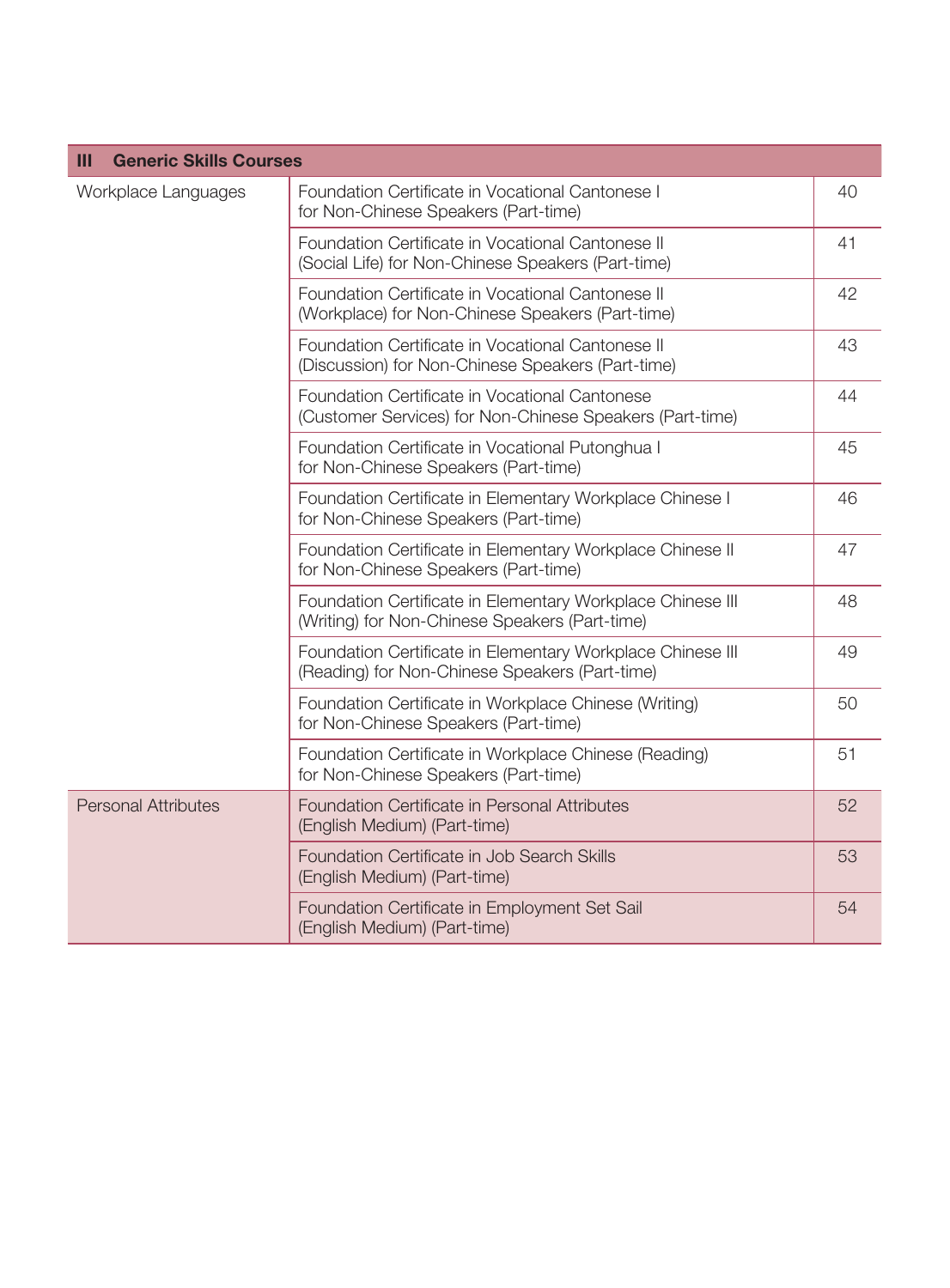# **Contents**

| <b>Youth Training Courses</b><br><b>IV</b> |                                                                         |    |
|--------------------------------------------|-------------------------------------------------------------------------|----|
| <b>Youth Training Programme</b>            | <b>Ethnic Minority Programme:</b>                                       |    |
|                                            | Foundation Certificate in Western Food and Beverage Servicing           | 55 |
|                                            | Foundation Certificate in Coffee Shop Operations                        | 55 |
|                                            | Foundation Certificate in Business & Office Operations                  | 55 |
|                                            | Foundation Certificate in Electronic & Computer Network<br>Installation | 55 |

#### ERB Courses on the Qualifications Register 56 and 200 minutes of 56 and 30 minutes of 56 and 30 minutes of 56

\* Courses conducted in Cantonese supplemented with English training materials

For ethnic minorities interested in attending ERB training courses provided to members of the general public and can speak and comprehend Cantonese, please contact the Training Bodies for enquiries.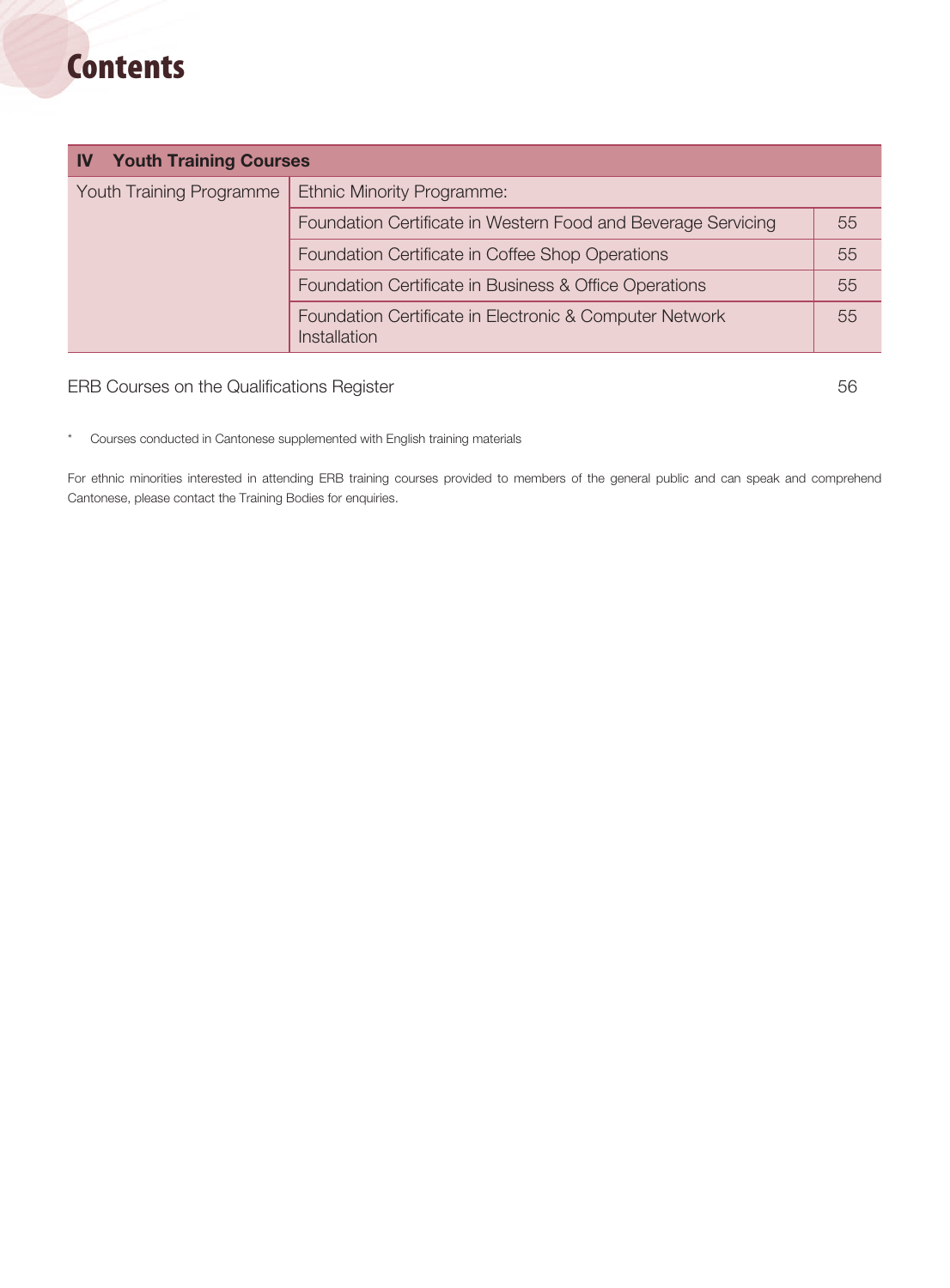#### The Employees Retraining Board

The Employees Retraining Board (ERB) is a statutory body established in 1992 under the Employees Retraining Ordinance. The main function of ERB is to co-ordinate, fund and monitor training courses and services. Its service targets are people aged 15 or above with educational attainment at sub-degree level or below.

ERB provides a diverse range of training courses and appoints about 80 Training Bodies operating around 400 training centres across the territory to offer market-oriented training courses to help trainees map out their progression ladder. ERB endeavours to provide a flexible, quality and resilient labour force for the knowledge-based economy of Hong Kong.

ERB is dedicated to assist eligible employees of non-Chinese origin in Hong Kong in gaining job opportunities through appropriate training and employment services, so that they can integrate into the society for the well-being of themselves and their families.

#### Training Courses

With a view to improving the employability of the ethnic minorities and facilitating their integration into the local community, ERB provides dedicated training courses delivered in English to suit the aspirations and training needs of the ethnic minorities. To facilitate the attendance of the ethnic minorities who can comprehend Cantonese, courses conducted in Cantonese and supplemented with English training materials are also offered and covered in this Prospectus. Major categories of courses include:

- Placement-tied Courses: Placement-tied Courses on vocational and professional education and training are generally offered in full-time mode. Courses straddling different industry categories and aiming at equipping eligible trainees with skills required by the market are dedicated for the unemployed. Trainees with an attendance rate of at least 80% in the placement-tied courses are provided with placement follow-up services at least 3 months by Training Bodies to help them re-enter the job market. The courses also include training on personal attributes and job search skills, which aim to enable trainees to strengthen their interpersonal skills and enhance their employment opportunities.
- Skills Upgrading Courses: Skills Upgrading Courses are part-time non-placement-tied courses provided to eligible clientele including the unemployed and in-service workers. Vocational and professional education and training straddling different industries are provided with the aim of enhancing the skills competency of practitioners and fostering their attainment of multi-dimensional skills. Non practitioners may also enrol in individual courses which provide basic knowledge of the industries. These courses aim to broaden their employment opportunities through training and facilitate their job mobility.
- • Generic Skills Courses: Generic Skills Courses are part-time non-placement-tied courses on training of transferable skills applicable in different industries including foundation skills (Workplace Languages and IT Applications) and personal attributes are provided to eligible clientele including the unemployed and in-service workers.
- Youth Training Courses: Youth Training Courses are operated in full-time placement-tied mode and offered under the banner of Youth Training Programme. The Youth Training Programme targets at non-engaged youth aged between 15 and 24. The courses, which are more suitable for applicants who have attained up to secondary school education, aim to stimulate the youth's desire to learn and study, and motivate them to actively plan for their career. A wide variety of courses are offered to cater for their diverse interests. With enhanced self understanding, trainees will be able to unleash their potential for career development or further studies.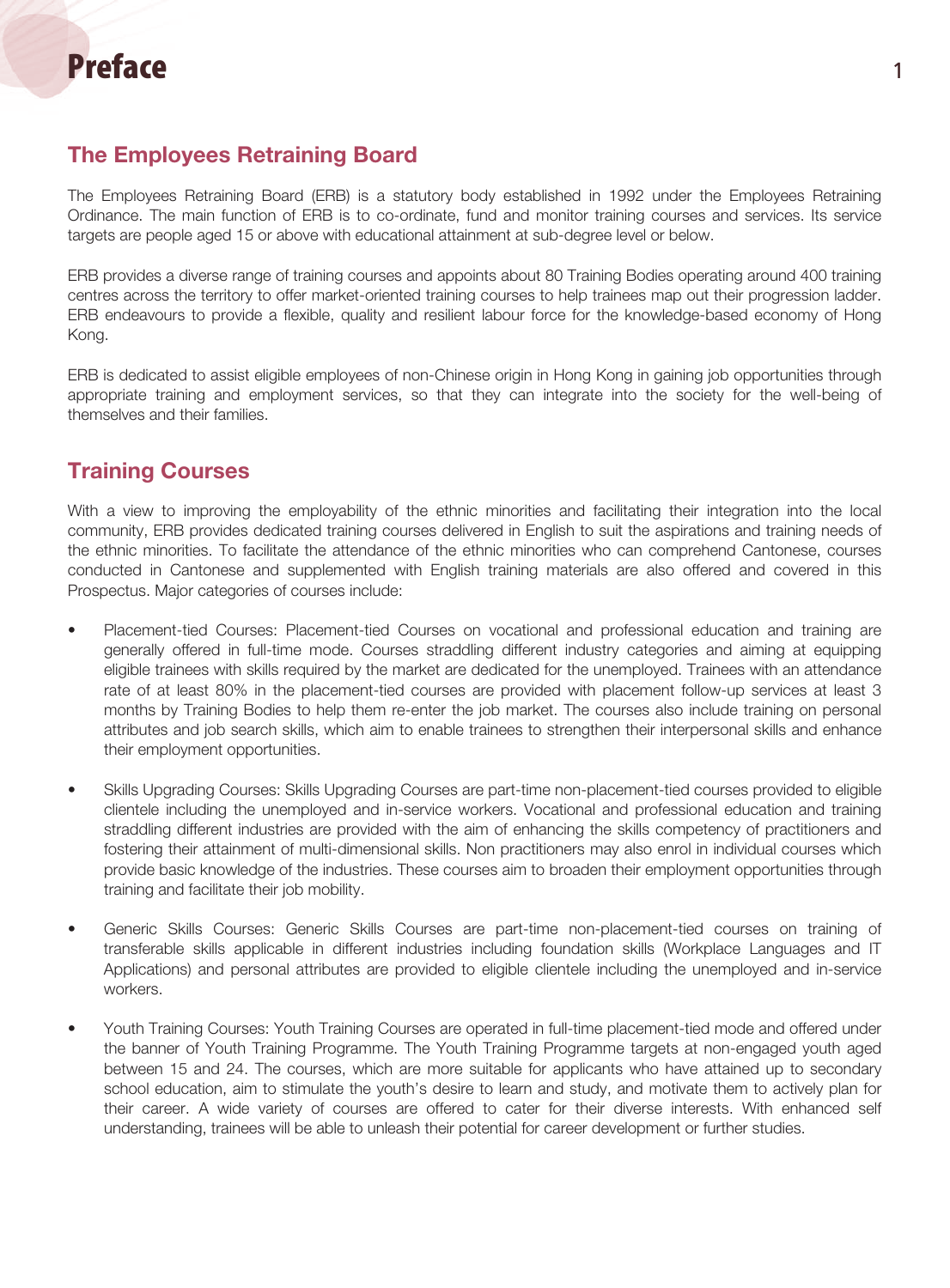## <sup>2</sup> Preface

Public members may gauge a preliminary understanding of their career aspirations through the use of an ERB online tool named "Training and Career Needs Test" and select a suitable training course accordingly. "Training Consultancy Service" is also available in ERB Service Centre and ERB Service Spots for service targets that require personalised advice on enrolment. For details, please refer to page 3.

#### Placement Services

All Training Bodies appointed by ERB provide all trainees who have attained an attendance rate of at least 80% in the placement-tied courses, with a placement follow-up period of at least 3 months (for placement-tied courses which are conducted in English and suitable for eligible employees in Hong Kong of non-Chinese origin, the placement follow-up period lasts for 6 months). For courses under the "Enhanced Placement Service Model", the Training Bodies provide enhanced placement and retention services for the trainees who have attained an attendance rate of at least 80% in these courses. Please check with the Training Bodies concerned for follow-up period of each course. During the follow-up period, Training Bodies will regularly contact the trainees to update their employment status. Training Bodies should report the employment details of each trainee to ERB after completion of follow-up period. Trainees should provide such information to Training Bodies as far as possible.

#### Qualification and Certification — Qualifications Framework

The "Qualifications Framework" (QF) was established and officially launched by the Government on 5 May 2008. QFrelated quality assurance is undertaken by the Hong Kong Council for Accreditation of Academic and Vocational Qualifications (HKCAAVQ). The QF is a cross-sectoral hierarchy designed to put in order qualifications in the academic, vocational and continuing education sectors with a view to facilitating life-long learning and assisting individuals to set personal goals and directions in continuous studies for obtaining recognised qualifications.

Recognised qualifications are uploaded onto the "Qualifications Register" (QR), which is a web-based database on learning programmes leading to such qualifications and the relevant operators, granting bodies, QF Levels, modes of delivery, etc.

To promote recognition of the qualifications of ERB graduates, ERB courses have been submitted to the HKCAAVQ for accreditation. There are now around 300 courses accredited by the HKCAAVQ, which are QF-recognised. Please refer to "ERB Courses on the Qualifications Register" in the last section of the Prospectus or visit the QR website at www.hkqr.gov.hk for more details. In addition, ERB has obtained the Programme Area Accreditation (PAA) status at QF Levels 1 to 3 in the "Catering, Food and Beverage Services" sub-area since 2018-19 and then obtained the second PAA status at QF Levels 1 to 3 in the "Computer Science and Information Technology" sub-area in 2022. It demonstrates that ERB has a track record of managing and assuring the quality of its learning programmes within the approved scope.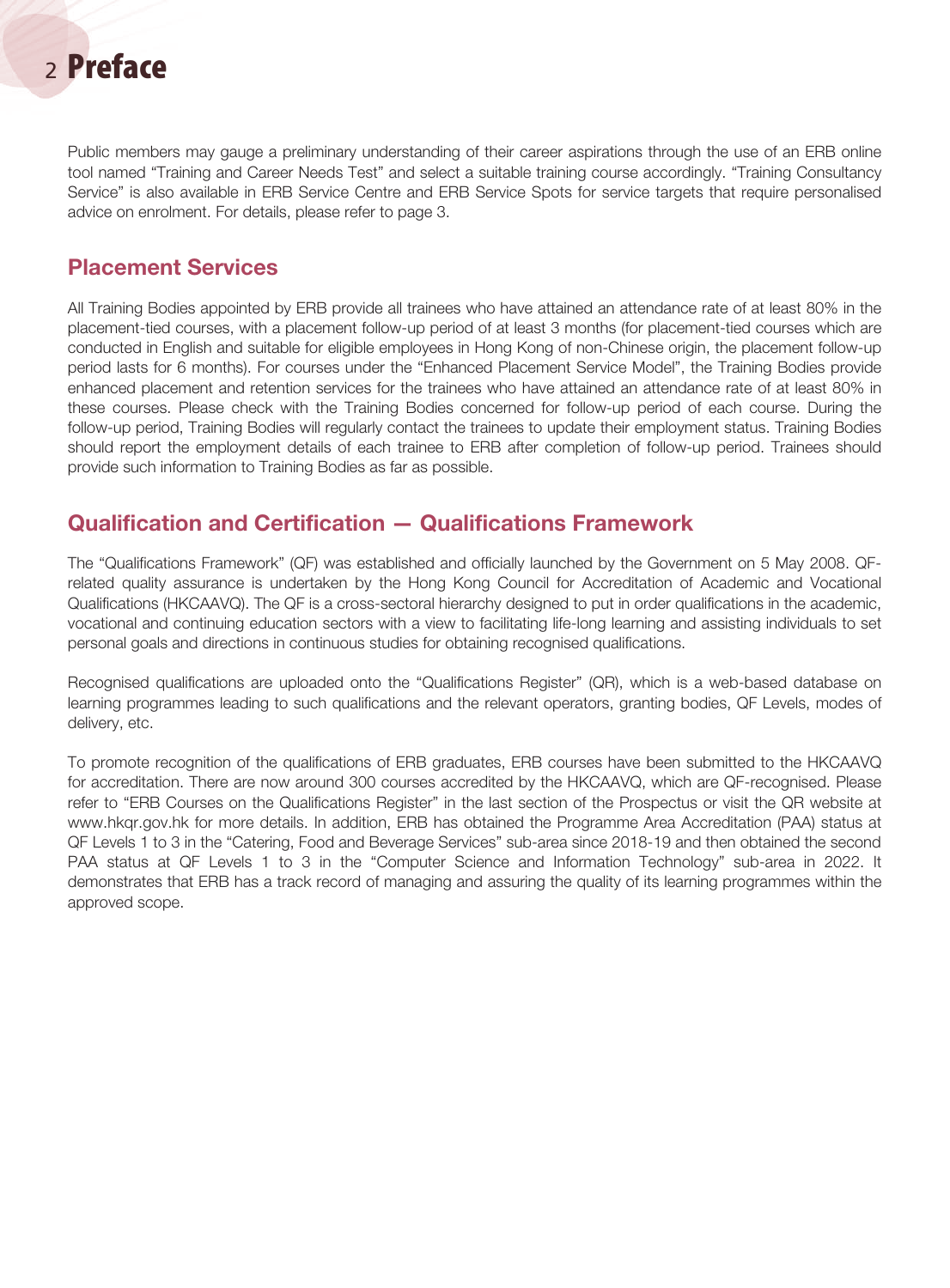#### ERB Service Centre

As the district-based window to the courses and services of ERB, ERB Service Centre offers diversified self-help and support services to those with training and employment needs. The service targets are people aged 15 or above with educational attainment at sub-degree level or below. Registration as members is both simple and free of charge.

#### Course Enquiry and Enrolment Services

The Service Centre provides an overview of courses of ERB as well as information on courses offered by Training Bodies in the respective districts. The Centre handles general enquiries on training courses and provides direct enrolment service for selective courses offered by Training Bodies in the districts.

#### Training Consultancy Service

To further assist the users requiring more intensive support and personal advice on ERB courses, service targets who are interested in applying for ERB courses can make use of the "Training Consultancy Service". By assessing the training needs and job aspirations of the users through face-to-face interviews, training consultants will provide personalised support and advice on suitable ERB courses to the service users. Those who are interested in the "Training Consultancy Service" can make appointment by calling or visiting the ERB Service Centre, ERB Service Spots or booking through the ERB Training Net Course Search Terminal and the website www.erb.org/tc.

#### Training Support Services

The Service Centre provides training-related services to encourage self-enhancement. The Centre offers multi-media computer facilities and makes available reference materials and self-learning softwares for use at the reading corners. A variety of workshops including course and industry seminars, ERB Taster Programmes, workshops on job search skills; generic skills; and topical issues are organised to disseminate information on latest market situation and enhance the generic and vocational skills of the members. Mutual support groups also give advice on training plan and career development and provide emotional support to members.

#### Employment Support Services

The Service Centre also provides support services for people with employment needs. Job seekers can refer to job cards displayed at the Centre and access the vacancy database of the Labour Department through the vacancy search terminals at the Centre. They can also make use of the office equipment for job applications. Members are welcome to use the self-help "Mock Interview System" to polish their interviewing skills. Industry seminars and job fairs are held from time to time for members to enhance their employment opportunities.

#### Services for Special Target Groups

To cater for the needs of special target groups such as new arrivals and ethnic minorities, targeted support services including language and generic skills workshops and mutual support groups are also organised by the Service Centre.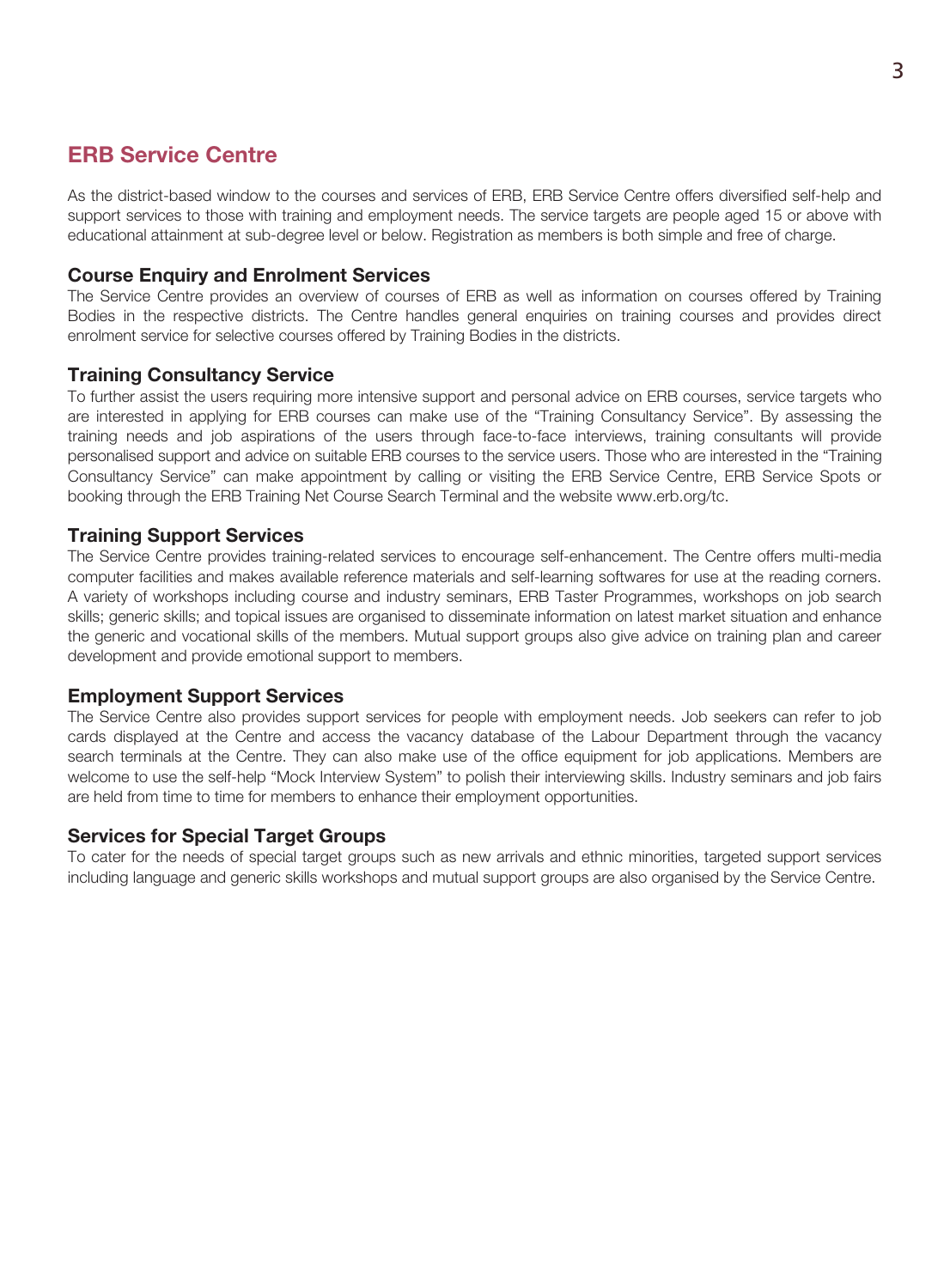# <sup>4</sup> Preface

#### Location

| <b>ERB Service Centre</b> |                                                                                                  |
|---------------------------|--------------------------------------------------------------------------------------------------|
| Address:                  | Unit 301, 3/F, Tin Ching Amenity and Community Building,<br>Tin Ching Estate, Tin Shui Wai, N.T. |
| Enquiry:                  | 3919 6100                                                                                        |
| Website:                  | www.erbsc.erb.org                                                                                |
| Operator:                 | New Territories Association Retraining Centre Limited                                            |

#### Opening Hours

Monday to Sunday and Public Holiday: 9am to 9pm\* (Closed on the 1st to 3rd day of Chinese New Year)

The opening hours of the Service Centre are subject to change under special circumstances.

#### ERB Service Spots

ERB has set up ERB Service Spots in collaboration with social service organisations. They provide enquiry and enrolment services for ERB courses, organise industry seminars and taster courses, and assist members of the public to register for "Training Consultancy Service". Staff of the operator will be present at each ERB Service Spot on a regular basis to provide personal assistance.

ERB has set up 10 ERB Service Spots in Kwai Tsing and Tsuen Wan, 12 ERB Service Spots in the Kowloon West area and 15 ERB Service Spots in Kowloon East area.

Please contact the operator for details of locations, operating hours, staff duty rosters and other service information.

#### Operator of ERB Service Spots (Kwai Tsing and Tsuen Wan):

HKSKH Lady MacLehose Centre (Tel: 2428 2283)

#### Operator of ERB Service Spots (Kowloon West):

Hong Kong Young Women's Christian Association (Tel: 2700 1777)

#### Operator of ERB Service Spots (Kowloon East):

Hong Kong Employment Development Service Limited (Tel: 2326 2133)

For details, please visit www.erb.org/services\_and\_schemes/erb\_service\_spot

#### "ERB Training Net" Course Search Terminals

ERB has set up "ERB Training Net" course search terminals at over 100 locations, including ERB Siu Sai Wan Headquarters, ERB Service Centre, ERB Service Spots, Labour Department Job Centres, Social Welfare Department (SWD) Social Security Field Units and non-governmental organisations commissioned by SWD. Members of the public can obtain information on ERB courses, training centres, services and activities as well as register for "Training Consultancy Service" through the terminals. For details, please visit www.erb.org/services\_and\_schemes/training\_net.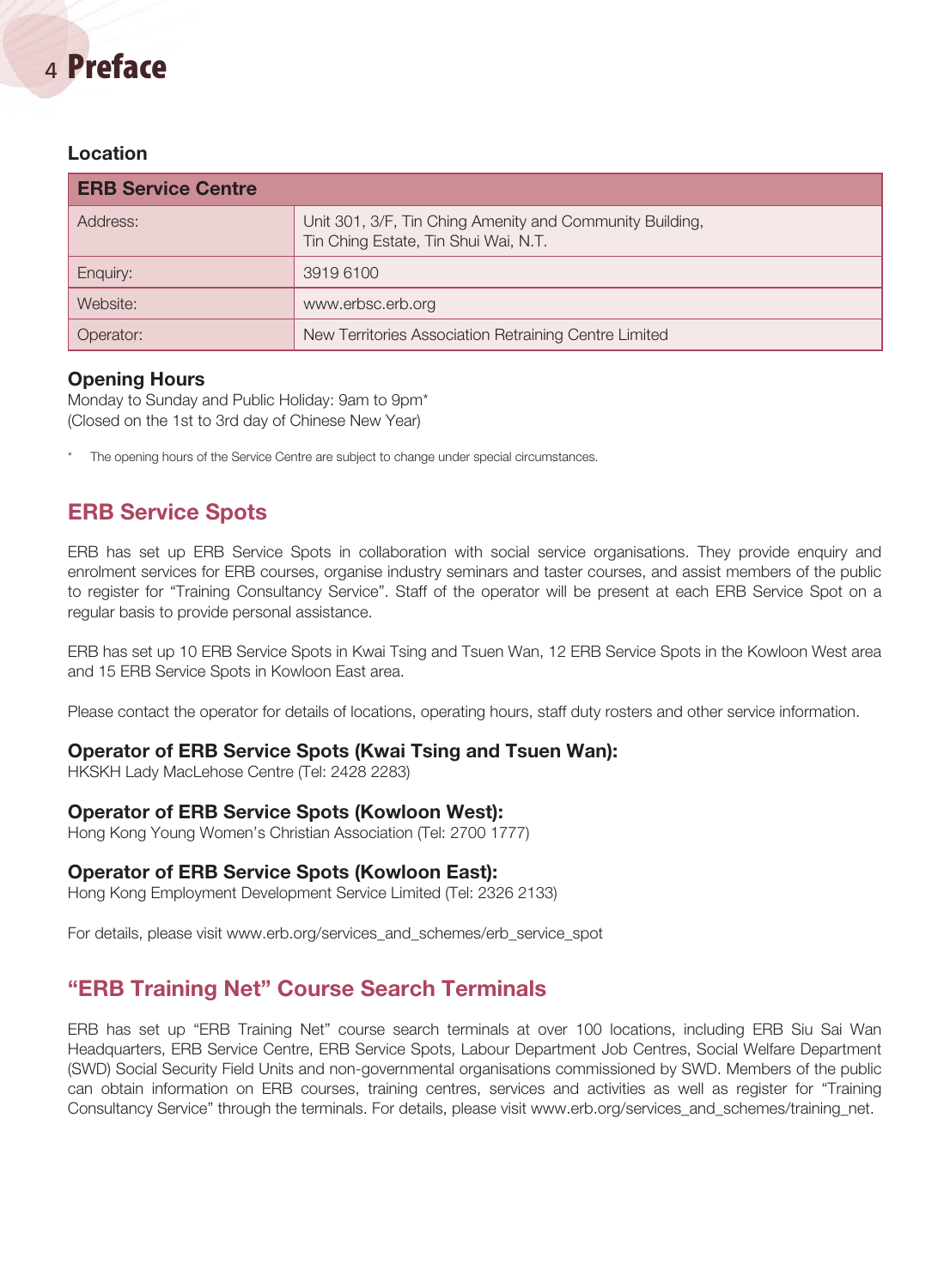# Application Guidelines and the state of the state of the state of the state of the state of the state of the s

### **Eligibility**

- 1. General Admission Criteria for all courses of the Employees Retraining Board (ERB):
	- (i) eligible employees of the Hong Kong Special Administrative Region (HKSAR) (i.e. lawfully employable and not subject to conditions of stay, including permanent residents of the HKSAR and new arrivals); and
	- (ii) aged 15 or above; and
	- (iii) educational attainment of sub-degree or below; and
	- (iv) applicants should meet the entry requirements of courses, including industry or occupation specific licensing or statutory requirements.
- 2. Students engaging in non-ERB full-time education programmes, including those who are suspending study or on school holidays, are not eligible to apply for ERB courses.
- 3. Employees of Training Bodies are not eligible to apply for any ERB courses offered by the concerned Training Bodies.
- 4. Non-engaged youths aged 15 to 17 with education attainment at secondary school level or below are advised to apply for the "Youth Training Programme" courses.
- 5. Applicants of placement-tied courses must be unemployed or non-engaged, and intend to engage in employment in the jobs trained for. Interviews will be conducted by Training Bodies to ascertain such intention.
- 6. For non-placement-tied courses targeted at the unemployed and those intending to change jobs, interviews may be necessary.
- 7. To be eligible for class enrolment, applicants must meet the General Admission Criteria and pass the interviews and entry tests (if applicable).

#### Application Procedures and Supporting Documents Required

- 8. Applicants are required to complete the Course Application Form and provide original of the following supporting documents. Course applications may not be accepted should applicants fail to provide the information or documents required.
	- (i) Proof of eligible employee of the HKSAR  $N_{\text{obs }1}$ 
		- Hong Kong Permanent Identity Card or HKSAR Passport, or
		- Hong Kong Identity Card, with HKSAR Document of Identity for Visa Purposes or other travel documents.
	- (ii) Proof of educational attainment  $N_{\text{ote }2}$ 
		- Applicants should submit proof of highest educational attainment Note 3 issued by the school/institution concerned.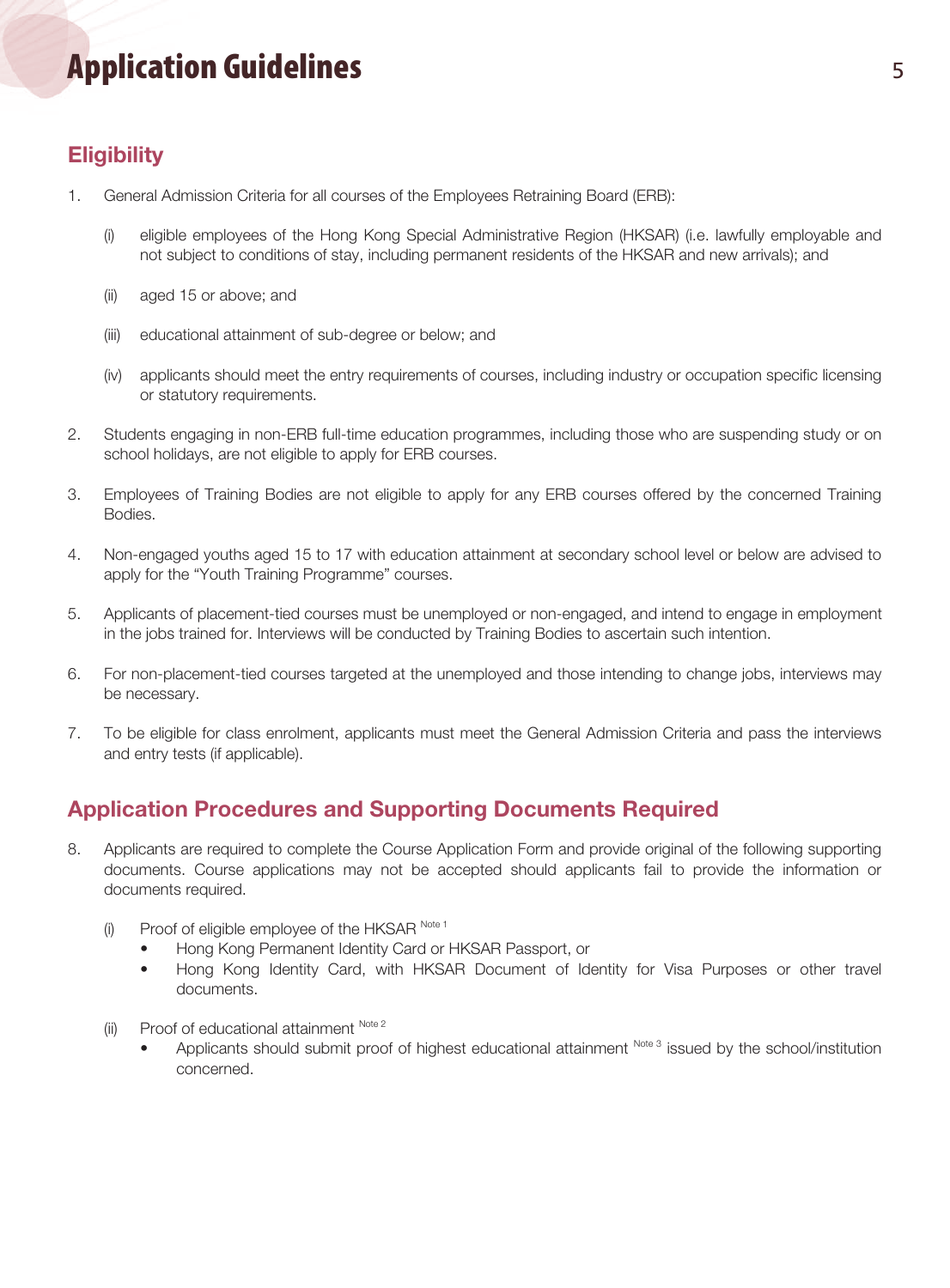# <sup>6</sup> Application Guidelines

- (iii) Proof of work experience or professional qualification/certification (if applicable)
	- Applicants should provide proof of work experience or professional qualification/certification as specified in the entry requirements of courses. Examples of proof include: reference letter from employer, employment contract, work/service agreement, staff identification card, valid industryspecific registration, licence, salary statements, MPF statements, Smart Helper Card, etc.
- 9. Applicants may submit course applications to the Training Body offering the courses:
	- (i) in person applicants should bring along original of the supporting documents required to the Training Body and complete the Course Application Form; or
	- (ii) by post applicants should submit completed application forms supplemented with copies of supporting documents required to the Training Body. Applicants are required to provide original of the supporting documents before class commencement; or
	- (iii) online applicants may submit online course applications at the ERB website (www.erb.org). Applicants are required to provide original of the supporting documents before class commencement.
- 10. Should applicants fail to provide proof of educational attainment at the time of first application, they may declare their highest educational attainment in the duly signed "Course Application Form", confirming that all information provided is correct and complete. Any subsequent changes to highest educational attainment previously declared must be supported by documentary proof and justifications (further declaration is not acceptable). ERB will normally not accept requests for downward adjustment of highest educational attainment.
- 11. Persons with disabilities, single parents or Comprehensive Social Security Assistance (CSSA) recipients may request for priority handling of course applications if they provide valid supporting documents substantiating their status.

#### Restrictions on Application and Enrolment

- 12. Applicants may opt for either of the following arrangements:
	- (i) to apply for 2 placement-tied courses with the same Training Body, and more than 1 evening foundation skills training (i.e., Workplace Languages, IT Applications, and Business Numeracy) course at any one time; or
	- (ii) to apply for more than 1 non-placement-tied course with the same Training Body at any one time.
- 13. If applicants, upon submission of course applications, engage in non-ERB full-time education programmes, engage in training courses above sub-degree level, become employees of the Training Body offering the course applied, or engage in full-time/part-time employment or self-employment (applicable to placement-tied courses), they should cancel their course applications. If trainees encounter the above status changes while enroling in ERB courses, they should notify Training Bodies as early as possible. ERB will re-consider trainees' eligibility for course enrolment and/or retraining allowance.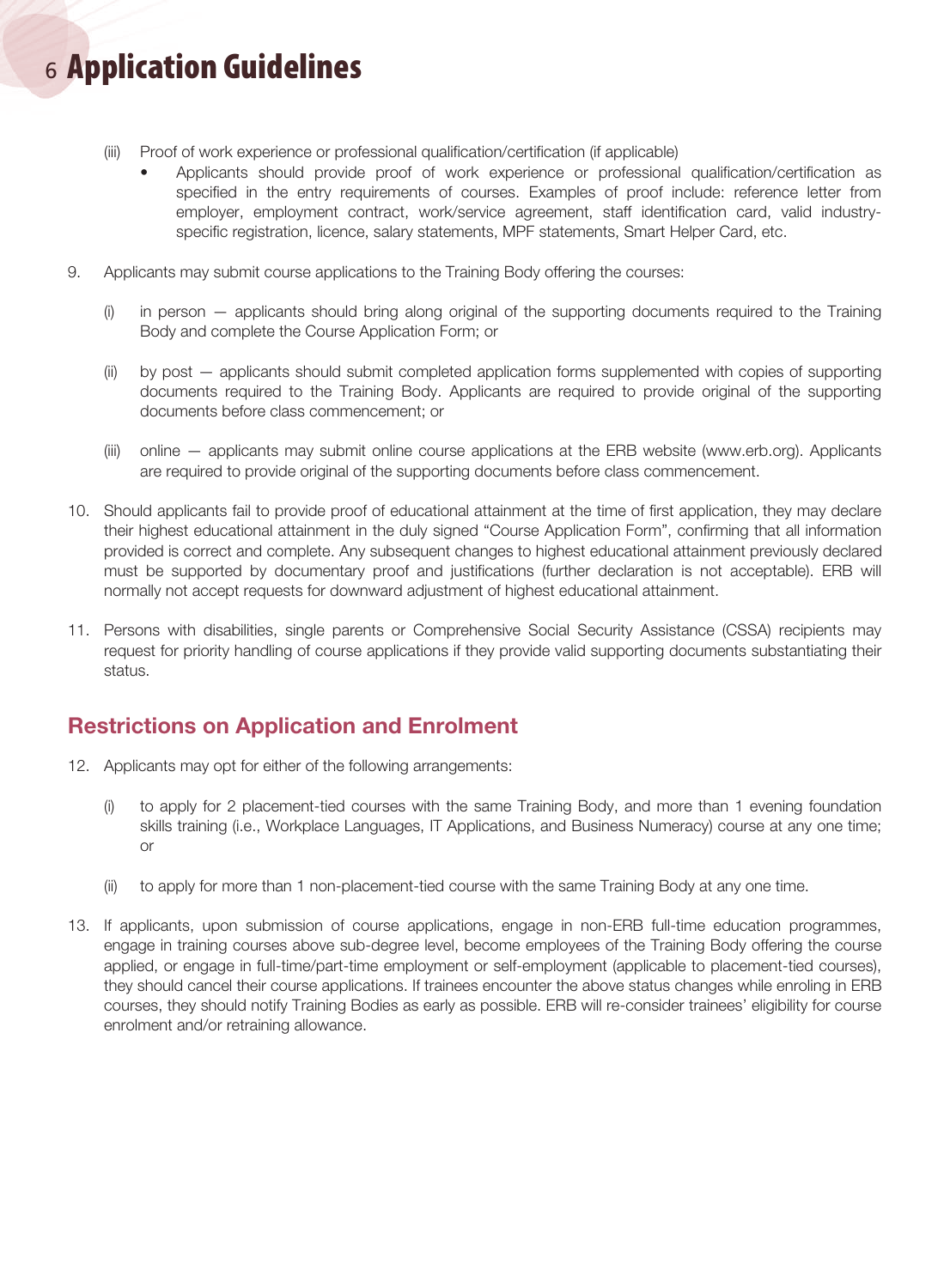- 14. Restrictions on application and enrolment of placement-tied courses are as follows:
	- (i) Applicants can enrol in no more than 2 placement-tied courses  $N_{\text{ot}}$  within 1 year (from the date of application to the commencement date of the first placement-tied course enrolled within the past 12 months).
	- (ii) Applicants can apply for 2 placement-tied courses but cannot enrol in both at the same time. Once they are enrolled in one of the courses, the other course application would be cancelled.
	- (iii) Applicants  $N_{\text{obs}}$  5 can only apply for placement-tied course when the placement follow-up period of the previously enrolled placement-tied courses has lapsed.
	- (iv) Trainees who have completed the course (attained attendance rate of at least 80%) but failed in all attempts of final assessments of the course can retake the course once Note 6. Courses offered under "Youth Training Programme" cannot be retaken under any circumstances.
	- (v) Except under the circumstances specified in paragraph 14(iv), applicants are not allowed to apply for the same course, or courses at similar or lower level of competency in the same discipline as the course(s) previously enrolled Note 4.
	- (vi) Trainees are only allowed to enrol in courses offered under "Youth Training Programme" once.
- 15. Restrictions on application and enrolment of non-placement-tied courses are as follows:
	- (i) Applicants can enrol in non-placement-tied courses  $N_{\text{obs}}$ <sup>4</sup> for a total of no more than 150 hours within 1 year (from the commencement date of the course to the commencement date of the first non-placement-tied course enrolled within the past 12 months). Application will not be accepted if the 150-hour limit is reached at time of application.
	- (ii) Trainees can enrol in more than 1 non-placement-tied course at any one time, given that these courses are enrolled with the same Training Body and that there is no time clash.
	- (iii) Trainees can retake once  $N_{\text{ode}}$  6:
		- courses which they have completed (attained attendance rate of at least 80%) but failed in all attempts of final assessments; or
		- non-placement-tied courses enrolled at least 4 years ago (from the date of application to the course commencement date of previous enrolment).
	- (iv) Except under the circumstances specified in paragraph 15(iii), applicants are not allowed to apply for the same course, or courses at similar or lower level of competency in the same discipline as the course(s) previously enrolled Notes 4 and 7.
- 16. Course applications are valid for 2 years (from date of application). If applicants are, for any reason, not enrolled in classes during the validity period, their course applications will be cancelled on expiration.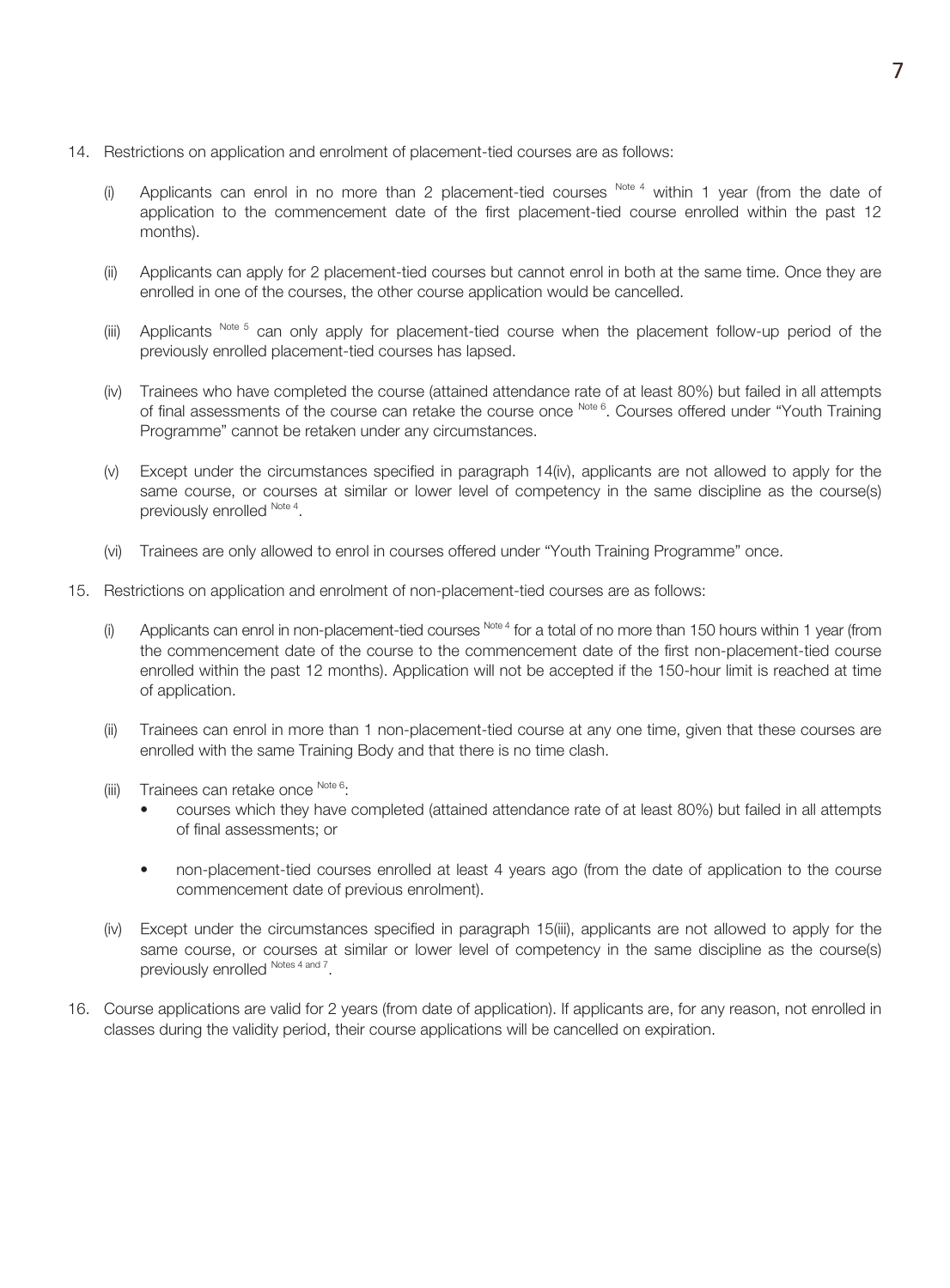# <sup>8</sup> Application Guidelines

#### Cancellation of Course Application/Enrolment

- 17. Cancellation of course applications should be made in person or in writing to the Training Bodies offering the courses. Once cancelled, applicants should submit new course applications if they re-apply for the same courses.
- 18. Applicants may reject enrolment offers for up to 3 times, upon which the course applications will be cancelled. For applicants applying for more than 1 placement-tied/non-placement-tied course, the sum of total rejections includes offers made for all of the respective course applications.
- 19. For enrolled applicants, cancellation of course applications or class enrolments must be made in no less than 3 working days prior to the course commencement date. Late cancellation will not be accepted.
- 20. For enrolled applicants who fail to cancel course applications or class enrolment duly and do not show up for the course, they will not be allowed to enrol in the same course, or courses at similar or lower level of competency in the same discipline; and not be refunded the paid course fees of non-placement-tied courses enrolled.

#### Award of Graduation Certificate

21. Trainees should attain a minimum of 80% attendance rate before they are allowed to sit for final assessment (including written and practical skills assessment). Trainees will be awarded graduation certificates upon fulfilment of graduation requirements (generally attainment of at least 80% attendance rate, after deducting sessions with lateness, early departures and absence; and passing of course assessments). Certificates lost or damaged will not be re-issued.

#### Arrangement of Re-assessment

22. Trainees who fail to attain passing marks in the final assessment (including written examination and practical skills assessment) are, in general, entitled to two attempts of re-assessments (unless otherwise stipulated) within 6 months upon completion of the final assessment.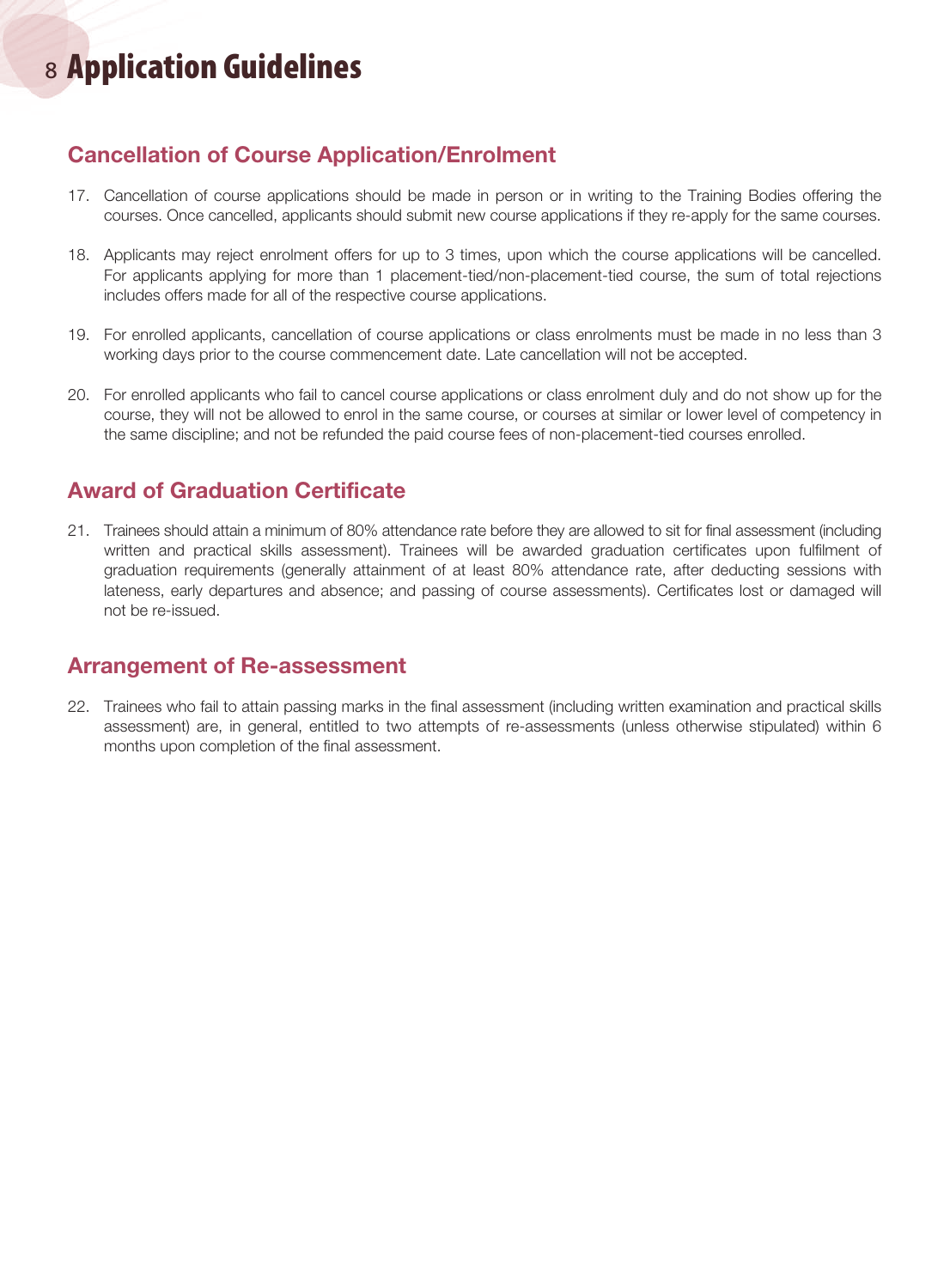#### Retraining Allowance

23. Retraining allowance in the following categories will be provided for placement-tied courses with duration of 7 days or more.

| <b>Type of placement-tied</b><br><b>COULSES</b> | <b>Type of trainees</b>                                                                                                                 | <b>Retraining allowance per day</b><br>(on basis of 2 sessions,<br>except "Youth Training Programme" courses) |
|-------------------------------------------------|-----------------------------------------------------------------------------------------------------------------------------------------|---------------------------------------------------------------------------------------------------------------|
| "Youth Training Programme"<br><b>COULSES</b>    | All eligible trainees                                                                                                                   | \$44                                                                                                          |
| "Certificate" or "Diploma" courses              | All eligible trainees                                                                                                                   | \$102                                                                                                         |
| "Foundation Certificate" courses                | Eligible trainees who are<br>original service targets<br>(Trainees aged 30 or above and with<br>educational attainment of F.3 or below) | \$223                                                                                                         |
|                                                 | Other eligible trainees                                                                                                                 | \$102                                                                                                         |

- 24. Trainees are eligible for retraining allowance at a maximum of 2 times within 1 year and 4 times within 3 years (from the commencement date of the first course taken (with retraining allowance disbursed) within the past 1 or 3 years to the commencement date of the current course enrolled).
- 25. In general, trainees of placement-tied courses are eligible for retraining allowance on condition that the sum of the following sessions comprises 80% or higher of the total number of course sessions:
	- (i) actual number of course sessions attended (after deducting sessions of late arrivals and early departures); and
	- (ii) sessions of sick leave substantiated by certificates issued by Hong Kong registered medical practitioners (not exceeding 20% of the total number of course sessions).

The exact amount of retraining allowance disbursed to a trainee is calculated on the basis of the actual number of course sessions attended and is subject to the maximum amount stipulated for individual training courses.

- 26. No retraining allowance will be disbursed to trainees who are approved to take make-up sessions, even if 80% or higher attendance rate is attained upon completion of the make-up sessions.
- 27. Details on the criteria for disbursement of retraining allowance for "Youth Training Programme" courses and placement-tied courses for persons with disabilities and persons recovered from work injuries could be obtained from the Training Bodies concerned.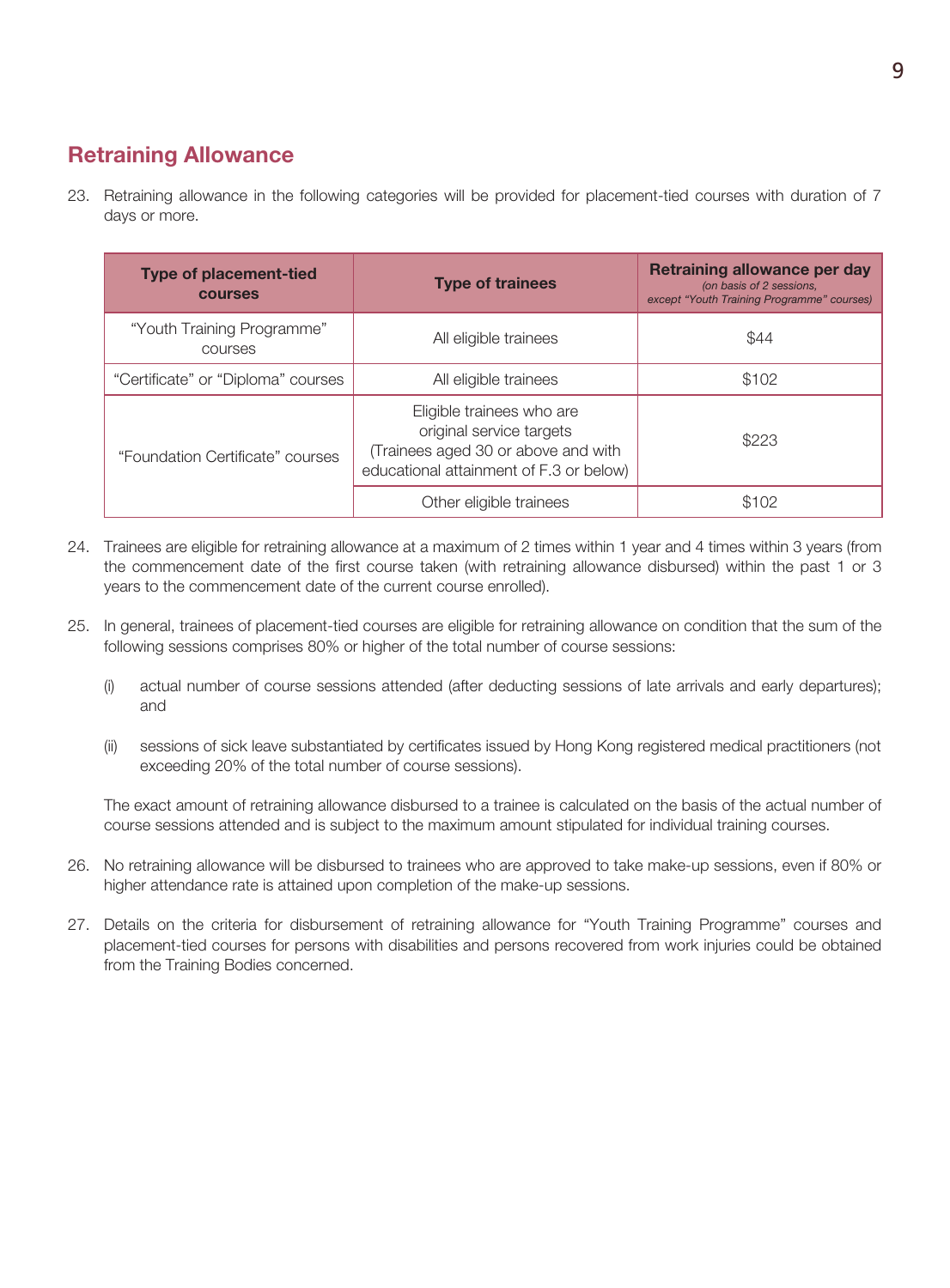# <sup>10</sup> Application Guidelines

#### Course Fees of Non-placement-tied Courses

- 28. Non-placement-tied courses are fee charging. Course fees payable are stipulated at the time of course application. Trainees should pay the course fees prior to class commencement. Fees paid are not refundable.
- 29. Upon receipt of enrolment notification by Training Bodies, trainees may apply for course fee waiver, apply for payment of "Highly Subsidised Fee", or pay the "Normal Subsidised Fee" according to their income levels as follows:

| <b>Type of course fee</b> | Income level                                             |
|---------------------------|----------------------------------------------------------|
| Course fee waiver         | Nil income or monthly income Note 8 of \$12,500 or below |
| "Highly Subsidised Fee"   | Monthly income Note 8 between \$12,501 and \$20,000      |
| "Normal Subsidised Fee"   | Monthly income Note 8 of \$20,001 or above               |

- 30. Trainees applying for course fee waiver or payment of "Highly Subsidised Fee" should submit "Application for Course Fee Waiver/Highly Subsidised Fee" forms and pay the prescribed course fees to Training Bodies prior to class commencement.
- 31. Trainees who have course fee waived or pay "Highly Subsidised Fee" are subject to income surveillance. For this purpose, trainees are required to retain the income proof(s) related to the concerned course enrolment for 3 fiscal years (a fiscal year represents the period from April of a year from which trainees enrol in a course to March of the following year), including:

#### Trainees with income

- (i) payroll slip of the month of or any of the 2 months prior to course commencement  $Note<sup>9</sup>$ ; or
- (ii) certification letter issued by current employer specifying salary of the month of or any of the 2 months prior to course commencement Note 9; or
- (iii) bank passbook/statement showing payroll records of the month of or any of the 2 months prior to course commencement Note 9; or
- (iv) Declaration administered by the Home Affairs Department declaring trainee's income level of the month or any of the 2 months prior to course commencement Note 9.

#### Trainees without income

(v) For trainees who are CSSA Recipients, please retain documents issued by the Social Welfare Department regarding Comprehensive Social Security Assistance (CSSA) Scheme (either "Notice of Consent on Application" or "Certificate of CSSA Recipients (for Medical Waivers)" is acceptable), indicating that trainee's receipt of CSSA is still valid on the date of course commencement. For other trainees, please make declaration in the "Declaration by trainee" in the "Application for Course Fee Waiver/Highly Subsidised Fee" Form.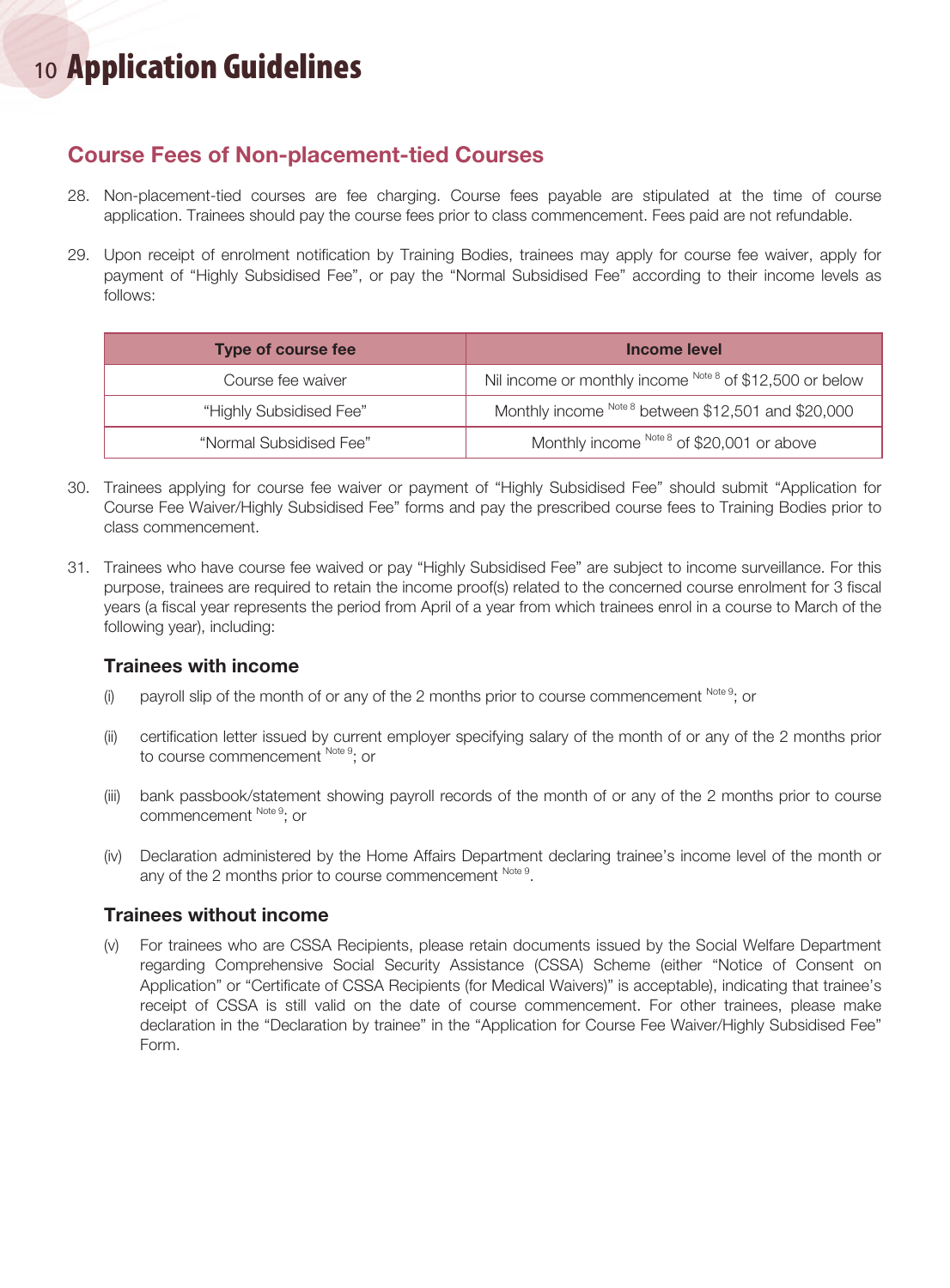#### Trainees with Low Attendance

- 32. The general attendance requirement of ERB courses is at least 80%. Penalties are imposed on trainees with low attendance:
	- (i) Trainees of placement-tied course
		- For trainees failing to attain the required attendance rate, their course applications will be suspended for 1 year  $^{Note 10}$  if it is a first time violation, and for 3 years  $^{Note 10}$  if otherwise.
	- (ii) Trainees of non-placement-tied course (applicable to trainees who are waived course fee or pay "Highly Subsidised Fee")
		- Trainees are required to pay an amount (in addition to the originally settled course fee, if any) equivalent to the "Highly Subsidised Fee" stipulated at the time of course application.
		- Should trainees fail to settle the fee, their course applications will be suspended for 1 year Note 10 if it is a first time violation, and for 3 years  $N^{Oote~10}$  if otherwise.
		- • Upon settlement of the fee, trainees would be allowed to enrol in ERB courses again. ERB reserves the rights to take further action against trainees who fail to settle the fee by the specified deadline.
- 33. In the event that trainees fail to attain 80% attendance rate due to illness, accident, or other special circumstances, ERB may consider granting waiver of the above penalty. Trainees should report to Training Bodies and provide supporting documents, e.g. medical certificate(s) issued by Hong Kong registered medical practitioners as early as possible. ERB has the discretion for the granting of waivers.

#### Fraud Prevention Measures

- 34. ERB conducts spot checks of trainees' declared educational attainment, study status, employment status, income level and/or employment relationship (if applicable). Besides, ERB carries out income surveillance each year. Trainees may be asked to provide income proof(s) relating to course enrolment and "Income Proof" issued by the Inland Revenue Department for verification. Trainees not providing the "Income Proof" and/or other required information upon request will be put on the watch list. For trainees on the watch list, their course applications for non-placement-tied courses will be suspended until "Income Proof" and/or other required information is provided and no violation is found.
- 35. Trainees who, in the absence of a legitimate defence, are proven to have provided false information in order to enrol in ERB courses or to receive a higher level of retraining allowance, may be disqualified from: enrolment in course(s); and disbursement of retraining allowance or course fee waiver, payment of "Highly Subsidised Fee", whichever is applicable. In addition, they are required to offset the training cost of courses and/or return the retraining allowance to ERB.
- 36. ERB also reserves the right to report the cases to the law enforcement Government department(s) for investigation and legal actions. Pursuant to Section 25 of the Employees Retraining Ordinance, any person committing the offence shall be liable on conviction to a fine of \$20,000. Under the Theft Ordinance, Cap. 210 of the Laws of Hong Kong, any person dishonestly obtains for himself or another any pecuniary advantage by deception shall be liable on conviction to imprisonment for 10 years.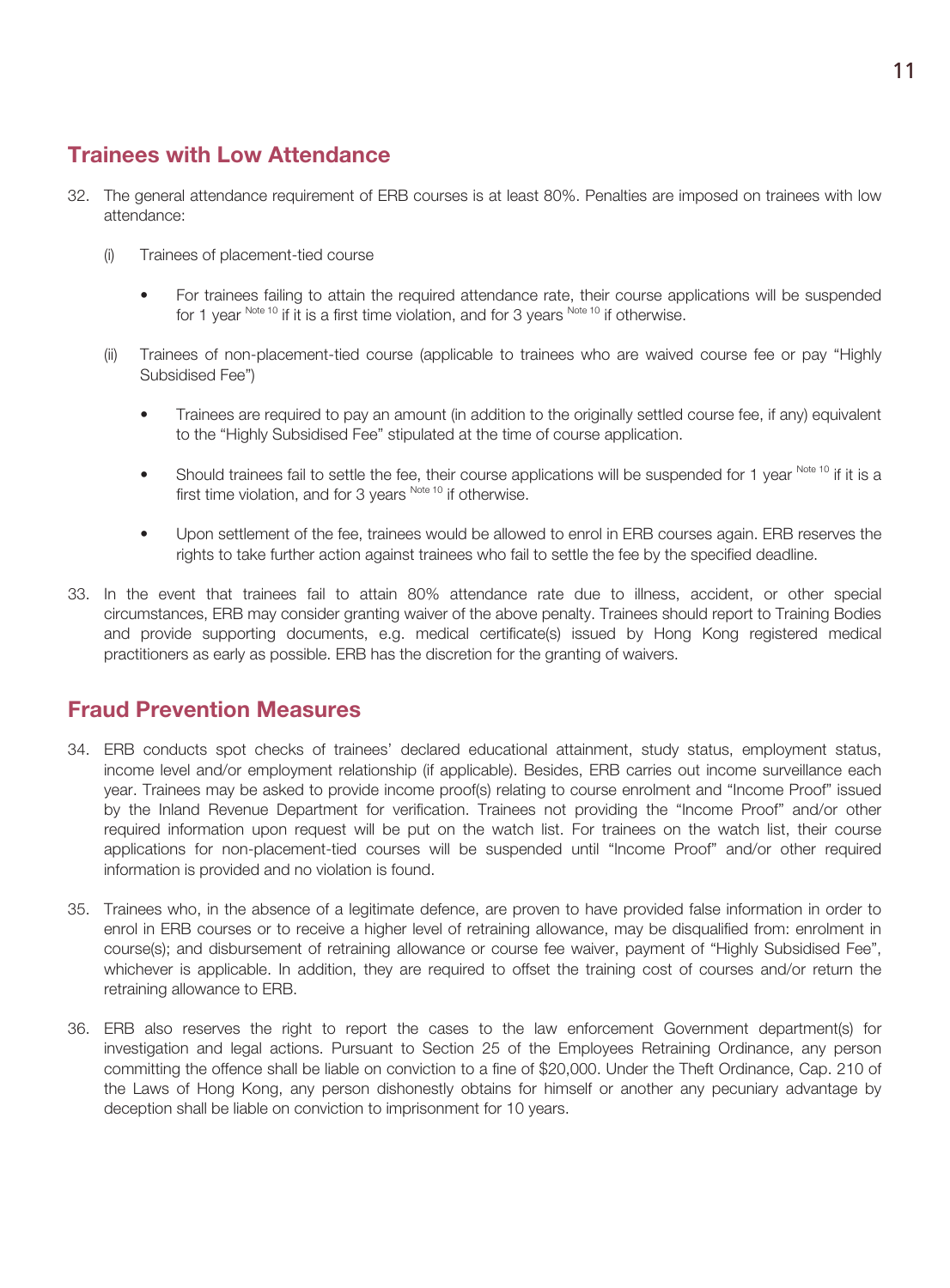# <sup>12</sup> Application Guidelines

- 37. For trainees who, in the absence of a legitimate defence, are proven to have provided false information in order to enrol in ERB courses:
	- (i) They are required to offset the training cost of course and return the retraining allowance (for placement-tied course) to ERB.
	- (ii) For first time violation, their course applications will be suspended for 3 months  $^{Note 11}$  if the concerned training cost and/or retraining allowance are returned; or for 1 year  $N_{\text{obs}}$  1 if not.
	- (iii) For second time violation, their course applications will be suspended for 1 year  $N<sup>other 11</sup>$  if the concerned training cost and/or retraining allowance are returned; or for 2 years Note 11 if not.
	- (iv) For violations beyond second time, the cases will be reported to the Hong Kong Police Force.
- 38. For trainees who, in the absence of a legitimate defence, are proven to have provided false information in order to receive a higher level of retraining allowance:
	- (i) They are required to return the difference of the concerned retraining allowance to ERB.
	- (ii) Their course applications will be suspended for 3 months  $^{Note 11}$  if the difference of the concerned retraining allowance is returned; or for 1 year  $N_{\text{obs}}$  11 if not.
- 39. For trainees who, in the absence of a legitimate defence, are proven in income surveillance exercise to have obtained course fee waiver/paid the "Highly Subsidised Fee" by supplying false income information:
	- (i) They are required to pay back the course fee concerned to ERB.
	- (ii) For first time violation, their course applications for non-placement-tied course will be suspended for 3 months Note 11 if the concerned course fee is returned; or for 1 year Note 11 if not.
	- (iii) For second time violation, their course applications for non-placement-tied course will be suspended for 1 year Note 11 if the concerned course fee is returned; or for 2 years Note 11 if not.
	- (iv) For violations beyond second time, the cases will be reported to the Hong Kong Police Force.

#### Personal Information of Applicants/Trainees

- 40. The personal data of applicants/trainees are collected and kept for purposes of vetting of course application, course admission, processing of applications for course fee waiver/payment of "Highly Subsidised Fee", disbursement of retraining allowance, arrangement of practical skills assessment, processing of Domestic Helper Competency Card, provision of placement services, accreditation of courses, conduct of income surveillance/ spot check of educational attainment, study status, employment status, and/or employment relationship (if applicable), verification of placement record and opinion survey, etc. The personal data so collected may be transferred to appointed Training Bodies of ERB, relevant Government departments and/or their commissioned research consultants and agencies for the purposes as stated above.
- 41. Provision of personal data is voluntary. However, failure to provide correct and complete personal data may result in applications being considered incomplete and thus unsuccessful.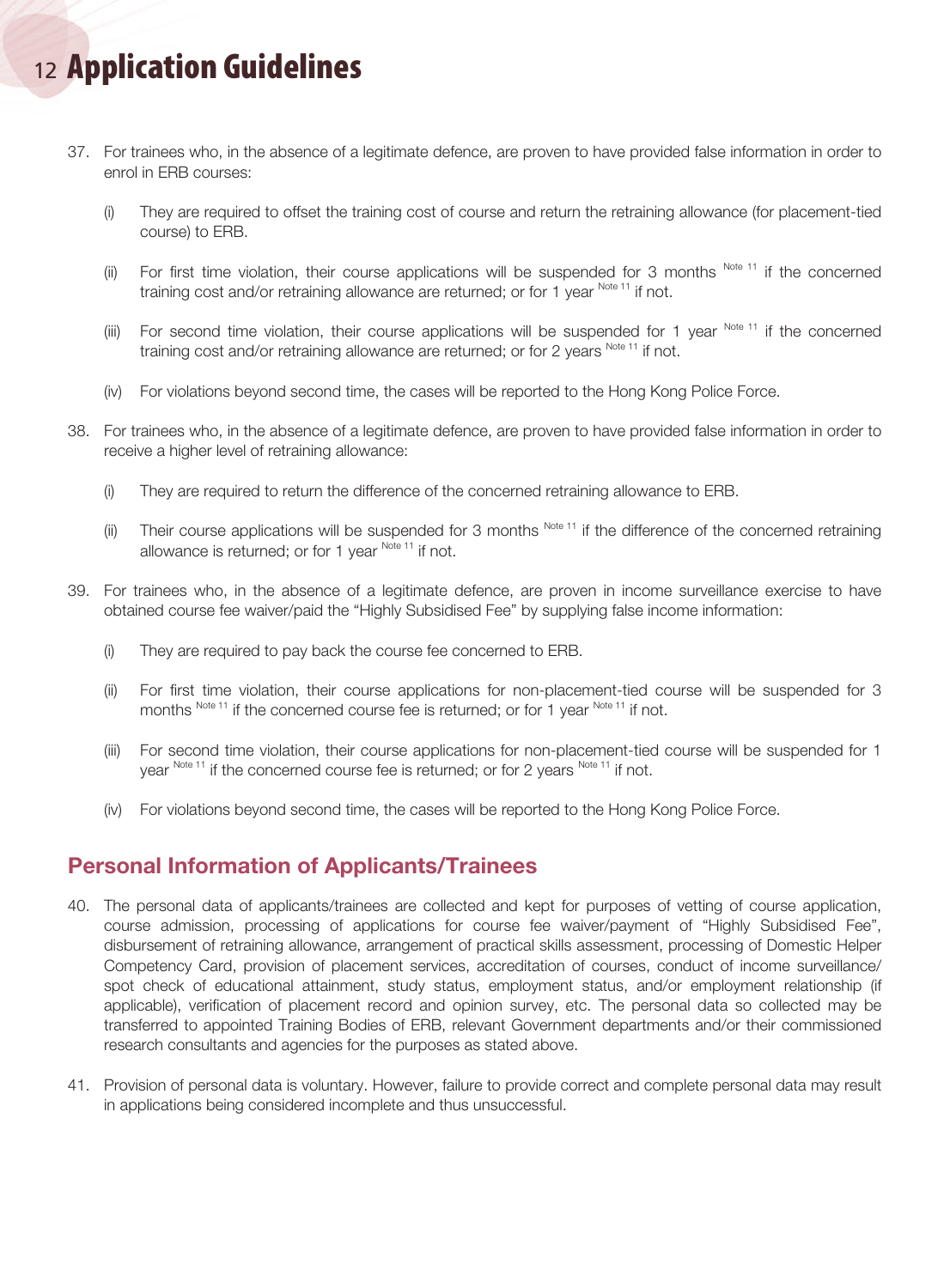- 42. Upon consent of applicants, ERB may use the personal data (including, but not limited to, name, address, email address and telephone number) for purposes including sending to applicants marketing information in relation to training courses, services, activities and facilities of ERB through emails, SMSs, mails and telephone calls, etc., and transfer the personal data to appointed Training Bodies of ERB and/or organisations commissioned by ERB for such purposes. If applicants do not wish their personal data to be used for the marketing purposes stated above, they have the right at any time to opt out by writing to ERB at 3/F to 6/F, 10 Siu Sai Wan Road, Chai Wan, Hong Kong, or by fax to 2369 8322, or by email to erbhk@erb.org to the Manager (Customer Services) of ERB, or call ERB hotline at 182 182.
- 43. Applicants or their authorised representatives have the right to request access to and/or obtain a copy of their personal data and/or to correct the personal data should the record be inaccurate. ERB may collect a fee from applicants requesting for a copy of their personal data.
- 44. Applicants/trainees may send their requests for access to and/or correction of personal data to the Manager (Customer Services) of ERB. For enquiries, please call ERB hotline at 182 182.

#### **Enquiry**

- 45. Training Bodies are responsible for processing of course applications, informing applicants on the results and class enrolment. Commencement dates and class schedules of training courses are subject to the arrangement of Training Bodies. For details, please contact the Training Bodies concerned.
- 46. For other comments or complaints, please call ERB hotline at 182 182.
- Note 1: Trainees may be required to provide proof of eligible employee of the HKSAR during classes for verification of identities by staff of ERB.
- Note 2: Effective from 1 April 2016, applicants who have provided proof of educational attainment may be exempted from providing the same proof again in subsequent course applications, on condition that their highest educational attainment remains unchanged, except for cases where proof of educational attainment are required by the entry requirements of training courses.
- Note 3: Highest educational attainment refers to the highest level of full curriculum study that applicants are attending or have attended at schools (including cases where the applicants have not completed the study, or are unable to provide proof of educational attainment). If an applicant has completed HKDSE (Form 6) level, "Secondary (Year 6)" would be considered as his/her highest educational attainment in course applications. Applicants with non-local educational qualification may determine their equivalent local educational attainment based on the number of years of school education received. For example, if an applicant has received formal school education for more than 9 years in the Mainland, his/her educational attainment may be considered as equivalent to above Form 3.
- Note 4: Including enrolled but no show, or low attendance cases.
- Note 5: Including applicants who fail to complete the previously enrolled placement-tied courses.
- Note 6: Standing policy on admission requirements, restrictions on application and enrolment, and arrangements on retraining allowance at times of retake shall apply.
- Note 7: Including the "Skills Upgrading Scheme" courses.
- Note 8: Income denotes wages and salary from employment (including being employed and self-employed), net business income and pension. Income from employment and self-employment includes basic pay, overtime pay, bonus, commissions, allowance(s) and payment in lieu of annual leave, etc., with the deduction of 5% contributions to MPF/ORSO. Bonus, double pay, gratuity and payment in lieu of annual leave, etc. should be taken into account in average over the relevant period of employment.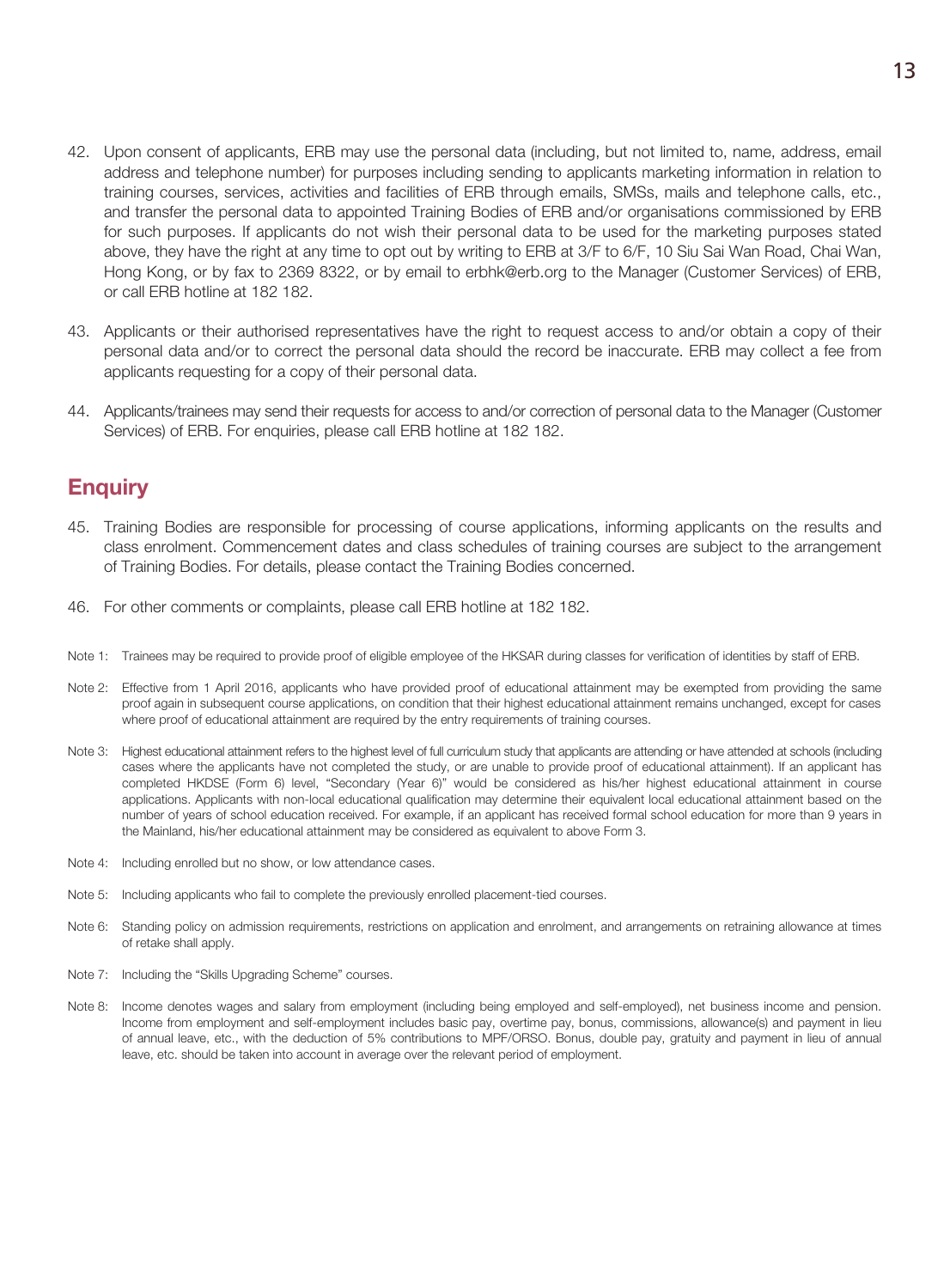# <sup>14</sup> Application Guidelines

Note 9: For example, for course commences in April this year, relevant month of the document required shall be February, March or April of the year.

Note 10: From the commencement date of the concerned course.

Note 11: From the date the recovery notice is issued to the concerned trainees.

ERB reserves the right to revise courses and the above guidelines from time to time without notifying individual applicants. Please refer to ERB website (www.erb.org) for the updates.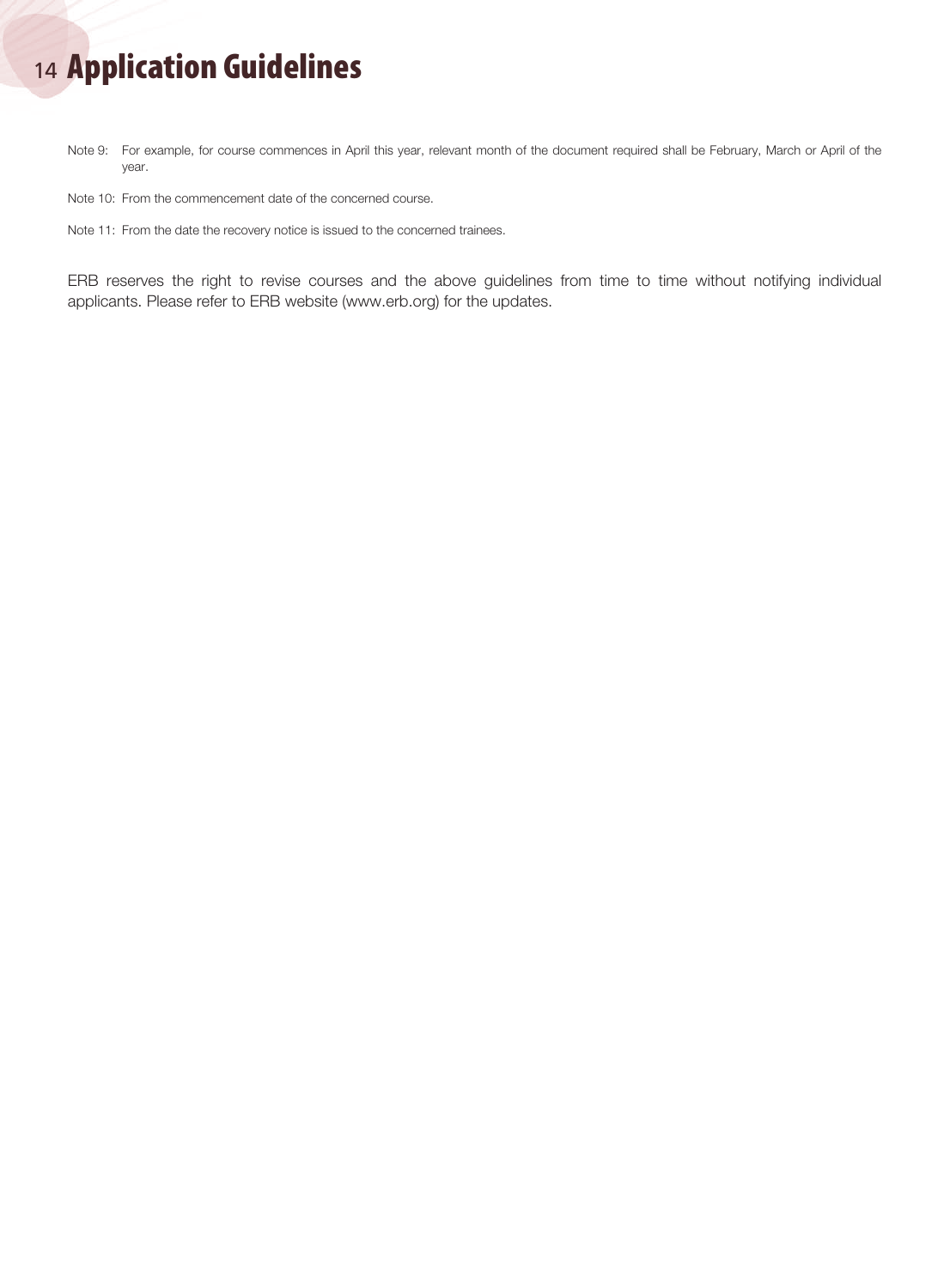#### Property Management & Security

#### Foundation Certificate in Standard Security &  $\Box$   $\Box$   $\Box$   $\Box$   $\Box$ Property Management (English Medium)

| <b>Course Objective</b>   | To enable trainees to understand the daily security work of premises and properties, basic entry<br>skills and knowledge of practical work, and the appropriate work attitude, in order to help trainees<br>secure employment as a Security Guard.                                                                                                                                               |           |                |
|---------------------------|--------------------------------------------------------------------------------------------------------------------------------------------------------------------------------------------------------------------------------------------------------------------------------------------------------------------------------------------------------------------------------------------------|-----------|----------------|
| <b>Course Content</b>     | This course will be conducted in English. The course will cover industry overview, Quality Assurance<br>System for the Recognition Scheme of Security Training Courses (QASRS), daily building security<br>work, owners and tenants services, facilities and practical work in car park and loading area,<br>computer operation, vocational language, personal attributes and job search skills. |           |                |
| <b>Entry Requirements</b> | Aged 18 or above; and<br>Π.<br>Primary Six; and<br>ii.<br>iii.<br>Satisfy the criteria on age, fitness and character for issuing a Security Personnel Permit; and<br>Pass the English entry test.<br>iv.                                                                                                                                                                                         |           |                |
| <b>Course Duration</b>    | 128 hours (approximately 7 weeks)                                                                                                                                                                                                                                                                                                                                                                |           |                |
| <b>Application Status</b> | Exact course schedule and addresses of training centres are subject to the arrangement of the<br>Training Bodies offering this course. Please contact the following Training Bodies for details:<br><b>Training Bodies</b><br><b>Telephone</b><br><b>Course Code</b>                                                                                                                             |           |                |
|                           | The Hong Kong Federation of Trade Unions                                                                                                                                                                                                                                                                                                                                                         | 2715 6671 | <b>FU132DS</b> |
|                           |                                                                                                                                                                                                                                                                                                                                                                                                  |           |                |

Note: This course includes "Quality Assurance System for the Recognition Scheme of Security Training Courses (QASRS)" which adopts the Unit of Competency "Perform basic guarding services for QASRS (107753L1)" of the "Specifications of Competency Standards (SCSs)" for Security Services. Trainees who have successfully completed this course and are able to produce a valid certificate can be exempted from the basic training on being employed by a security company. The award of concerned certificates does not mean to the fulfilment of all criteria for a security personnel permit (hereafter "permit") set by the SGSIA. For the application of permit, the graduates are required to make applications to the Commissioner of Police, and satisfy the criteria for issuing permits.

With placement follow-up service of six months (or above)

With Enhanced Placement Service Model

Courses for Professional Qualification

Conducted in English

Conducted in Cantonese supplemented with English training materials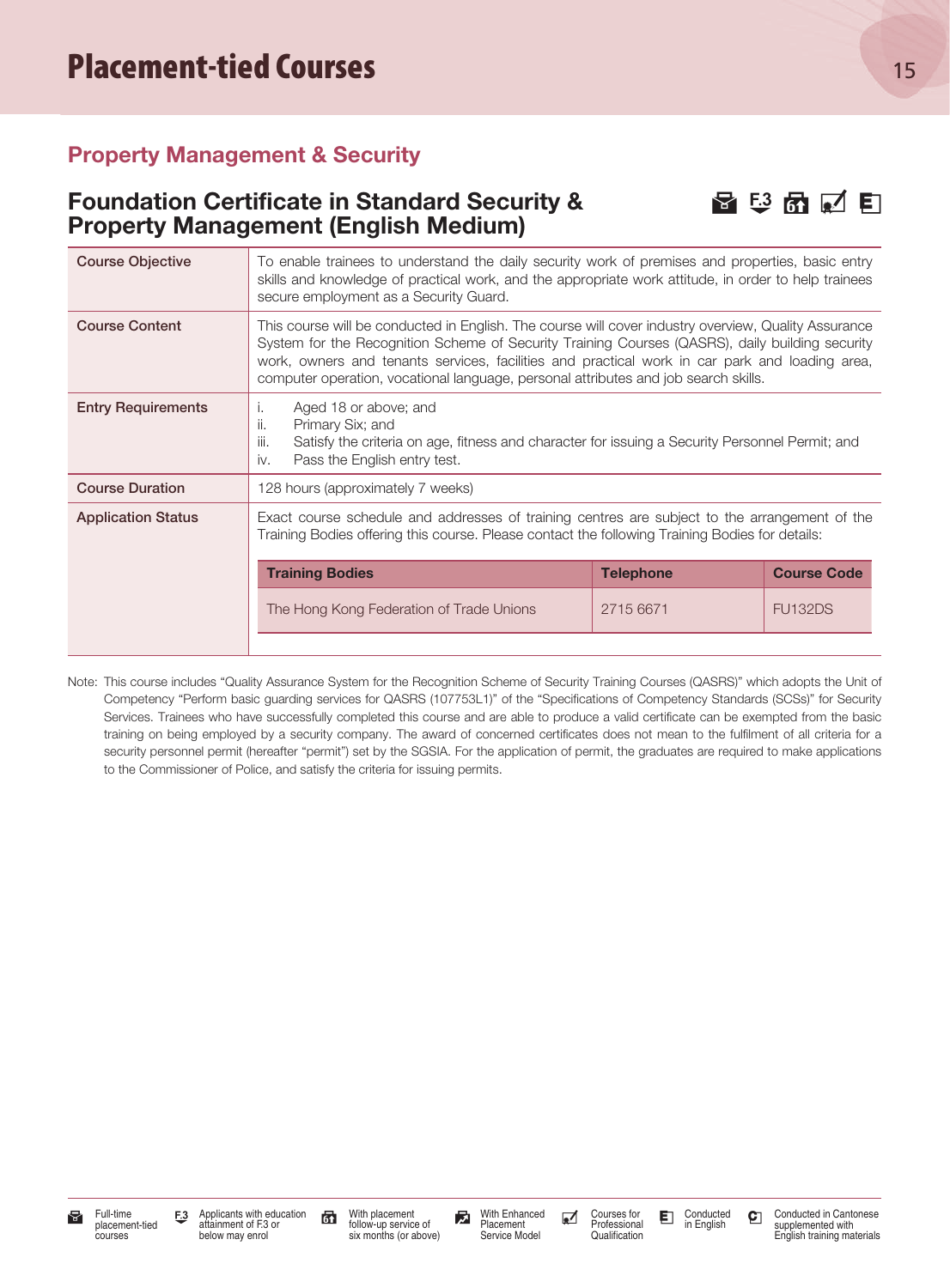#### Property Management & Security

#### Foundation Certificate in Advanced Security &  $\Box$   $\Box$   $\Box$   $\Box$   $\Box$ Property Management



| <b>Course Objective</b>   | To enable trainees to understand the daily security work of premises and properties, basic entry<br>skills and knowledge of practical work, personnel management and supervisory skills, understanding<br>of deed of mutual covenants, repair and maintenance of properties, and the appropriate work<br>attitude, in order to help trainees secure employment as a Security Guard.                                                                                                                      |                                                                 |                    |
|---------------------------|----------------------------------------------------------------------------------------------------------------------------------------------------------------------------------------------------------------------------------------------------------------------------------------------------------------------------------------------------------------------------------------------------------------------------------------------------------------------------------------------------------|-----------------------------------------------------------------|--------------------|
| <b>Course Content</b>     | This course will be conducted in Cantonese and supplemented with both Chinese and English<br>training materials. The course will cover industry overview, Quality Assurance System for the<br>Recognition Scheme of Security Training Courses (QASRS), daily building security work, owners<br>and tenants services, facilities and practical work in car park and loading area, building repair and<br>maintenance, computer operation, vocational language, personal attributes and job search skills. |                                                                 |                    |
| <b>Entry Requirements</b> | Aged 18 or above; and<br>i.<br>Form Three; and<br>ii.<br>Satisfy the criteria on age, fitness and character for issuing a Security Personnel Permit.<br>iii.                                                                                                                                                                                                                                                                                                                                             |                                                                 |                    |
| <b>Course Duration</b>    | 156 hours (approximately 8 weeks)                                                                                                                                                                                                                                                                                                                                                                                                                                                                        |                                                                 |                    |
| <b>Application Status</b> | Exact course schedule and addresses of training centres are subject to the arrangement of the<br>Training Bodies offering this course. Please contact the following Training Bodies for details:                                                                                                                                                                                                                                                                                                         |                                                                 |                    |
|                           | <b>Training Bodies</b>                                                                                                                                                                                                                                                                                                                                                                                                                                                                                   | <b>Telephone</b>                                                | <b>Course Code</b> |
|                           | Hong Kong Association for Democracy and<br>People's Livelihood                                                                                                                                                                                                                                                                                                                                                                                                                                           | 2370 3387 / 2330 0345                                           | AP041DS            |
|                           | Baptist Oi Kwan Social Service                                                                                                                                                                                                                                                                                                                                                                                                                                                                           | 2770 8070 / 2116 4598 /<br>2333 2900                            | BK032DS            |
|                           | Caritas - Hong Kong                                                                                                                                                                                                                                                                                                                                                                                                                                                                                      | 3568 8688                                                       | CA050DR            |
|                           | Hong Kong Employment Development Service<br>Limited                                                                                                                                                                                                                                                                                                                                                                                                                                                      | 2326 7862 / 3165 1600 /<br>3165 8870 / 3618 5027                | CS127DR            |
|                           | <b>HKCT Group Limited</b>                                                                                                                                                                                                                                                                                                                                                                                                                                                                                | 2711 9820                                                       | CT034DR            |
|                           | Hong Kong Sheng Kung Hui Welfare Council<br>Limited                                                                                                                                                                                                                                                                                                                                                                                                                                                      | 2109 0082                                                       | DW044DS            |
|                           | The Evangelical Lutheran Church of Hongkong                                                                                                                                                                                                                                                                                                                                                                                                                                                              | 2612 1221 / 2454 4801 /<br>3104 3222 / 2155 2644 /<br>2155 4256 | EL023DR            |
|                           | The Federation of Hong Kong and Kowloon<br><b>Labour Unions</b>                                                                                                                                                                                                                                                                                                                                                                                                                                          | 2787 9967 / 2793 9887                                           | FL073DS            |
|                           | S.K.H. Holy Carpenter Church Community Centre                                                                                                                                                                                                                                                                                                                                                                                                                                                            | 3960 4380                                                       | HC010DR            |

With placement follow-up service of six months (or above)

With Enhanced Placement Service Model

Courses for Professional **Qualification**  Conducted C Conducted in Cantonese<br>in English Supplemented with<br>English training materials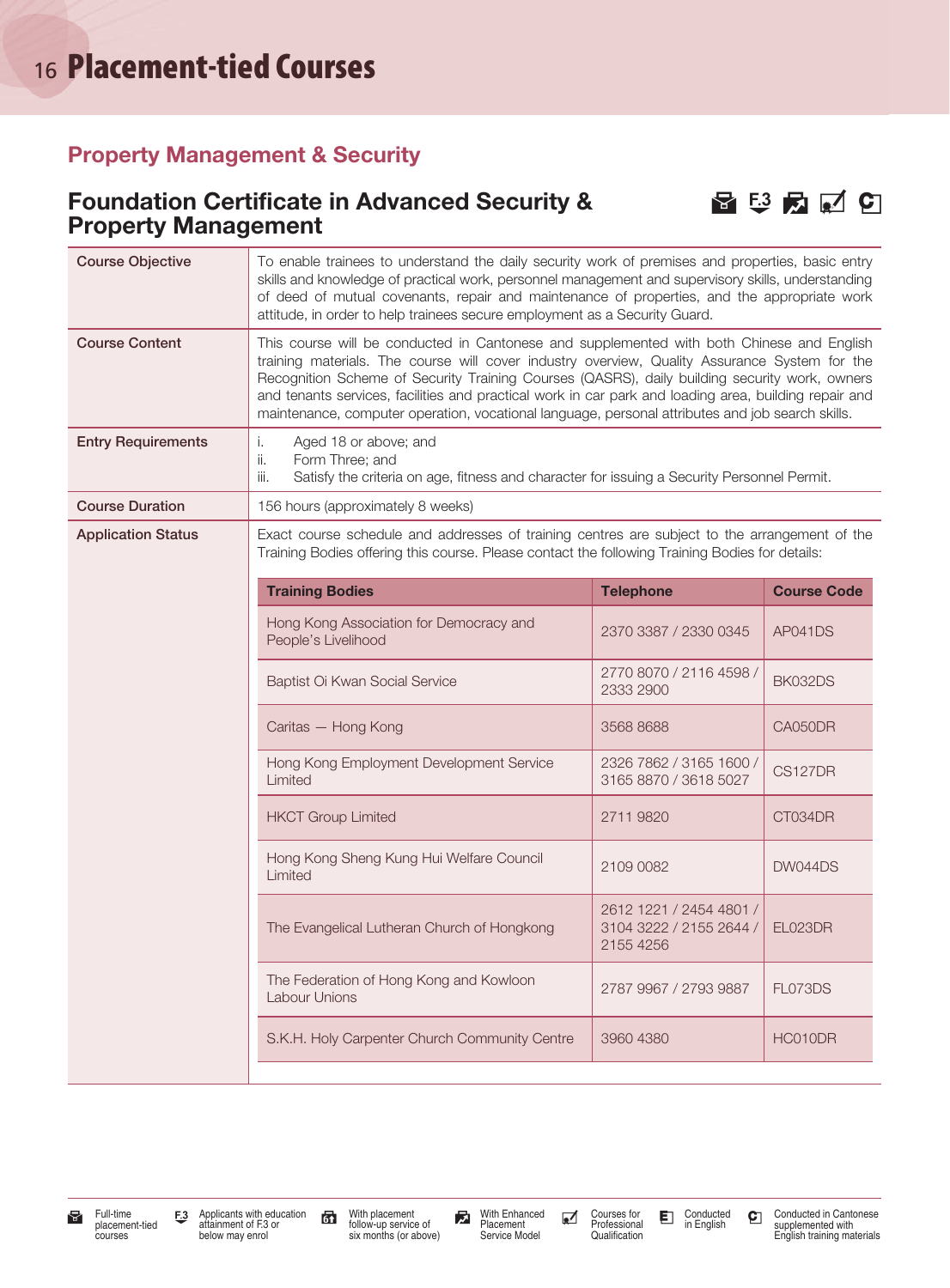| <b>Training Bodies</b>                                                                                | <b>Telephone</b>                                 | <b>Course Code</b> |
|-------------------------------------------------------------------------------------------------------|--------------------------------------------------|--------------------|
| Hongkong School of Commerce                                                                           | 31148711                                         | HE024DS            |
| <b>Christian Action</b>                                                                               | 8106 6190 / 2716 8812                            | HK075DR            |
| Heung To College of Professional Studies                                                              | 2381 0426                                        | HT002DR            |
| <b>KCRA Community Education Enhancement Center</b><br>Limited                                         | 2780 9293 / 2374 1100 /<br>2701 8921 / 2116 4481 | KA012DR            |
| Youth Centre of The True Word Lutheran Church<br>operated by The True Word Lutheran Church<br>Limited | 2367 1111 / 2364 2472                            | LU004DS            |
| Methodist Centre                                                                                      | 2527 2250 / 2806 0062 /<br>2534 8134             | MC015DR            |
| New Territories Association Retraining Centre<br>Limited                                              | 2146 6388                                        | NT022DR            |
| Neighbourhood & Worker's Service Centre                                                               | 2413 8787 / 2893 9968                            | NW004DR            |
| The Young Men's Christian Association of<br>Hong Kong                                                 | 2708 8995 / 2268 7733 /<br>2281 6038             | YH006DR            |
| Yan Oi Tong Limited                                                                                   | 2655 7575                                        | YT094DS            |
| Hong Kong Young Women's Christian Association                                                         | 3970 0800 / 3146 3333 /<br>3106 3411             | <b>YW055DR</b>     |

Note: This course includes "Quality Assurance System for the Recognition Scheme of Security Training Courses (QASRS)" which adopts the Unit of Competency "Perform basic guarding services for QASRS (107753L1)" of the "Specifications of Competency Standards (SCSs)" for Security Services. Trainees who have successfully completed this course and are able to produce a valid certificate can be exempted from the basic training on being employed by a security company. The award of concerned certificates does not mean to the fulfilment of all criteria for a security personnel permit (hereafter "permit") set by the SGSIA. For the application of permit, the graduates are required to make applications to the Commissioner of Police, and satisfy the criteria for issuing permits.

With placement follow-up service of six months (or above)

With Enhanced Placement Service Model

Courses for Professional Qualification

Conducted in English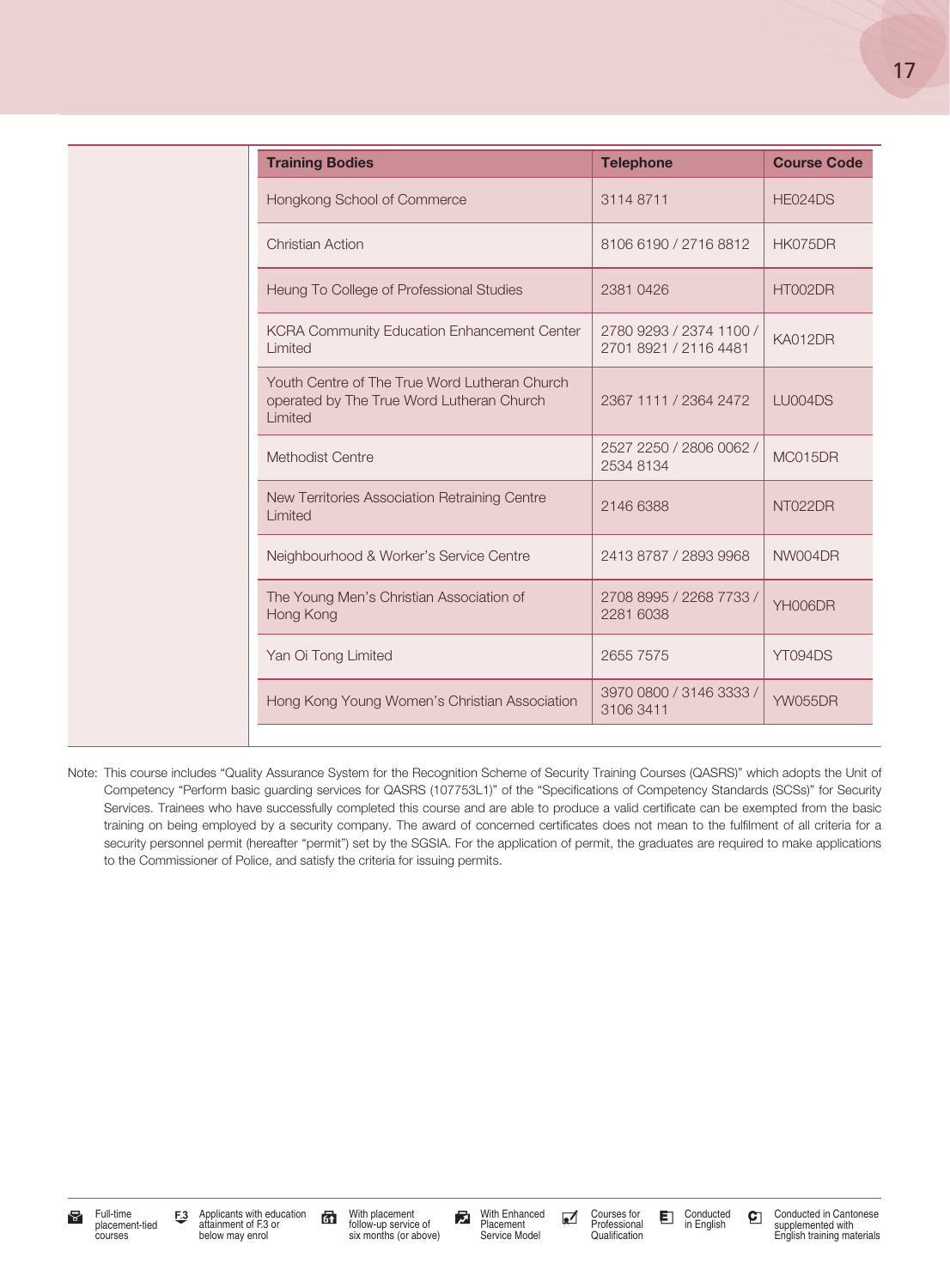#### Beauty Therapy

#### Foundation Certificate in Junior Beautician Training  $\Box$   $\Box$   $\Box$ (English Medium)



| <b>Course Objective</b>   | To equip trainees with the basic knowledge and required techniques of a Junior Beautician; to<br>furnish trainees with an overview of the Beauty industry in Hong Kong and enable them to grasp the<br>knowledge and skills in providing customer services; and to help trainees secure employment as a<br>Junior Beautician.                                                                                                                                                                                                                                                                    |                                      |                    |
|---------------------------|--------------------------------------------------------------------------------------------------------------------------------------------------------------------------------------------------------------------------------------------------------------------------------------------------------------------------------------------------------------------------------------------------------------------------------------------------------------------------------------------------------------------------------------------------------------------------------------------------|--------------------------------------|--------------------|
| <b>Course Content</b>     | This course will be conducted in English. The course will cover industry overview, skin analysis and<br>cleansing, facial treatments, skills of applying face mask and mask coating, massage techniques<br>(including facial and shoulder massage), fundamental make-up techniques, skills of eyebrow<br>shaping and eyelash perming, depilatory treatments, hand treatments, manicure, understanding of<br>beauty care machines, hygiene and safety of beauty salon, customer relationship management and<br>sales techniques, vocational Cantonese, personal attributes and job search skills. |                                      |                    |
| <b>Entry Requirements</b> | Form Three; and<br>Τ.<br>ii.<br>Pass the English entry test.                                                                                                                                                                                                                                                                                                                                                                                                                                                                                                                                     |                                      |                    |
| <b>Course Duration</b>    | 180 hours (approximately 9 weeks)                                                                                                                                                                                                                                                                                                                                                                                                                                                                                                                                                                |                                      |                    |
| <b>Application Status</b> | Exact course schedule and addresses of training centres are subject to the arrangement of the<br>Training Bodies offering this course. Please contact the following Training Bodies for details:                                                                                                                                                                                                                                                                                                                                                                                                 |                                      |                    |
|                           | <b>Training Bodies</b>                                                                                                                                                                                                                                                                                                                                                                                                                                                                                                                                                                           | <b>Telephone</b>                     | <b>Course Code</b> |
|                           | Baptist Oi Kwan Social Service                                                                                                                                                                                                                                                                                                                                                                                                                                                                                                                                                                   | 2770 8070 / 2116 4598 /<br>2333 2900 | BK046DS            |
|                           |                                                                                                                                                                                                                                                                                                                                                                                                                                                                                                                                                                                                  |                                      |                    |

With placement follow-up service of six months (or above)

With Enhanced Placement Service Model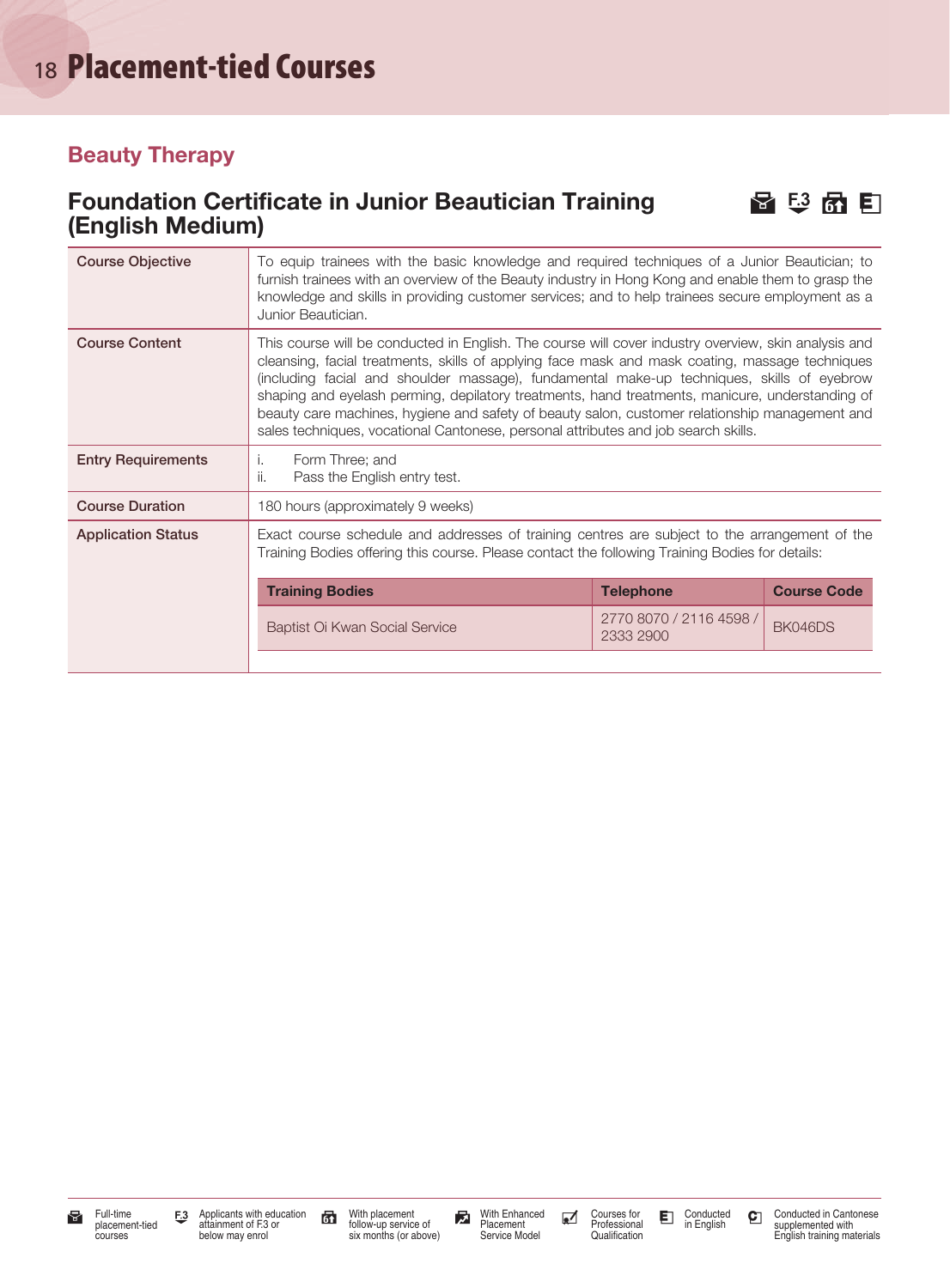#### Beauty Therapy

#### Foundation Certificate in Nail Technician Training <br>
日<br>
日 (English Medium)



| <b>Course Objective</b>   | To equip trainees with the basic knowledge and techniques of a Nail Technician including<br>understanding the culture and requirement of the nail industry in Hong Kong, the knowledge and<br>skills in providing customer services, and exercising the knowledge and skills to provide manicuring<br>and pedicuring services under supervision in order to help trainees secure an employment in nail-<br>related industry.                                    |                                                  |                    |
|---------------------------|-----------------------------------------------------------------------------------------------------------------------------------------------------------------------------------------------------------------------------------------------------------------------------------------------------------------------------------------------------------------------------------------------------------------------------------------------------------------|--------------------------------------------------|--------------------|
| <b>Course Content</b>     | This course will be conducted in English. The course will cover industry overview, personal hygiene<br>and hygiene in nail industry, structure and care of hand, foot and nail, basic knowledge of manicure<br>and pedicure tools and caring products, skills of manicure, pedicure and massage (hand and foot),<br>paraffin wax caring and fabrication, skills of nail art, skills of gel nail and acrylic nail, personal<br>attributes and job search skills. |                                                  |                    |
| <b>Entry Requirements</b> | Completion of Form Three; or completion of Primary Six with at least two years' working<br>i.<br>experience; and<br>ii.<br>Pass the English entry test.                                                                                                                                                                                                                                                                                                         |                                                  |                    |
| <b>Course Duration</b>    | 120 hours (approximately 7 weeks)                                                                                                                                                                                                                                                                                                                                                                                                                               |                                                  |                    |
| <b>Application Status</b> | Exact course schedule and addresses of training centres are subject to the arrangement of the<br>Training Bodies offering this course. Please contact the following Training Bodies for details:                                                                                                                                                                                                                                                                |                                                  |                    |
|                           | <b>Training Bodies</b>                                                                                                                                                                                                                                                                                                                                                                                                                                          | <b>Telephone</b>                                 | <b>Course Code</b> |
|                           | Baptist Oi Kwan Social Service                                                                                                                                                                                                                                                                                                                                                                                                                                  | 2770 8070 / 2116 4598 /<br>2333 2900             | <b>BK056DS</b>     |
|                           | Hong Kong Employment Development Service<br>Limited                                                                                                                                                                                                                                                                                                                                                                                                             | 2326 7862 / 3165 1600 /<br>3165 8870 / 3618 5027 | CS177DS            |
|                           | Yang Memorial Methodist Social Service                                                                                                                                                                                                                                                                                                                                                                                                                          | 2251 0888                                        | YM017DS            |
|                           |                                                                                                                                                                                                                                                                                                                                                                                                                                                                 |                                                  |                    |



With placement follow-up service of six months (or above)

With Enhanced Placement Service Model Conducted in English

19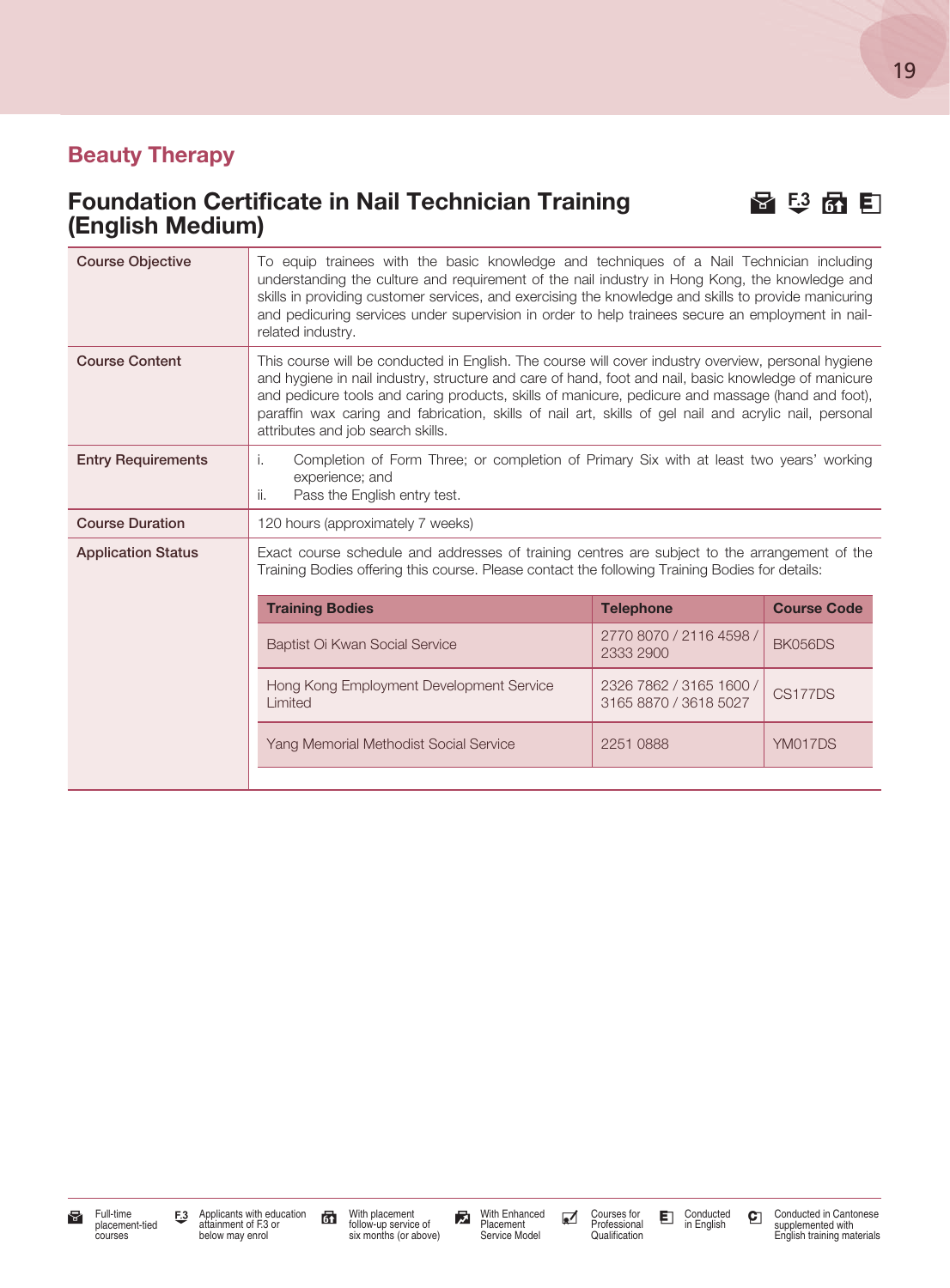#### **Hotel**

#### Foundation Certificate in Hotel Room Attendant Training 图 5 色 6 E (English Medium)

| <b>Course Objective</b>   | To equip trainees with the basic knowledge and skills of hotel room services, and to enhance<br>confidence and employability of trainees so that they can meet the job requirements and secure<br>employment as a Hotel Room Attendant.                                                                                                                                                                                                                          |                       |                    |
|---------------------------|------------------------------------------------------------------------------------------------------------------------------------------------------------------------------------------------------------------------------------------------------------------------------------------------------------------------------------------------------------------------------------------------------------------------------------------------------------------|-----------------------|--------------------|
| <b>Course Content</b>     | This course will be conducted in English. The course will cover industry overview, different kinds of<br>hotel rooms, beds and facilities, service procedures when entering the rooms, hotel room<br>arrangement and cleaning procedures, bed making skills, receiving and returning laundries, hotel<br>security and personal safety, work reports, forms and common documents, vocational English and<br>Cantonese, personal attributes and job search skills. |                       |                    |
| <b>Entry Requirements</b> | Form Three; or Primary Six with at least two years' working experience; and<br>Τ.<br>ii.<br>Possess basic written and spoken English proficiency (applicants who have not completed<br>Form One are required to pass the written entry test).                                                                                                                                                                                                                    |                       |                    |
| <b>Course Duration</b>    | 124 hours (approximately 7 weeks)                                                                                                                                                                                                                                                                                                                                                                                                                                |                       |                    |
| <b>Application Status</b> | Exact course schedule and addresses of training centres are subject to the arrangement of the<br>Training Bodies offering this course. Please contact the following Training Bodies for details:                                                                                                                                                                                                                                                                 |                       |                    |
|                           | <b>Training Bodies</b>                                                                                                                                                                                                                                                                                                                                                                                                                                           | <b>Telephone</b>      | <b>Course Code</b> |
|                           | <b>Christian Action</b>                                                                                                                                                                                                                                                                                                                                                                                                                                          | 8106 6190 / 2716 8812 | <b>HK221DS</b>     |
|                           |                                                                                                                                                                                                                                                                                                                                                                                                                                                                  |                       |                    |

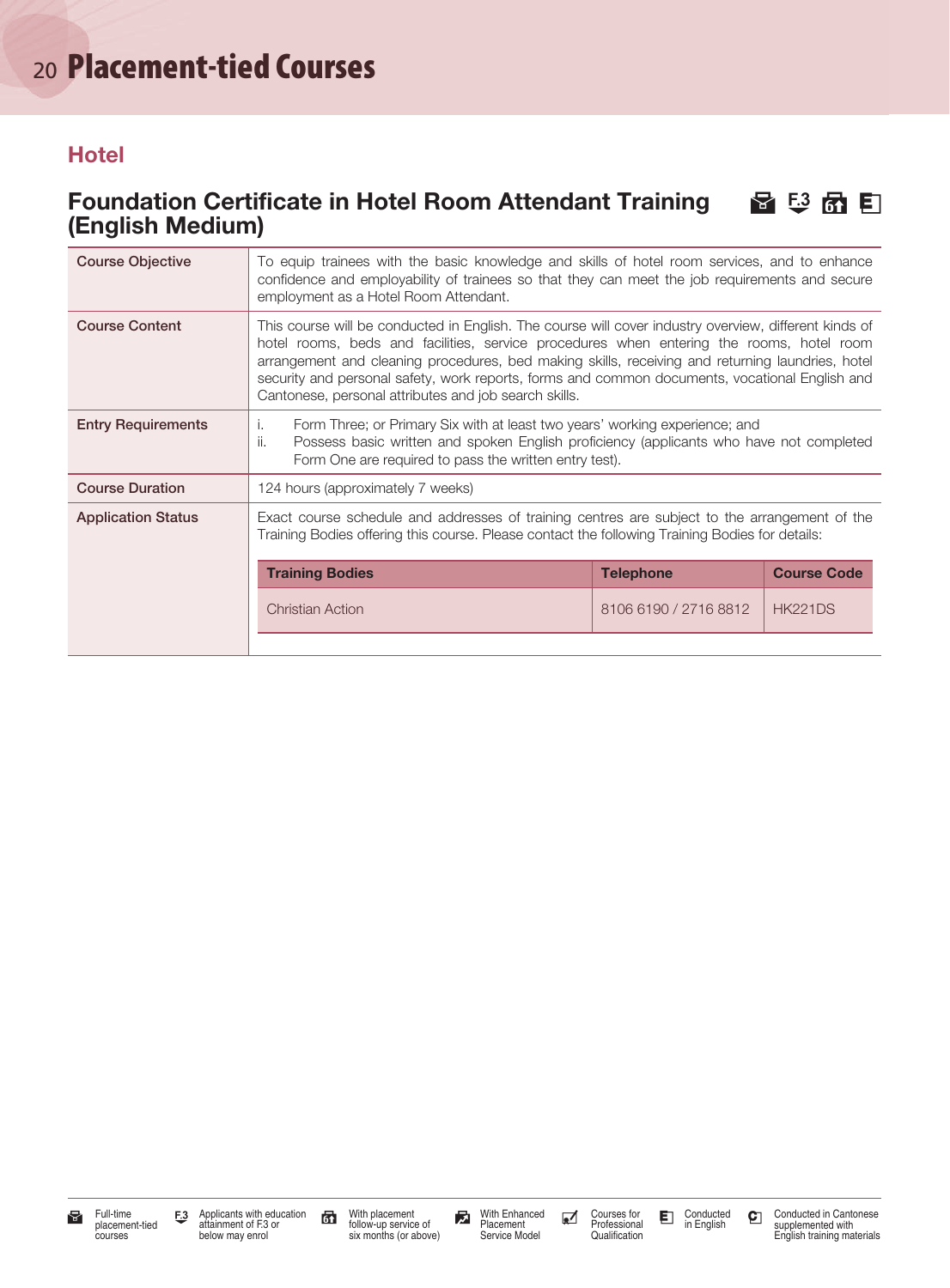#### Foundation Certificate in Bookkeeping H 3 6 C E (LCCI Level 1 Bookkeeping Examination) (English Medium)

| <b>Course Objective</b>   | To equip trainees with the essential skills and knowledge in basic bookkeeping, assist them to take<br>the LCCI Level 1 Bookkeeping (VRQ) Examination and help them secure employment as an<br>Accounting Clerk or related position.                           |           |                |  |
|---------------------------|----------------------------------------------------------------------------------------------------------------------------------------------------------------------------------------------------------------------------------------------------------------|-----------|----------------|--|
| <b>Course Content</b>     | This course will be conducted in English. The course will cover industry overview, books of original<br>entry and double-entry, accounting for payroll, control accounts, financial statements of a sole<br>trader, personal attributes and job search skills. |           |                |  |
| <b>Entry Requirements</b> | Form Three; and<br>Ι.<br>ii.<br>Possess good English communication skills; and<br>iii.<br>Pass the English and Mathematics entry test.                                                                                                                         |           |                |  |
| <b>Course Duration</b>    | 156 hours (approximately 8 weeks)                                                                                                                                                                                                                              |           |                |  |
| <b>Application Status</b> | Exact course schedule and addresses of training centres are subject to the arrangement of the<br>Training Bodies offering this course. Please contact the following Training Bodies for details:                                                               |           |                |  |
|                           | <b>Training Bodies</b><br><b>Course Code</b><br><b>Telephone</b>                                                                                                                                                                                               |           |                |  |
|                           | Yang Memorial Methodist Social Service                                                                                                                                                                                                                         | 2251 0888 | <b>YM015DS</b> |  |
|                           |                                                                                                                                                                                                                                                                |           |                |  |

Note: The Final Examination of the course is the LCCI Level 1 Bookkeeping (VRQ) Examination which aims to assist trainees in acquiring the required certificate or professional qualification for employment.

21

With placement follow-up service of six months (or above)

With Enhanced Placement Service Model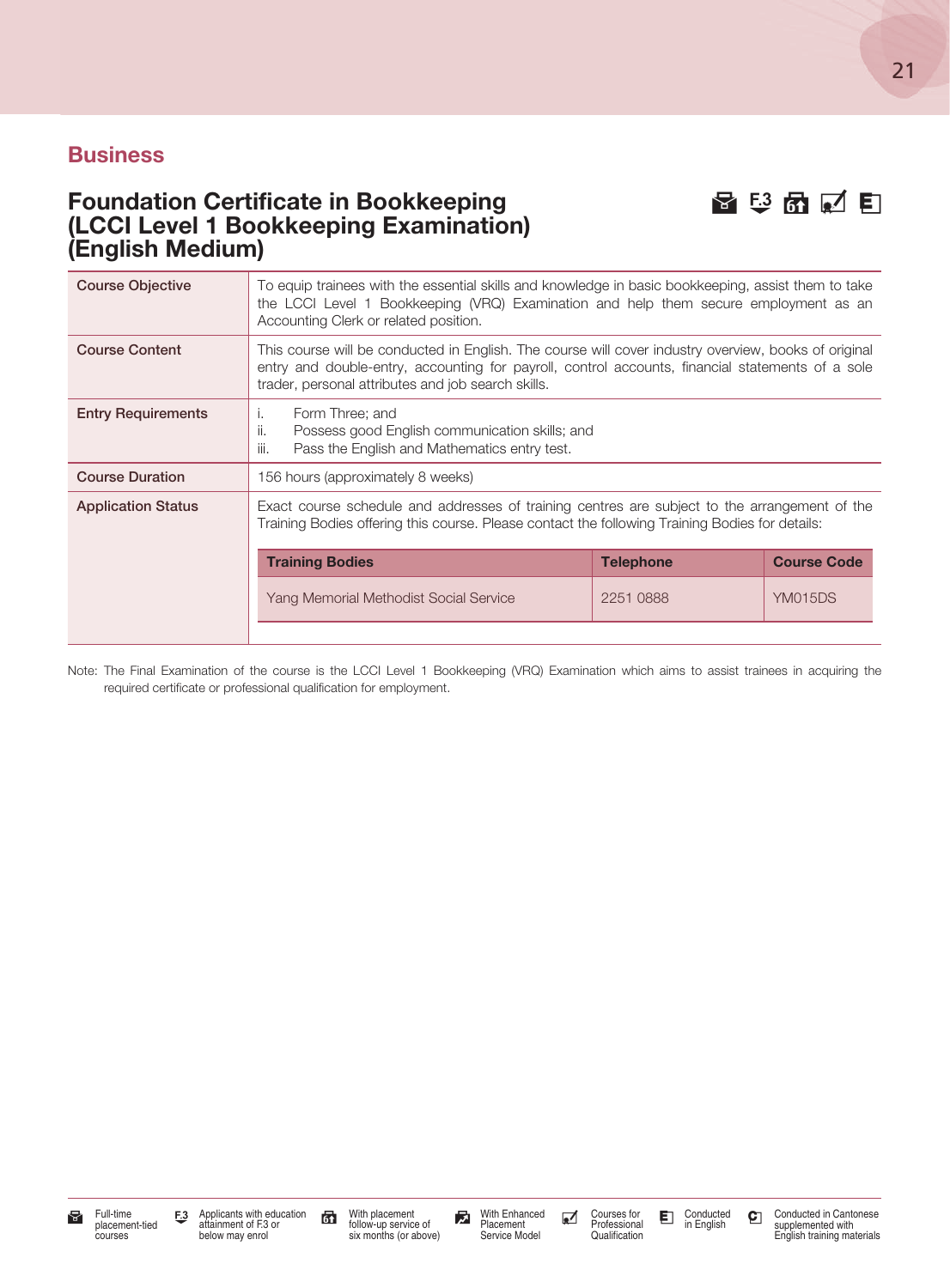#### Foundation Certificate in Internet Business Start-up **H F F** (English Medium)



| <b>Course Objective</b>   | To enable trainees to understand basic knowledge, and to grasp the elementary skills of ICT and<br>business start-up; and help them secure employment as an entrepreneur.                                                                                                                                                                                                                                                   |                       |                |  |
|---------------------------|-----------------------------------------------------------------------------------------------------------------------------------------------------------------------------------------------------------------------------------------------------------------------------------------------------------------------------------------------------------------------------------------------------------------------------|-----------------------|----------------|--|
| <b>Course Content</b>     | This course will be conducted in English. The course will cover industry overview, basic knowledge<br>of online entrepreneurship and business, online shop structure and management, e-Marketing<br>strategy for online business, regulations and legislations related to online business, government<br>funding schemes, startup budget analysis, business plan, case study, personal attributes and job<br>search skills. |                       |                |  |
| <b>Entry Requirements</b> | Form Five or above, or Form Three with at least two years' working experience; and<br>Τ.<br>Pass the English entry test; and<br>Ш.<br>iii.<br>Pass the entry test on basic computer skills.                                                                                                                                                                                                                                 |                       |                |  |
| <b>Course Duration</b>    | 144 hours (approximately 9 weeks)                                                                                                                                                                                                                                                                                                                                                                                           |                       |                |  |
| <b>Application Status</b> | Exact course schedule and addresses of training centres are subject to the arrangement of the<br>Training Bodies offering this course. Please contact the following Training Bodies for details:                                                                                                                                                                                                                            |                       |                |  |
|                           | <b>Course Code</b><br><b>Training Bodies</b><br><b>Telephone</b>                                                                                                                                                                                                                                                                                                                                                            |                       |                |  |
|                           | <b>Christian Action</b>                                                                                                                                                                                                                                                                                                                                                                                                     | 8106 6190 / 2716 8812 | <b>HK266DS</b> |  |
|                           |                                                                                                                                                                                                                                                                                                                                                                                                                             |                       |                |  |

With placement follow-up service of six months (or above)

With Enhanced Placement Service Model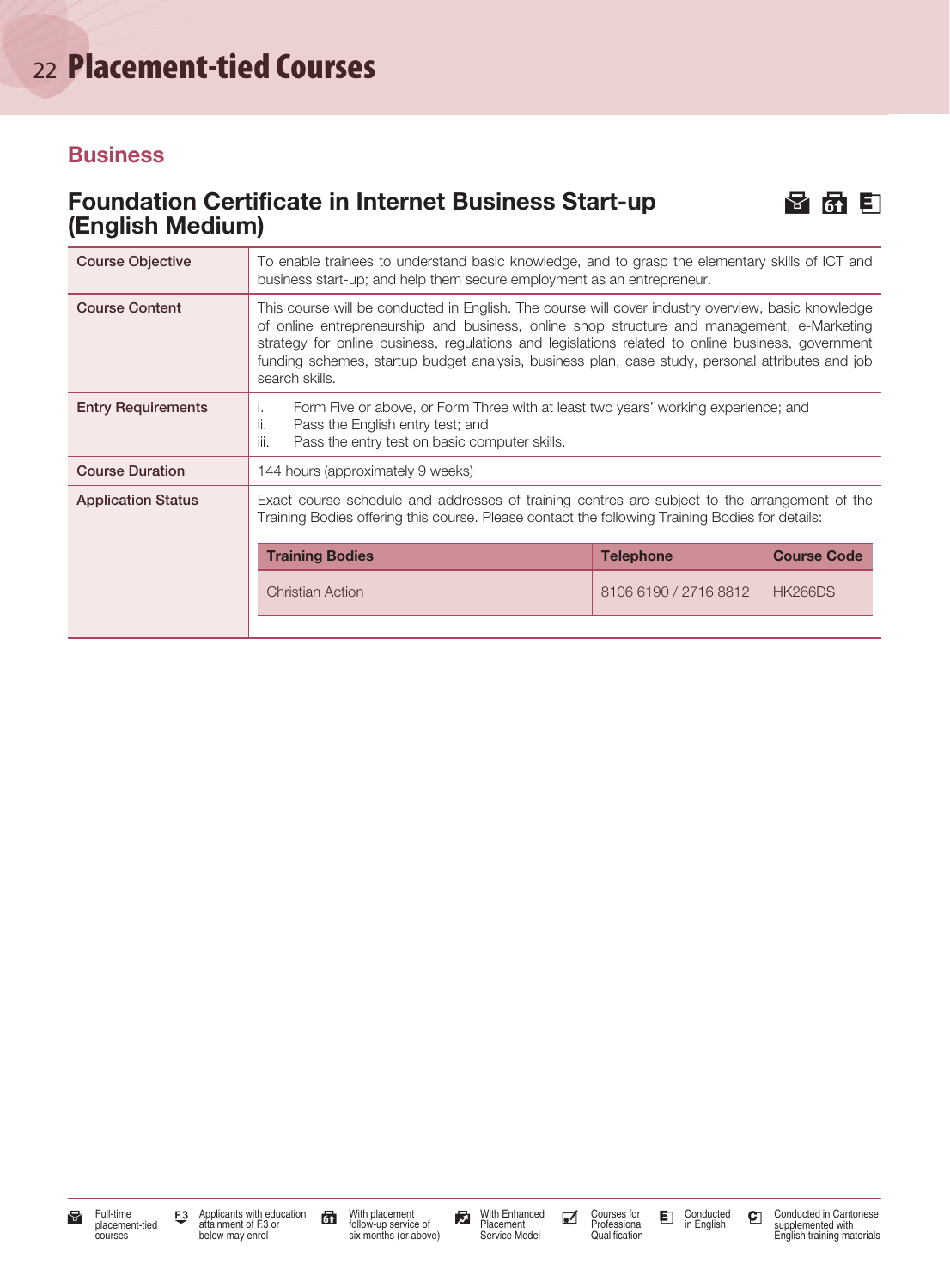### Foundation Certificate in Human Resources **H** a **G E G** Assistant Training



23

| <b>Course Objective</b>   | To equip trainees with the knowledge of the operational practices of human resources department,<br>and the understanding of daily office administrative operations, and to help them secure<br>employment as a Human Resources Assistant or related jobs.                                                                              |                                                                 |                    |
|---------------------------|-----------------------------------------------------------------------------------------------------------------------------------------------------------------------------------------------------------------------------------------------------------------------------------------------------------------------------------------|-----------------------------------------------------------------|--------------------|
| <b>Course Content</b>     | This course will be conducted in Cantonese and supplemented with English training materials. The<br>course will cover business administration, human resources practices, recruitment procedures, staff<br>training and development, labour and related ordinances, English for business, personal attributes<br>and job search skills. |                                                                 |                    |
| <b>Entry Requirements</b> | Form Five; or Form Three with at least two years' working experience; and<br>İ.<br>ii.<br>Pass the English entry test.                                                                                                                                                                                                                  |                                                                 |                    |
| <b>Course Duration</b>    | 200 hours (approximately 10 weeks)                                                                                                                                                                                                                                                                                                      |                                                                 |                    |
| <b>Application Status</b> | Exact course schedule and addresses of training centres are subject to the arrangement of the<br>Training Bodies offering this course. Please contact the following Training Bodies for details:                                                                                                                                        |                                                                 |                    |
|                           | <b>Training Bodies</b>                                                                                                                                                                                                                                                                                                                  | <b>Telephone</b>                                                | <b>Course Code</b> |
|                           | <b>HKCT Group Limited</b>                                                                                                                                                                                                                                                                                                               | 2711 9820                                                       | CT197DS            |
|                           | The Evangelical Lutheran Church of Hongkong                                                                                                                                                                                                                                                                                             | 2612 1221 / 2454 4801 /<br>3104 3222 / 2155 2644 /<br>2155 4256 | EL060DS            |
|                           | KCRA Community Education Enhancement Center<br>Limited                                                                                                                                                                                                                                                                                  | 2780 9293 / 2374 1100 /<br>2701 8921 / 2116 4481                | <b>KA059DS</b>     |
|                           | <b>Methodist Centre</b>                                                                                                                                                                                                                                                                                                                 | 2527 2250 / 2806 0062 /<br>2534 8134                            | MC075DS            |
|                           | School of Continuing and Professional Education,<br>City University of Hong Kong                                                                                                                                                                                                                                                        | 3442 6359 / 3442 6413                                           | PE047DS            |
|                           |                                                                                                                                                                                                                                                                                                                                         |                                                                 |                    |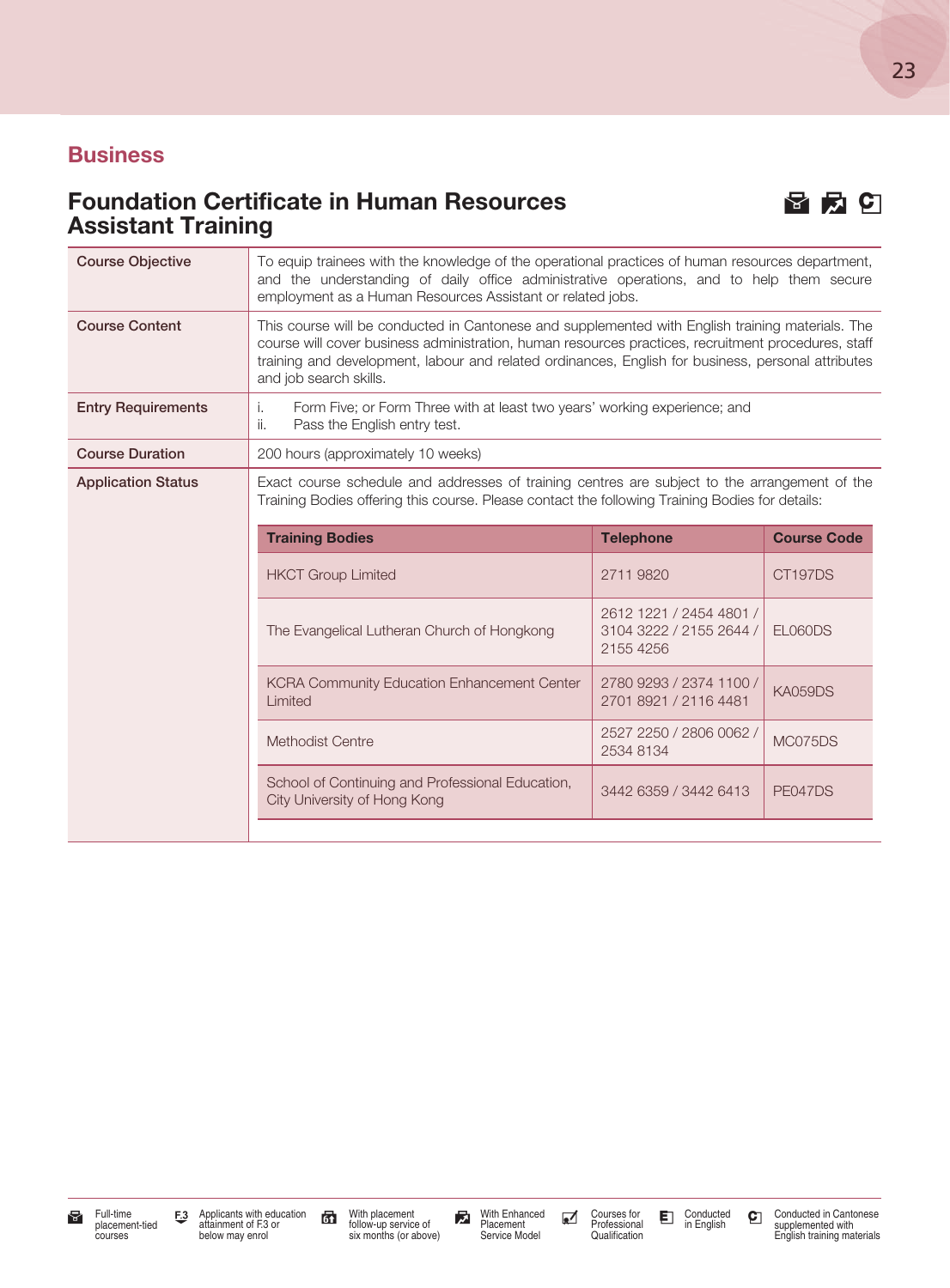# <sup>24</sup> Placement-tied Courses

#### **Catering**

### Foundation Certificate in Barista Training (English Medium) 图 5 6 团 目

| <b>Course Objective</b>   | To enable trainees to understand basic knowledge and culture of coffee, and to grasp the<br>elementary skills of coffee and other beverages modulation; to help trainees secure employment as<br>a Barista.                                                                                                                                           |                                      |                |  |  |
|---------------------------|-------------------------------------------------------------------------------------------------------------------------------------------------------------------------------------------------------------------------------------------------------------------------------------------------------------------------------------------------------|--------------------------------------|----------------|--|--|
| <b>Course Content</b>     | This course will be conducted in English. The course will cover basic knowledge of coffee, coffee<br>modulation techniques, daily operation of a coffee shop and role of a Barista, types of tea leaf and<br>brewing method of scented tea, modulation techniques of other beverages, personal hygiene,<br>personal attributes and job search skills. |                                      |                |  |  |
| <b>Entry Requirements</b> | Form Three; or Primary Six with at least two years' working experience; and<br>Ť.<br>ii.<br>Pass the English entry test.                                                                                                                                                                                                                              |                                      |                |  |  |
| <b>Course Duration</b>    | 160 hours (approximately 8 weeks)                                                                                                                                                                                                                                                                                                                     |                                      |                |  |  |
| <b>Application Status</b> | Exact course schedule and addresses of training centres are subject to the arrangement of the<br>Training Bodies offering this course. Please contact the following Training Bodies for details:                                                                                                                                                      |                                      |                |  |  |
|                           | <b>Training Bodies</b><br><b>Telephone</b><br><b>Course Code</b>                                                                                                                                                                                                                                                                                      |                                      |                |  |  |
|                           | Baptist Oi Kwan Social Service                                                                                                                                                                                                                                                                                                                        | 2770 8070 / 2116 4598 /<br>2333 2900 | BK047DS        |  |  |
|                           | The Hong Kong Federation of Trade Unions                                                                                                                                                                                                                                                                                                              | 2715 6671                            | <b>FU143DS</b> |  |  |
|                           | <b>Christian Action</b>                                                                                                                                                                                                                                                                                                                               | 8106 6190 / 2716 8812                | <b>HK263DS</b> |  |  |
|                           | Yang Memorial Methodist Social Service                                                                                                                                                                                                                                                                                                                | 2251 0888                            | YM011DS        |  |  |
|                           |                                                                                                                                                                                                                                                                                                                                                       |                                      |                |  |  |

With placement follow-up service of six months (or above)

With Enhanced Placement Service Model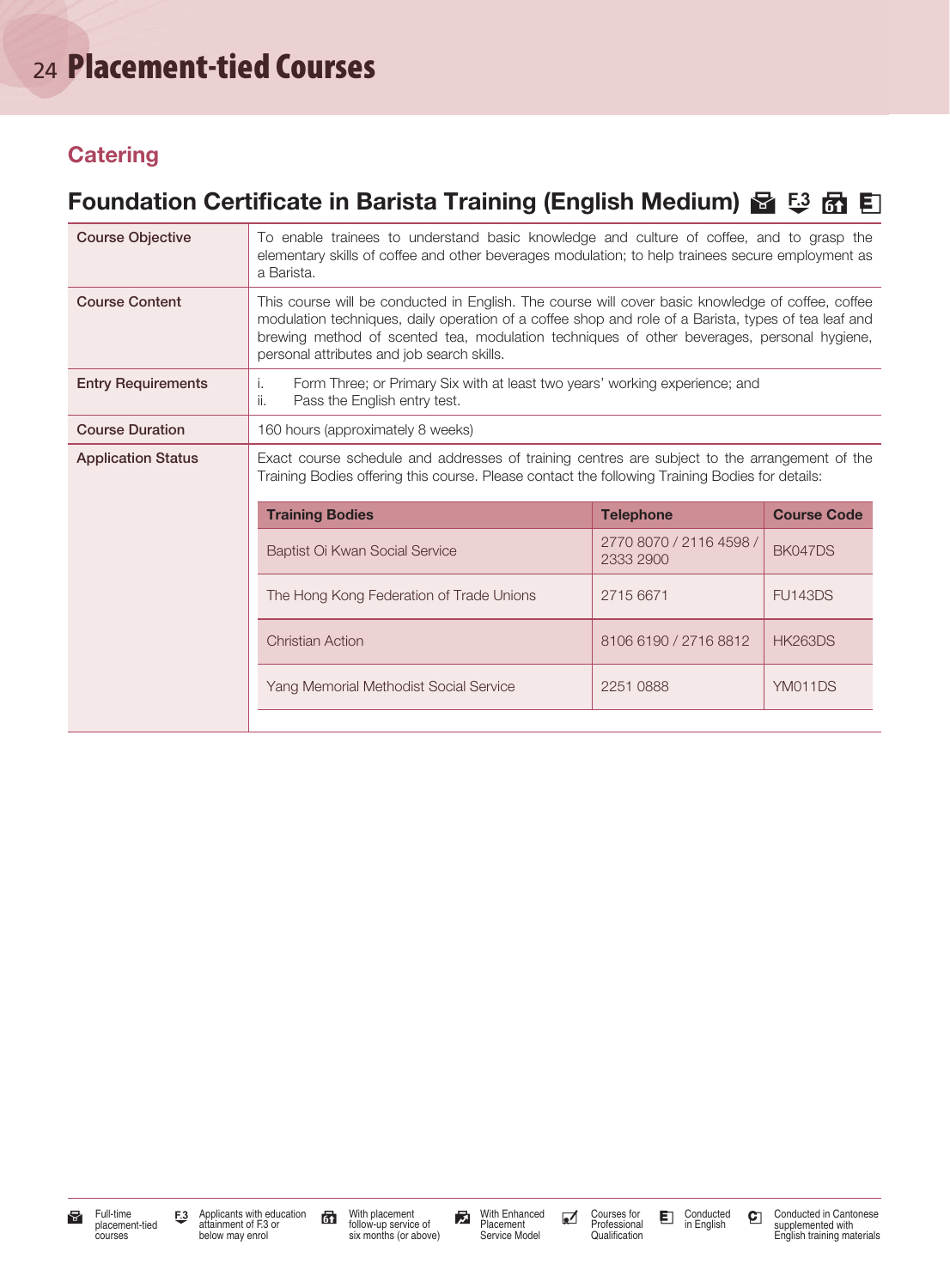#### **Catering**

#### Foundation Certificate in Junior Chef in H 3 6 E3  $\mathbb{R}$  5 E3 Western Cuisine Training (English Medium)





With placement follow-up service of six months (or above)

With Enhanced Placement Service Model

Courses for Professional Qualification

Conducted in English

Conducted in Cantonese supplemented with English training materials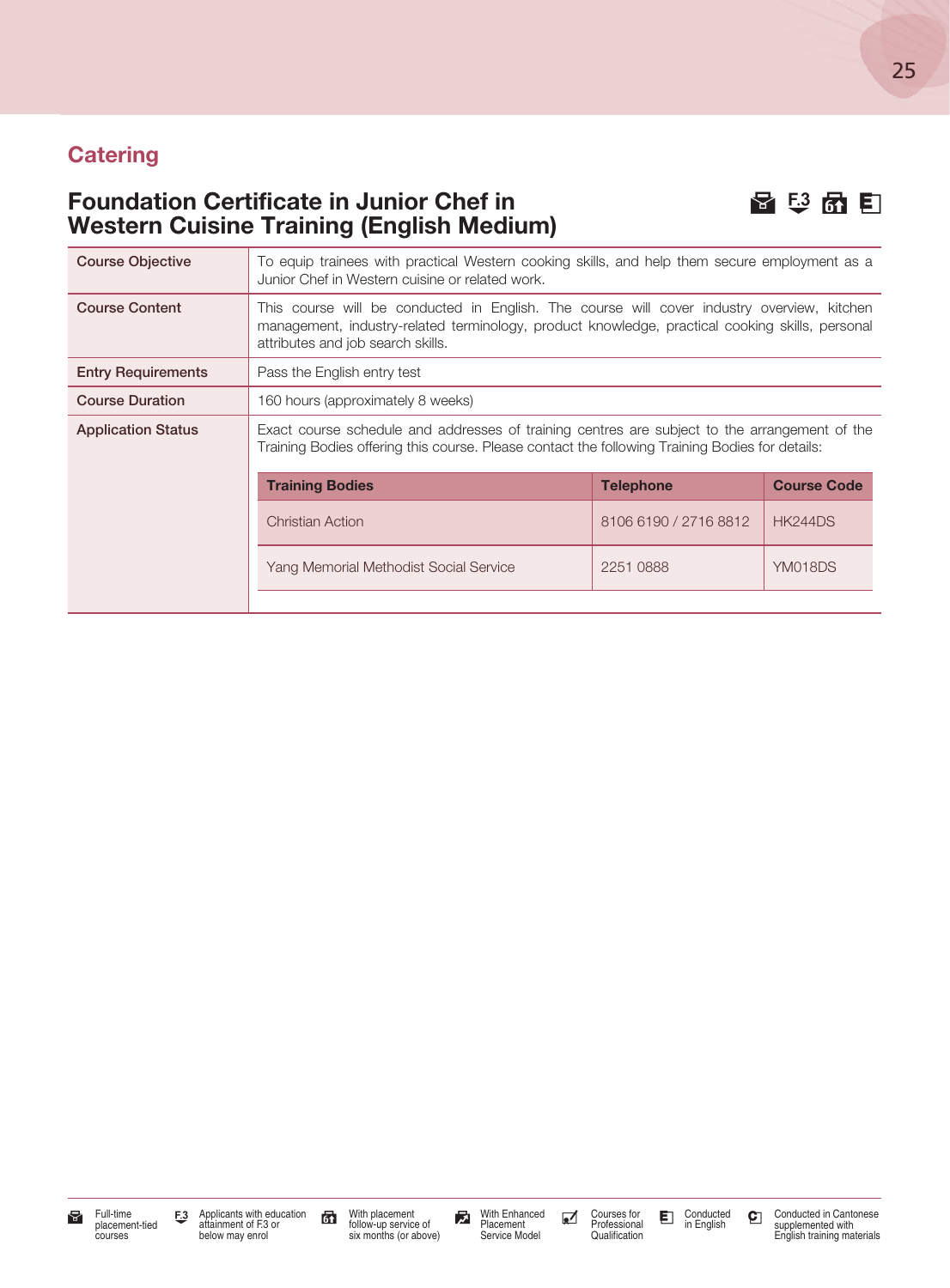#### Social Services

#### Foundation Certificate in Community Interpreter Training  $\mathbb{F}$  6  $\mathbb{F}$ (English and Urdu)



| <b>Course Objective</b>   | To enable trainees to understand the roles of a Community Interpreter and acquire the relevant job<br>skills; and help them secure employment as a Community Interpreter or get a job in related industry.                                                                                                                                                                                                                |                       |                |
|---------------------------|---------------------------------------------------------------------------------------------------------------------------------------------------------------------------------------------------------------------------------------------------------------------------------------------------------------------------------------------------------------------------------------------------------------------------|-----------------------|----------------|
| <b>Course Content</b>     | This course will be conducted in English. The course will cover industry overview, professional code<br>of ethics, community interpretation theories and techniques, community interpreting in medical and<br>healthcare setting, general paralegal advice, on-site and telephone interpretation, social welfare<br>services and terminologies, qualities of community worker, personal attributes and job search skills. |                       |                |
| <b>Entry Requirements</b> | Completion of Form Five; and<br>Ι.<br>Obtain Level Two or above in English Language in HKCEE or HKDSE, or equivalent; and<br>ii.<br>iii.<br>Possess Urdu literacy skills; and<br>Pass the oral and written entry test.<br>iv.                                                                                                                                                                                             |                       |                |
| <b>Course Duration</b>    | 132 hours (approximately 8 weeks)                                                                                                                                                                                                                                                                                                                                                                                         |                       |                |
| <b>Application Status</b> | Exact course schedule and addresses of training centres are subject to the arrangement of the<br>Training Bodies offering this course. Please contact the following Training Bodies for details:<br><b>Course Code</b><br><b>Training Bodies</b><br><b>Telephone</b>                                                                                                                                                      |                       |                |
|                           | <b>Christian Action</b>                                                                                                                                                                                                                                                                                                                                                                                                   | 8106 6190 / 2716 8812 | <b>HK211DS</b> |
|                           |                                                                                                                                                                                                                                                                                                                                                                                                                           |                       |                |

With placement follow-up service of six months (or above)

With Enhanced Placement Service Model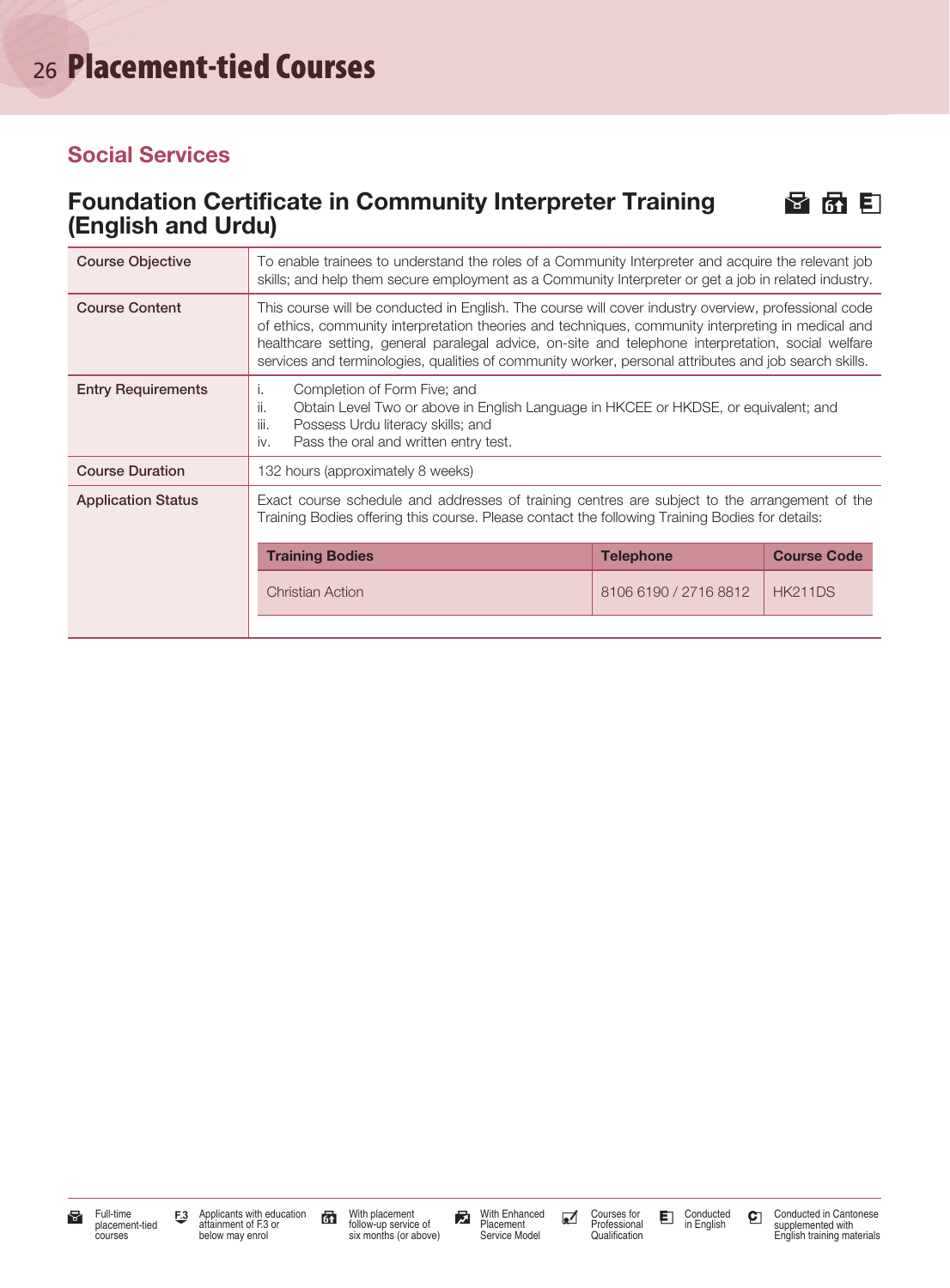### Healthcare Services

#### Foundation Certificate in Medical Clinic Assistant Training <br> **H** 6 E (English Medium)

| <b>Course Objective</b>   | To equip trainees with basic healthcare knowledge, job skills and communication skills for operation<br>of medical clinics; and help them build up confidence and secure employment as a Medical Clinic<br>Assistant or related jobs.                                                              |                                      |         |  |  |
|---------------------------|----------------------------------------------------------------------------------------------------------------------------------------------------------------------------------------------------------------------------------------------------------------------------------------------------|--------------------------------------|---------|--|--|
| <b>Course Content</b>     | This course will be conducted in English. The course will cover industry overview, operation and<br>administration of clinics, basic healthcare skills, infection control, basic knowledge on pharmacology,<br>communications skills with patients, personal attributes and job search skills.     |                                      |         |  |  |
| <b>Entry Requirements</b> | Completion of Form Five with at least two years' working experience; or five passes in the<br>Τ.<br>HKCEE or HKDSE, or equivalent; and<br>Pass the English entry test (the applicant who has obtained Grade E/Level Two or above in<br>ii.<br>English Language in HKCEE or HKDSE can be exempted). |                                      |         |  |  |
| <b>Course Duration</b>    | 124 hours (approximately 7 weeks)                                                                                                                                                                                                                                                                  |                                      |         |  |  |
| <b>Application Status</b> | Exact course schedule and addresses of training centres are subject to the arrangement of the<br>Training Bodies offering this course. Please contact the following Training Bodies for details:                                                                                                   |                                      |         |  |  |
|                           | <b>Course Code</b><br><b>Training Bodies</b><br><b>Telephone</b>                                                                                                                                                                                                                                   |                                      |         |  |  |
|                           | Baptist Oi Kwan Social Service                                                                                                                                                                                                                                                                     | 2770 8070 / 2116 4598 /<br>2333 2900 | BK066DS |  |  |
|                           |                                                                                                                                                                                                                                                                                                    |                                      |         |  |  |

Conducted in English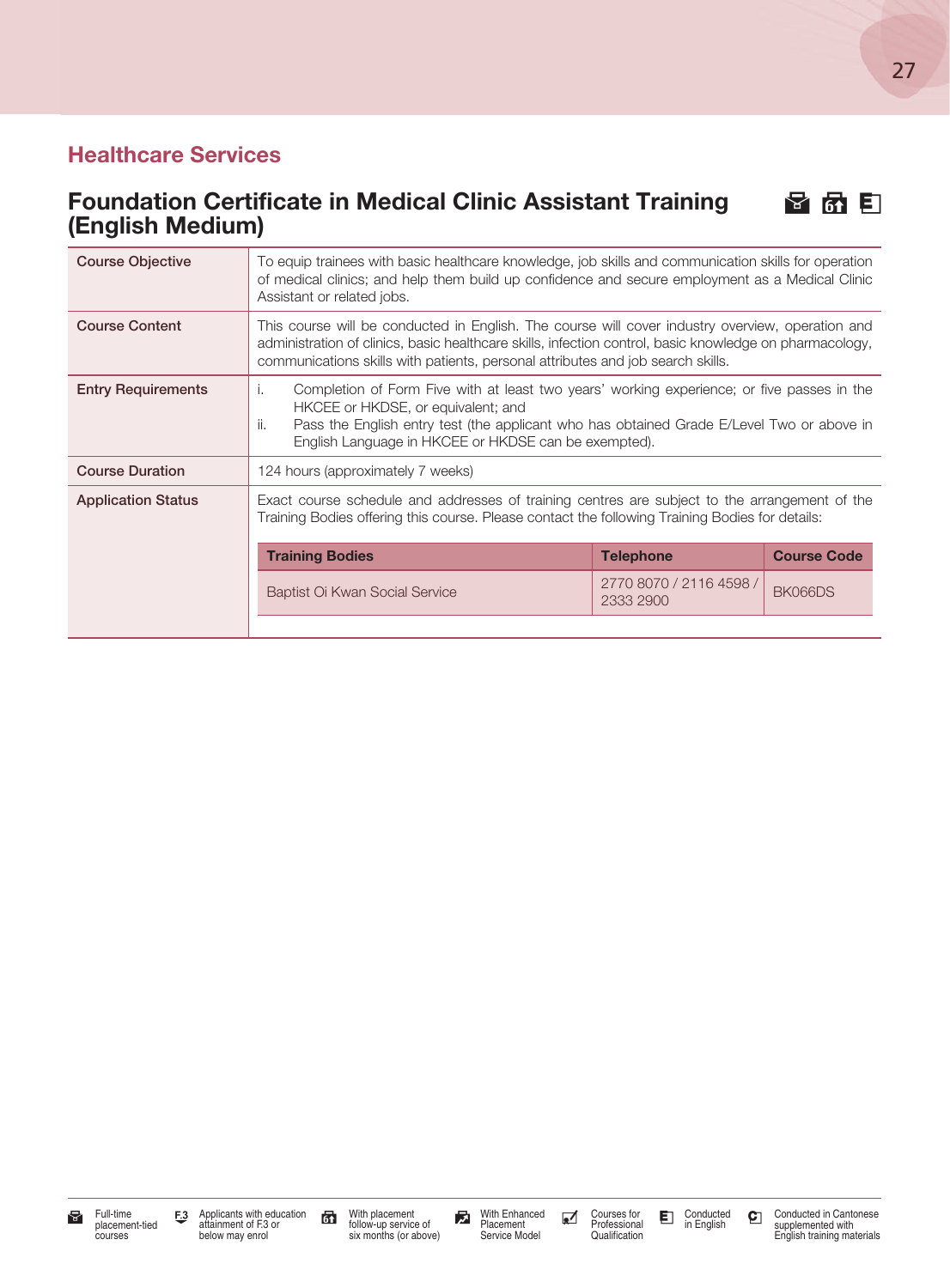#### Healthcare Services

#### Foundation Certificate in Care-related Support  $\Box$   $\Box$   $\Box$   $\Box$   $\Box$ Worker Training



| <b>Course Objective</b>   | To equip trainees with knowledge, skills and communication abilities of a care-related support<br>worker; and to help them build up the confidence and secure employment as a care-related support<br>worker or related jobs.                                                                                                                                                                                                                                      |                                                                 |                    |
|---------------------------|--------------------------------------------------------------------------------------------------------------------------------------------------------------------------------------------------------------------------------------------------------------------------------------------------------------------------------------------------------------------------------------------------------------------------------------------------------------------|-----------------------------------------------------------------|--------------------|
| <b>Course Content</b>     | This course will be conducted in Cantonese and supplemented with both Chinese and English<br>training materials. The course will cover role and responsibility of a care-related support worker,<br>structures, functions and pathologies of human body, personal care skills, patient care skills, drug<br>knowledge, environmental health and safety, infection control, occupational safety and health<br>knowledge, personal attributes and job search skills. |                                                                 |                    |
| <b>Entry Requirements</b> | Completion of Form Three; and<br>i.<br>ii.<br>Possess basic written and spoken English proficiency.                                                                                                                                                                                                                                                                                                                                                                |                                                                 |                    |
| <b>Course Duration</b>    | 204 hours (approximately 10 weeks)                                                                                                                                                                                                                                                                                                                                                                                                                                 |                                                                 |                    |
| <b>Application Status</b> | Exact course schedule and addresses of training centres are subject to the arrangement of the<br>Training Bodies offering this course. Please contact the following Training Bodies for details:                                                                                                                                                                                                                                                                   |                                                                 |                    |
|                           | <b>Training Bodies</b>                                                                                                                                                                                                                                                                                                                                                                                                                                             | <b>Telephone</b>                                                | <b>Course Code</b> |
|                           | Hong Kong Association of Gerontology                                                                                                                                                                                                                                                                                                                                                                                                                               | 2775 5756 / 2775 5155                                           | AG006DS            |
|                           | Hong Kong Association for Democracy and<br>People's Livelihood                                                                                                                                                                                                                                                                                                                                                                                                     | 2370 3387 / 2330 0345                                           | AP050DS            |
|                           | Baptist Oi Kwan Social Service                                                                                                                                                                                                                                                                                                                                                                                                                                     | 2770 8070 / 2116 4598 /<br>2333 2900                            | BK035DS            |
|                           | Caritas - Hong Kong                                                                                                                                                                                                                                                                                                                                                                                                                                                | 3568 8688                                                       | CA161DS            |
|                           | College of Nursing, Hong Kong                                                                                                                                                                                                                                                                                                                                                                                                                                      | 2572 9255                                                       | CH005DS            |
|                           | Hong Kong Employment Development Service<br>Limited                                                                                                                                                                                                                                                                                                                                                                                                                | 2326 7862 / 3165 1600 /<br>3165 8870 / 3618 5027                | <b>CS146DS</b>     |
|                           | <b>HKCT Group Limited</b>                                                                                                                                                                                                                                                                                                                                                                                                                                          | 2711 9820                                                       | CT259DS            |
|                           | Hong Kong Sheng Kung Hui Welfare Council Limited 2109 0082                                                                                                                                                                                                                                                                                                                                                                                                         |                                                                 | <b>DW045DS</b>     |
|                           | The Evangelical Lutheran Church of Hongkong                                                                                                                                                                                                                                                                                                                                                                                                                        | 2612 1221 / 2454 4801 /<br>3104 3222 / 2155 2644 /<br>2155 4256 | EL038DS            |
|                           | Hong Kong Federation of Women's Centres                                                                                                                                                                                                                                                                                                                                                                                                                            | 2654 6066 / 2654 9800 /<br>2157 9699 / 2386 6256                | FC027DS            |
|                           | The Federation of Hong Kong and Kowloon Labour<br>Unions                                                                                                                                                                                                                                                                                                                                                                                                           | 2787 9967/2793 9887                                             | <b>FL058DS</b>     |
|                           |                                                                                                                                                                                                                                                                                                                                                                                                                                                                    |                                                                 |                    |

Full-time F3 Applicants with education F3 With placement<br>placement-tied Tax attainment of F3 or and follow-up service of Placement Courses for E Conducted C<br>courses below may enrol six months (or above) Service Model Quali Applicants with education attainment of F.3 or below may enrol

With placement follow-up service of six months (or above)

With Enhanced Placement Service Model

Courses for Professional Qualification

Conducted C Conducted in Cantonese<br>in English Supplemented with<br>English training materials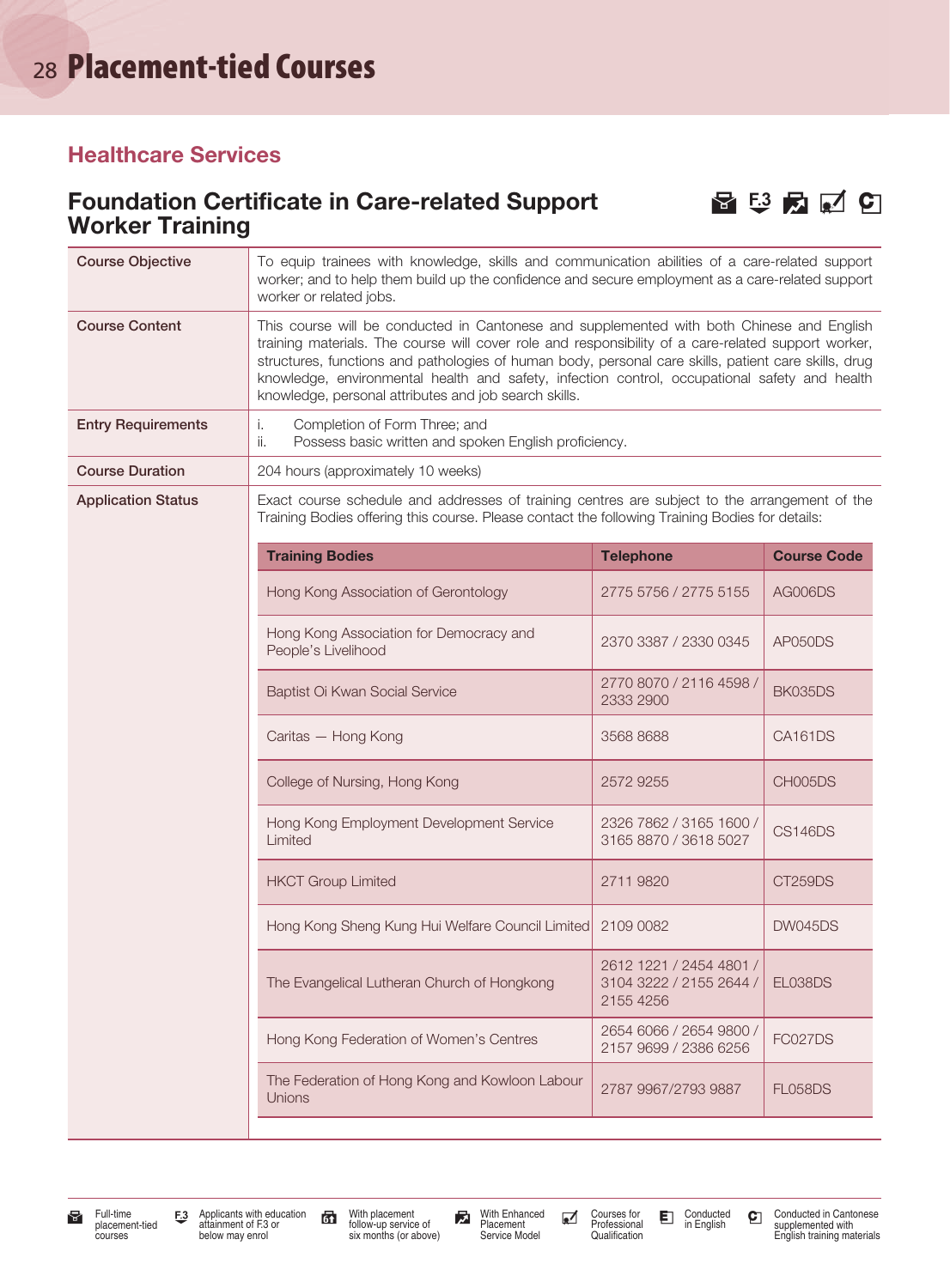| <b>Training Bodies</b>                                                    | <b>Telephone</b>                                 | <b>Course Code</b> |
|---------------------------------------------------------------------------|--------------------------------------------------|--------------------|
| The Scout Association of Hong Kong -<br>The Friends of Scouting           | 2957 6499 / 2957 6495                            | <b>FS024DS</b>     |
| The Hong Kong Federation of Trade Unions                                  | 2715 6671                                        | <b>FU116DS</b>     |
| S.K.H. Holy Carpenter Church Community Centre                             | 3960 4380                                        | HC043DS            |
| Haven of Hope Christian Service                                           | 2643 3120 / 2643 3365                            | HH001DS            |
| <b>Christian Action</b>                                                   | 8106 6190 / 2716 8812                            | <b>HK232DS</b>     |
| Heung To College of Professional Studies                                  | 2381 0426                                        | HT039DS            |
| KCRA Community Education Enhancement Center<br>Limited                    | 2780 9293 / 2374 1100 /<br>2701 8921 / 2116 4481 | KA072DS            |
| Methodist Centre                                                          | 2527 2250 / 2806 0062 /<br>2534 8134             | MC058DS            |
| Neighbourhood & Worker's Service Centre                                   | 2413 8787 / 2893 9968                            | NW020DS            |
| Hong Kong Red Cross                                                       | 2603 0188                                        | RC011DS            |
| Hong Kong St. John Ambulance                                              | 2530 8048 / 2530 8028                            | <b>SA006DS</b>     |
| St. James' Settlement                                                     | 2596 2589 / 3572 0644 /<br>3791 2240 / 2431 8299 | <b>SJ026DS</b>     |
| Hong Kong Sheng Kung Hui Lady MacLehose<br>Centre                         | 2423 5042 / 2436 2977 /<br>2423 2993             | SK081DS            |
| Vassar International Chinese Medical Society Limited                      | 3114 0199                                        | <b>VM014DS</b>     |
| Vocational Training Council (Integrated Vocational<br>Development Centre) | 3907 6789                                        | <b>VT324DS</b>     |
| Yan Oi Tong Limited                                                       | 2655 7575                                        | YT090DS            |
| Hong Kong Young Women's Christian Association                             | 3970 0800 / 3146 3333 /<br>3106 3411             | <b>YW198DS</b>     |

Note: Trainees who have fulfilled all graduation criteria will meet the relevant training requirements recognised by the Hospital Authority (HA) for the application of the Care-related Support Worker position at HA.

Full-time F.3 Applicants with education F. With placement<br>placement for attainment of F.3 or and totow-up service of Placement Foressional E in English C<br>courses below may enrol six months (or above) Service Model Qualific

With placement follow-up service of six months (or above)

With Enhanced Placement Service Model

Courses for Professional Qualification

Conducted in English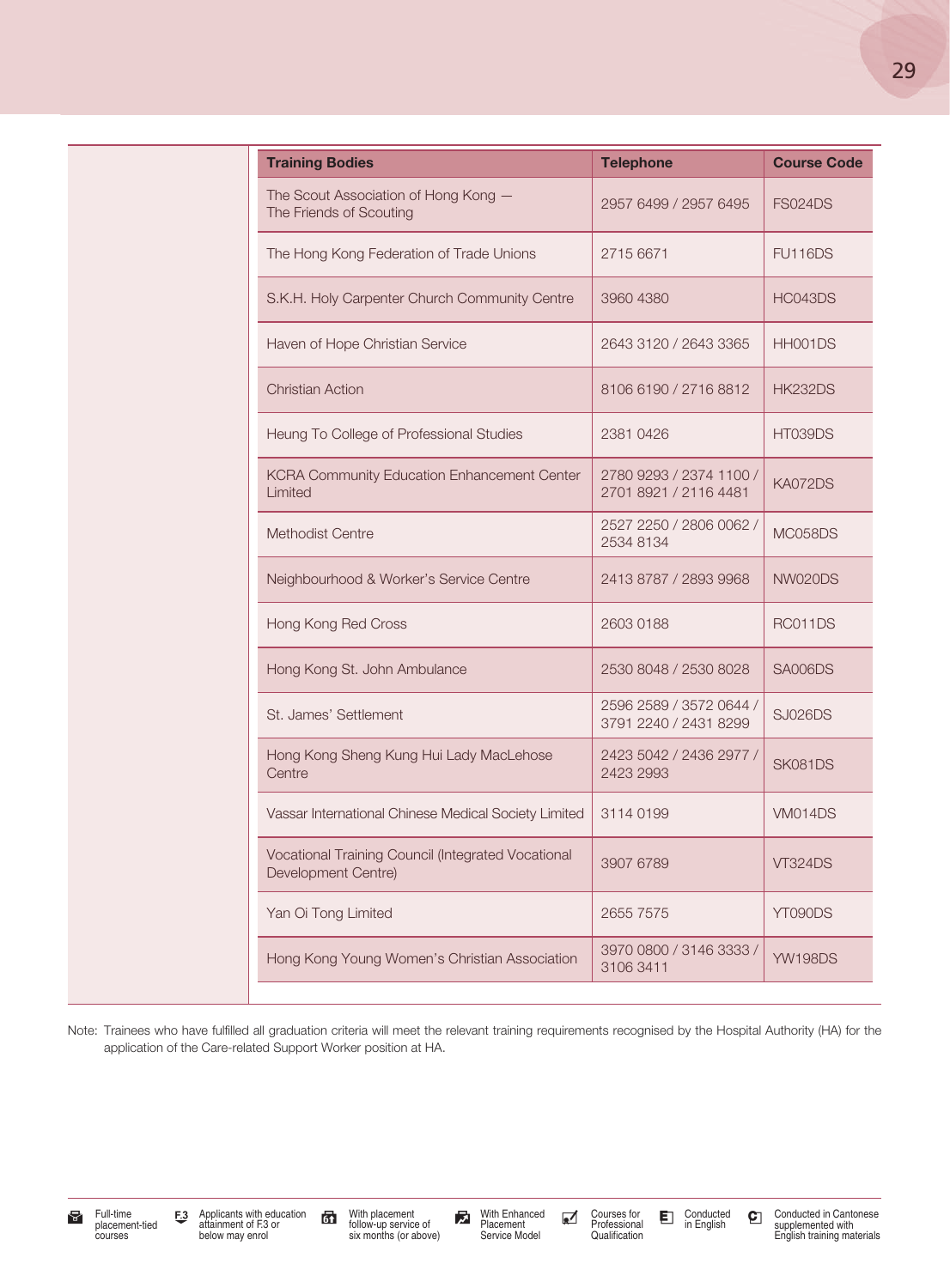#### Information & Communications Technology

#### Certificate in Network Engineering Technician Training  $\Box$   $\Box$   $\Box$

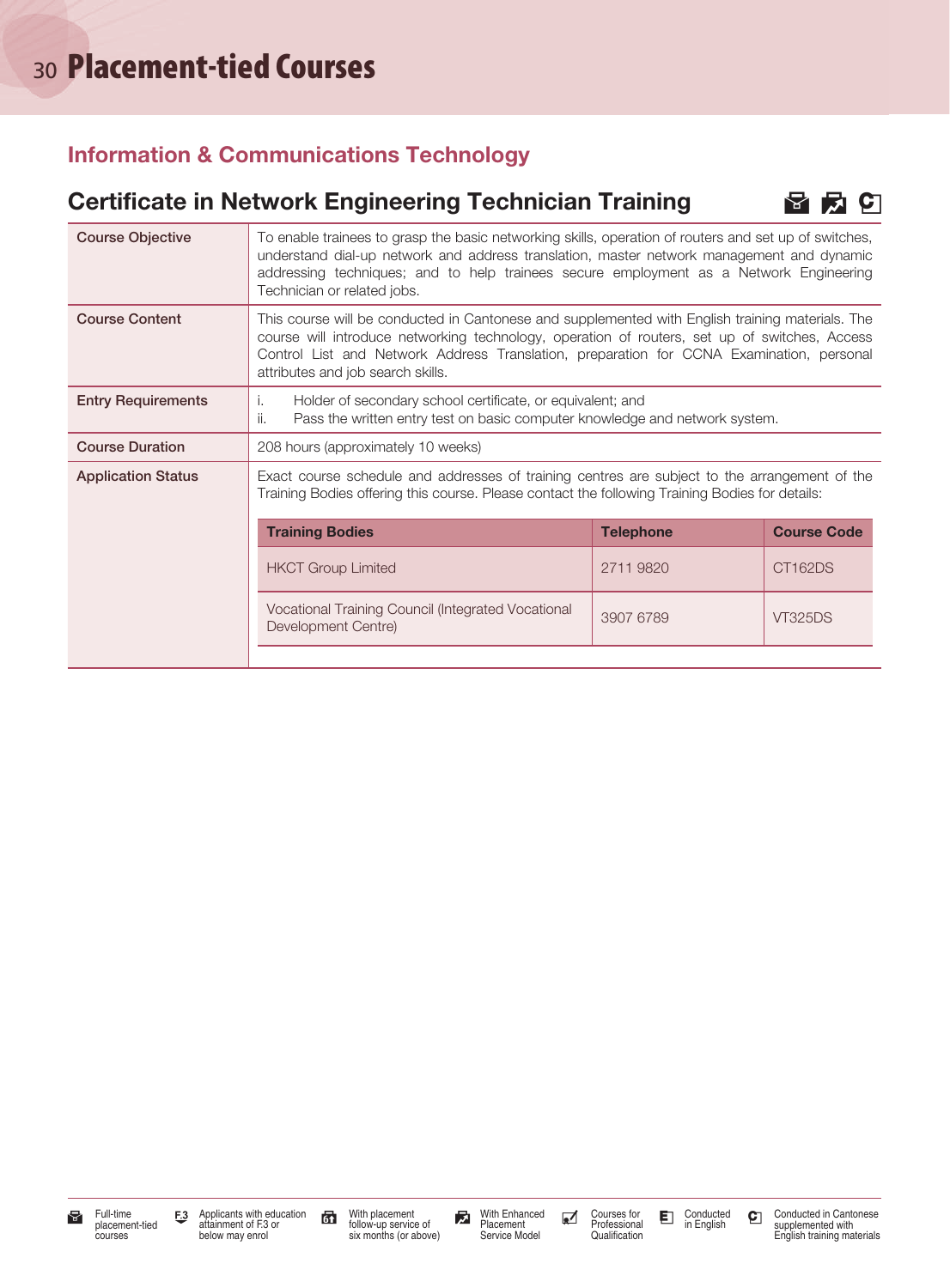#### Property Management & Security

#### Foundation Certificate in Quality Assurance System  $\Box$  E3  $\Box$  E for the Recognition Scheme of Security Training (English Medium) (Part-time)



| <b>Course Objective</b>   | To enable trainees to understand the knowledge and skills required in performing the guarding<br>services in accordance with the instructions and guidelines of the "Quality Assurance System for the<br>Recognition Scheme of Security Training Courses" (QASRS).                                                                                                                                                                        |                       |                                    |
|---------------------------|-------------------------------------------------------------------------------------------------------------------------------------------------------------------------------------------------------------------------------------------------------------------------------------------------------------------------------------------------------------------------------------------------------------------------------------------|-----------------------|------------------------------------|
| <b>Course Content</b>     | This course will be conducted in English. The course will cover role and responsibilities of security<br>personnel for guarding service, laws and regulations relevant to guarding services, health and safety<br>requirements for guarding services, standards of conduct and performance of security personnel for<br>guarding services, policies, procedures and guidelines for guarding services at the premises under<br>protection. |                       |                                    |
| <b>Entry Requirements</b> | Aged 18 or above; and<br>i.<br>With working experience; and<br>ii.<br>iii.<br>Satisfy the criteria on age, fitness and character for issuing a Security Personnel Permit; and<br>Pass the English entry test (For applicants with Primary Six qualification, the entry test will be<br>iv.<br>exempted).                                                                                                                                  |                       |                                    |
| <b>Course Duration</b>    | 18 hours                                                                                                                                                                                                                                                                                                                                                                                                                                  |                       |                                    |
| <b>Course Mode</b>        | Half-day or evening                                                                                                                                                                                                                                                                                                                                                                                                                       |                       |                                    |
| <b>Application Status</b> | Exact course schedule and addresses of training centres are subject to the arrangement of the<br>Training Bodies offering this course. Please contact the following Training Bodies for details:                                                                                                                                                                                                                                          |                       |                                    |
|                           | <b>Training Bodies</b>                                                                                                                                                                                                                                                                                                                                                                                                                    | <b>Telephone</b>      | <b>Course Code</b>                 |
|                           | The Hong Kong Federation of Trade Unions                                                                                                                                                                                                                                                                                                                                                                                                  | 2715 6671             | <b>FU606ES /</b><br><b>FU606HS</b> |
|                           | <b>Christian Action</b>                                                                                                                                                                                                                                                                                                                                                                                                                   | 8106 6190 / 2716 8812 | <b>HK129ES /</b><br><b>HK131HS</b> |
|                           |                                                                                                                                                                                                                                                                                                                                                                                                                                           |                       |                                    |
| <b>Course Fee</b>         | 8 \$0 / \$\$375 / \$\$1,250                                                                                                                                                                                                                                                                                                                                                                                                               |                       |                                    |

Note: This course includes "Quality Assurance System for the Recognition Scheme of Security Training Courses (QASRS)" which adopts the Unit of Competency "Perform basic guarding services for QASRS (107753L1)" of the "Specifications of Competency Standards (SCSs)" for Security Services. Trainees who have successfully completed this course and are able to produce a valid certificate can be exempted from the basic training on being employed by a security company. The award of concerned certificates does not mean to the fulfilment of all criteria for a security personnel permit (hereafter "permit") set by the SGSIA. For the application of permit, the graduates are required to make applications to the Commissioner of Police, and satisfy the criteria for issuing permits.

**T** Half-day or **F.3** Applicants with education **and Courses for E**nglish and Conducted in **Conducted in Conducted in Conducted in** Course Fee Waiver S Highly Subsidised \$<br>evening courses attainment of F.3 or Professional Courses for Professional Qualification Conducted in<br>English

Course Fee Waiver (applicable to trainee with monthly income between \$0 and \$12,500)

**S** Highly Subsidised Fee (applicable to trainee with monthly income between \$12,501 and \$20,000) **\$** Normal Subsidised Fee (applicable to trainee with monthly income of \$20,001 or above)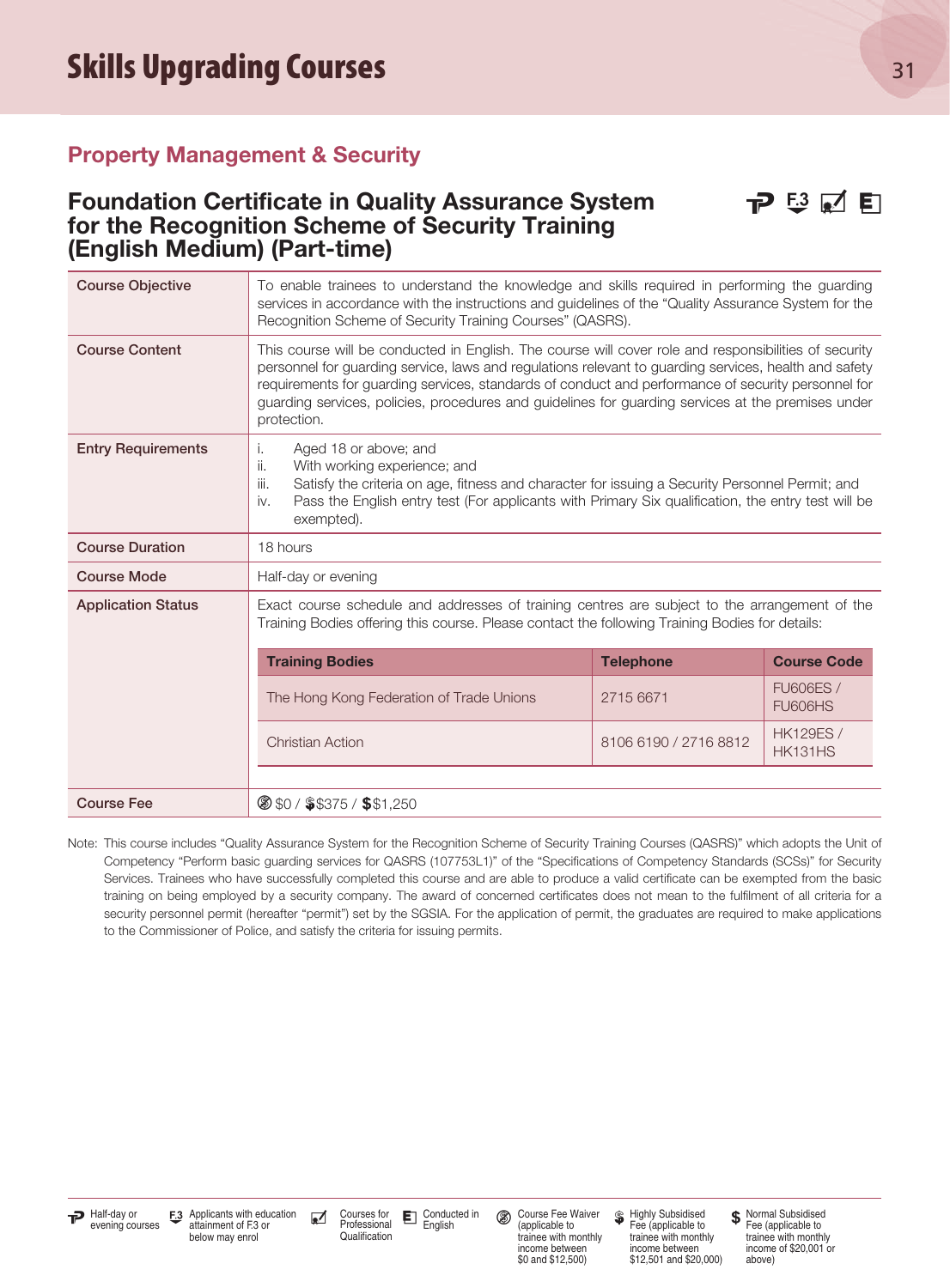# 32 Skills Upgrading Courses

#### **Business**

#### Foundation Certificate in Small Business Start-up I **P**  $\overline{P}$   $\overline{S}$  **F** (Fundamental Operation) (English Medium) (Part-time)

| <b>Course Objective</b>   | To enable trainees to know the essential conditions and preparation work for starting up a small<br>business, and able to prepare a business plan for small business.                                                                                          |                       |                             |  |
|---------------------------|----------------------------------------------------------------------------------------------------------------------------------------------------------------------------------------------------------------------------------------------------------------|-----------------------|-----------------------------|--|
| <b>Course Content</b>     | This course will be conducted in English. The course will cover business opportunities, business<br>planning, business location, entrepreneurship practice, product supply, collection of payment, use<br>of resources and introduction of relevant ordinance. |                       |                             |  |
| <b>Entry Requirements</b> | Aged 18 or above; and<br>Ι.<br>Interested to start up a business or be self-employed; and<br>II.<br>iii.<br>Pass the interview; and<br>Possess basic English literacy skills.<br>iv.                                                                           |                       |                             |  |
| <b>Course Duration</b>    | 48 hours                                                                                                                                                                                                                                                       |                       |                             |  |
| <b>Course Mode</b>        | Half-day or evening                                                                                                                                                                                                                                            |                       |                             |  |
| <b>Application Status</b> | Exact course schedule and addresses of training centres are subject to the arrangement of the<br>Training Bodies offering this course. Please contact the following Training Bodies for details:                                                               |                       |                             |  |
|                           | <b>Training Bodies</b><br><b>Course Code</b><br><b>Telephone</b>                                                                                                                                                                                               |                       |                             |  |
|                           | <b>Christian Action</b>                                                                                                                                                                                                                                        | 8106 6190 / 2716 8812 | <b>HK137ES /</b><br>HK137HS |  |
|                           |                                                                                                                                                                                                                                                                |                       |                             |  |
| <b>Course Fee</b>         | 8 \$0 / \$\$975 / \$\$3,250                                                                                                                                                                                                                                    |                       |                             |  |



Course Fee Waiver (applicable to trainee with monthly income between \$0 and \$12,500)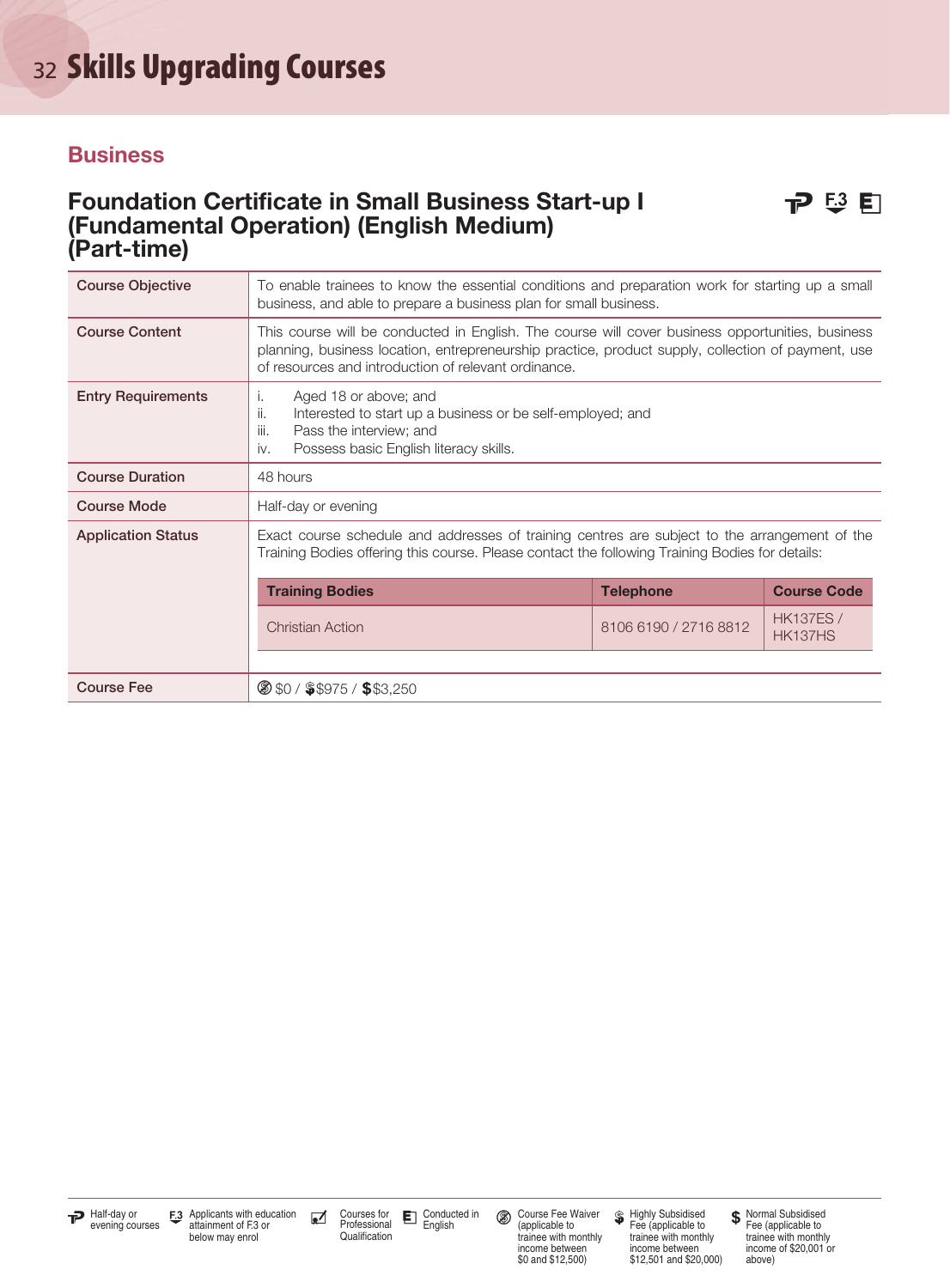#### Foundation Certificate in Preparation for LCCI Level 2 **P**  $\overrightarrow{E}$  E Bookkeeping and Accounting Examination (English Medium) (Part-time)

| <b>Course Objective</b>   | To enable trainees who have basic knowledge of bookkeeping enhance their ability to handle<br>financial statements and prepare for the examination of LCCI Level 2 Bookkeeping and Accounting<br>(VRQ), by which their employment competence is increased and meet the requirements of the<br>accounting industry. |           |                            |  |  |
|---------------------------|--------------------------------------------------------------------------------------------------------------------------------------------------------------------------------------------------------------------------------------------------------------------------------------------------------------------|-----------|----------------------------|--|--|
| <b>Course Content</b>     | This course will be conducted in English. The course will cover recording financial transactions,<br>control account, correction of errors and the journal, adjustments in financial statements,<br>preparation of financial statements and accounting ratios.                                                     |           |                            |  |  |
| <b>Entry Requirements</b> | Form Three with at least two years' working experiences; and<br>L.<br>ii.<br>Holder of Certificate in LCCI Level 1 Bookkeeping (VRQ) or equivalent, or with at least two<br>years' working experience in accounting and pass the bookkeeping entry test; and<br>Pass the English entry test.<br>iii.               |           |                            |  |  |
| <b>Course Duration</b>    | 72 hours                                                                                                                                                                                                                                                                                                           |           |                            |  |  |
| <b>Course Mode</b>        | Half-day or evening                                                                                                                                                                                                                                                                                                |           |                            |  |  |
| <b>Application Status</b> | Exact course schedule and addresses of training centres are subject to the arrangement of the<br>Training Bodies offering this course. Please contact the following Training Bodies for details:                                                                                                                   |           |                            |  |  |
|                           | <b>Telephone</b><br><b>Course Code</b><br><b>Training Bodies</b>                                                                                                                                                                                                                                                   |           |                            |  |  |
|                           | Yang Memorial Methodist Social Service                                                                                                                                                                                                                                                                             | 2251 0888 | <b>YM009ES/</b><br>YM009HS |  |  |
|                           |                                                                                                                                                                                                                                                                                                                    |           |                            |  |  |
| <b>Course Fee</b>         | $\circ$ \$0 / \$\$950 / \$\$4,750                                                                                                                                                                                                                                                                                  |           |                            |  |  |

Note: The public examination fee is NOT included in the course fee.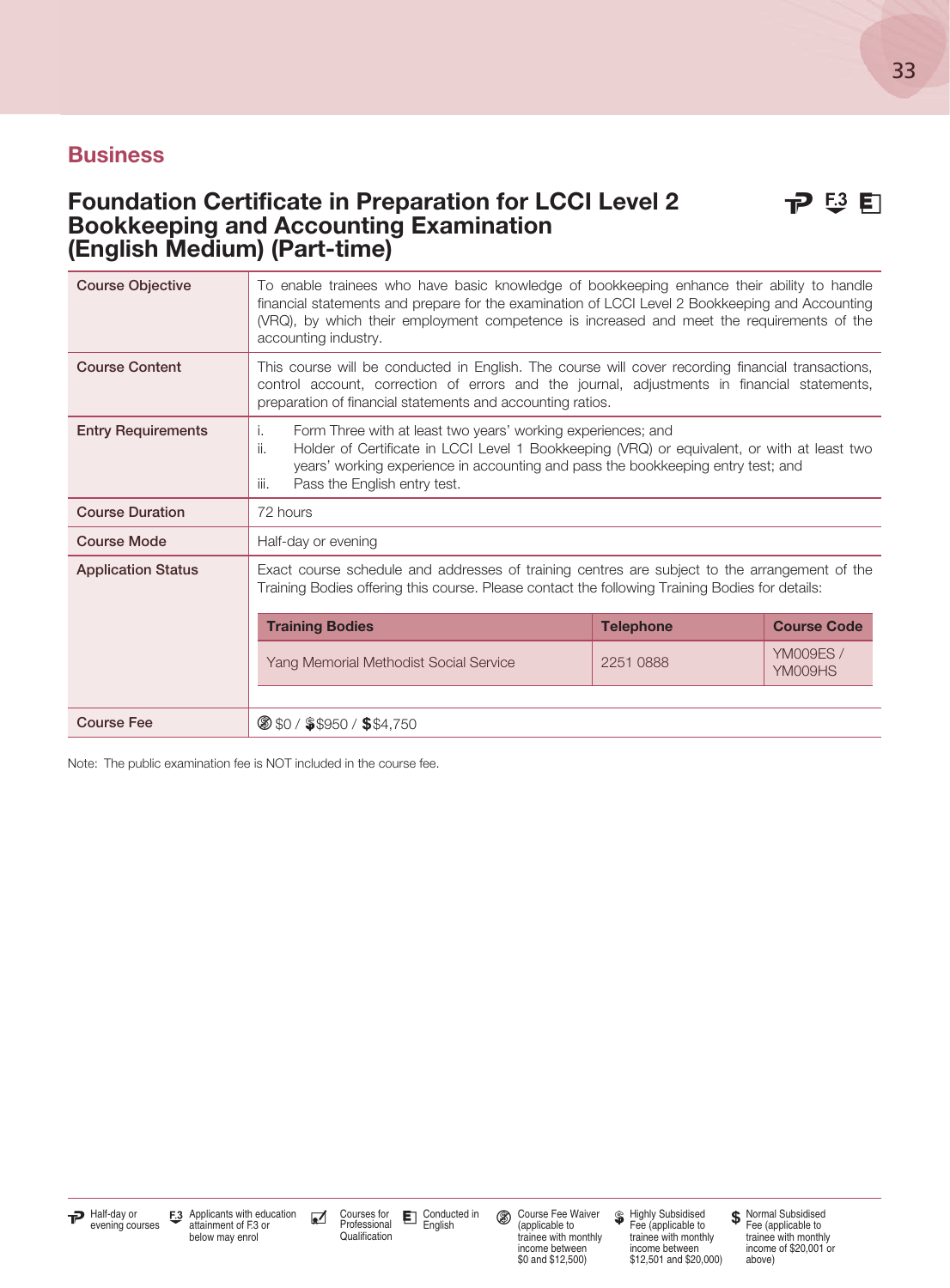#### **Catering**

#### Foundation Certificate in Pastry Making (Cake)  $\Box$   $\Box$   $\Box$ (English Medium) (Part-time)

| <b>Course Objective</b>   | To equip trainees with knowledge of features of sponge cakes and gateaux and their preparation.                                                                                                                                                                                 |           |                            |  |
|---------------------------|---------------------------------------------------------------------------------------------------------------------------------------------------------------------------------------------------------------------------------------------------------------------------------|-----------|----------------------------|--|
| <b>Course Content</b>     | This course will be conducted in English. The course will introduce work ethics and conduct of<br>catering workers, introduction to cake making tools and cake ingredients, skills in making roll cake,<br>butter cake, assorted cakes, butter and fresh cream and mousse cake. |           |                            |  |
| <b>Entry Requirements</b> | At least half year's working experience in the catering industry; and<br>Ť.<br>ii.<br>Pass the English entry test.                                                                                                                                                              |           |                            |  |
| <b>Course Duration</b>    | 30 hours                                                                                                                                                                                                                                                                        |           |                            |  |
| <b>Course Mode</b>        | Half-day or evening                                                                                                                                                                                                                                                             |           |                            |  |
| <b>Application Status</b> | Exact course schedule and addresses of training centres are subject to the arrangement of the<br>Training Bodies offering this course. Please contact the following Training Bodies for details:                                                                                |           |                            |  |
|                           | <b>Course Code</b><br><b>Training Bodies</b><br><b>Telephone</b>                                                                                                                                                                                                                |           |                            |  |
|                           | Yang Memorial Methodist Social Service                                                                                                                                                                                                                                          | 2251 0888 | <b>YM008ES/</b><br>YM007HS |  |
|                           |                                                                                                                                                                                                                                                                                 |           |                            |  |
| <b>Course Fee</b>         | <b>8 \$0 / \$\$675 / \$\$2,250</b>                                                                                                                                                                                                                                              |           |                            |  |

Course Fee Waiver (applicable to trainee with monthly income between \$0 and \$12,500)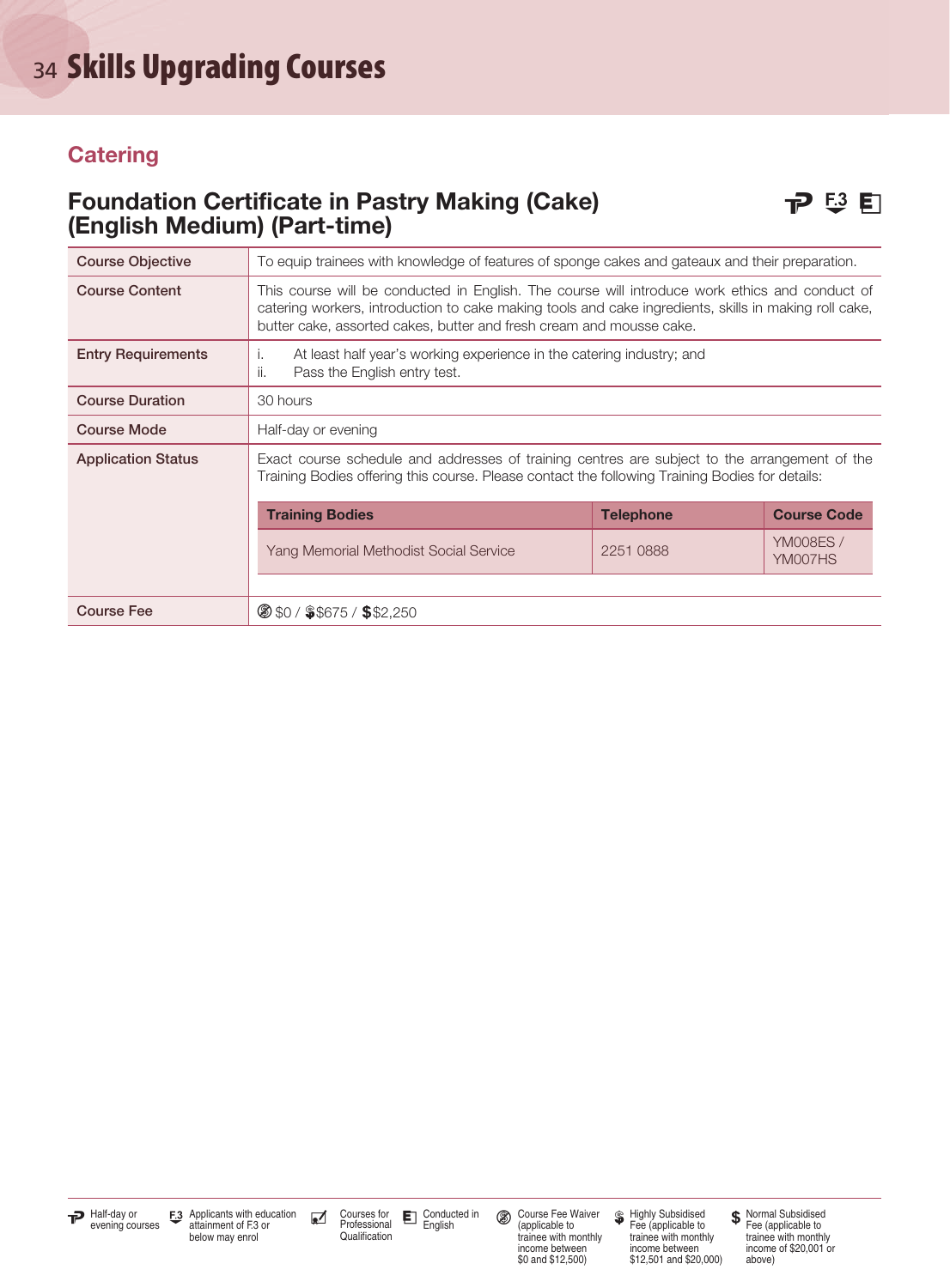#### Social Services

#### Foundation Certificate in Community Networking and **PE** Programme Planning (English Medium) (Part-time)

| <b>Course Objective</b>   | To equip trainees with essential knowledge and skills of community networking and programme<br>planning.                                                                                                                                                                                                                               |                       |                                    |
|---------------------------|----------------------------------------------------------------------------------------------------------------------------------------------------------------------------------------------------------------------------------------------------------------------------------------------------------------------------------------|-----------------------|------------------------------------|
| <b>Course Content</b>     | This course will be conducted in English. The course will cover industry overview, social values and<br>ethics, major anti-discrimination ordinances in Hong Kong, techniques of community networking<br>and programme planning.                                                                                                       |                       |                                    |
| <b>Entry Requirements</b> | Completion of Form Five and with at least one year's relevant working experience in the social<br>i.<br>services industry; or completion of Form Three and with at least two years' relevant working<br>experience in the social services industry; and<br>Pass the entry written test on English literacy and computer skills.<br>ii. |                       |                                    |
| <b>Course Duration</b>    | 48 hours                                                                                                                                                                                                                                                                                                                               |                       |                                    |
| <b>Course Mode</b>        | Half-day or evening                                                                                                                                                                                                                                                                                                                    |                       |                                    |
| <b>Application Status</b> | Exact course schedule and addresses of training centres are subject to the arrangement of the<br>Training Bodies offering this course. Please contact the following Training Bodies for details:                                                                                                                                       |                       |                                    |
|                           | <b>Training Bodies</b>                                                                                                                                                                                                                                                                                                                 | <b>Telephone</b>      | <b>Course Code</b>                 |
|                           | <b>Christian Action</b>                                                                                                                                                                                                                                                                                                                | 8106 6190 / 2716 8812 | <b>HK115ES /</b><br><b>HK139HS</b> |
|                           |                                                                                                                                                                                                                                                                                                                                        |                       |                                    |
| <b>Course Fee</b>         | $\circ$ \$0 / \$\$1,425 / \$\$4,750                                                                                                                                                                                                                                                                                                    |                       |                                    |

Course Fee Waiver (applicable to trainee with monthly income between \$0 and \$12,500)

Highly Subsidised Fee (applicable to trainee with monthly income between \$12,501 and \$20,000)

Normal Subsidised Fee (applicable to trainee with monthly income of \$20,001 or above)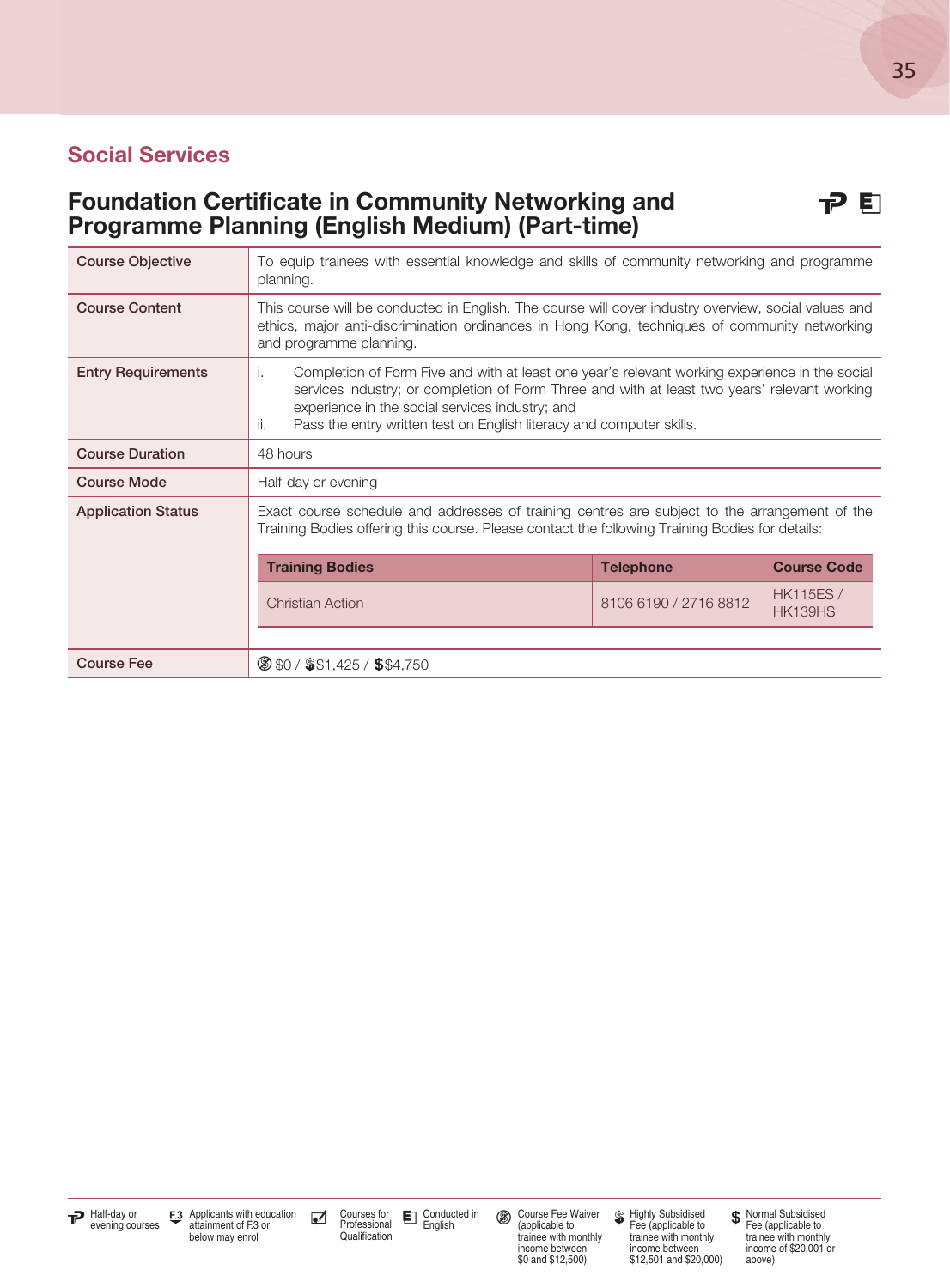#### Foundation Certificate in Computer Operations for Beginners  $\tau P \stackrel{=}{\sim} \blacksquare$ (English Medium) (Part-time)

| <b>Course Objective</b>   | To enable trainees to familiarise the basic knowledge of IT applications, to know the basic concept<br>of computer, basic operations skills of keyboard, Windows and Accessories, simple word<br>processing skills, and internet applications, to enhance the confidence of trainees. |                       |                            |  |
|---------------------------|---------------------------------------------------------------------------------------------------------------------------------------------------------------------------------------------------------------------------------------------------------------------------------------|-----------------------|----------------------------|--|
| <b>Course Content</b>     | This course will be conducted in English. The course will cover basic Windows operation, simple<br>word processing, concept and application of internet, and application of email.                                                                                                    |                       |                            |  |
| <b>Entry Requirements</b> | Possess basic English literacy skills                                                                                                                                                                                                                                                 |                       |                            |  |
| <b>Course Duration</b>    | 30 hours                                                                                                                                                                                                                                                                              |                       |                            |  |
| <b>Course Mode</b>        | Half-day or evening                                                                                                                                                                                                                                                                   |                       |                            |  |
| <b>Application Status</b> | Exact course schedule and addresses of training centres are subject to the arrangement of the<br>Training Bodies offering this course. Please contact the following Training Bodies for details:                                                                                      |                       |                            |  |
|                           | <b>Training Bodies</b><br><b>Course Code</b><br><b>Telephone</b>                                                                                                                                                                                                                      |                       |                            |  |
|                           | <b>Christian Action</b>                                                                                                                                                                                                                                                               | 8106 6190 / 2716 8812 | <b>HK136EG/</b><br>HK117HG |  |
|                           |                                                                                                                                                                                                                                                                                       |                       |                            |  |
| <b>Course Fee</b>         | $\circ$ \$0 / \$\$525 / \$\$1,750                                                                                                                                                                                                                                                     |                       |                            |  |



Conducted in<br>English

Course Fee Waiver (applicable to trainee with monthly income between \$0 and \$12,500)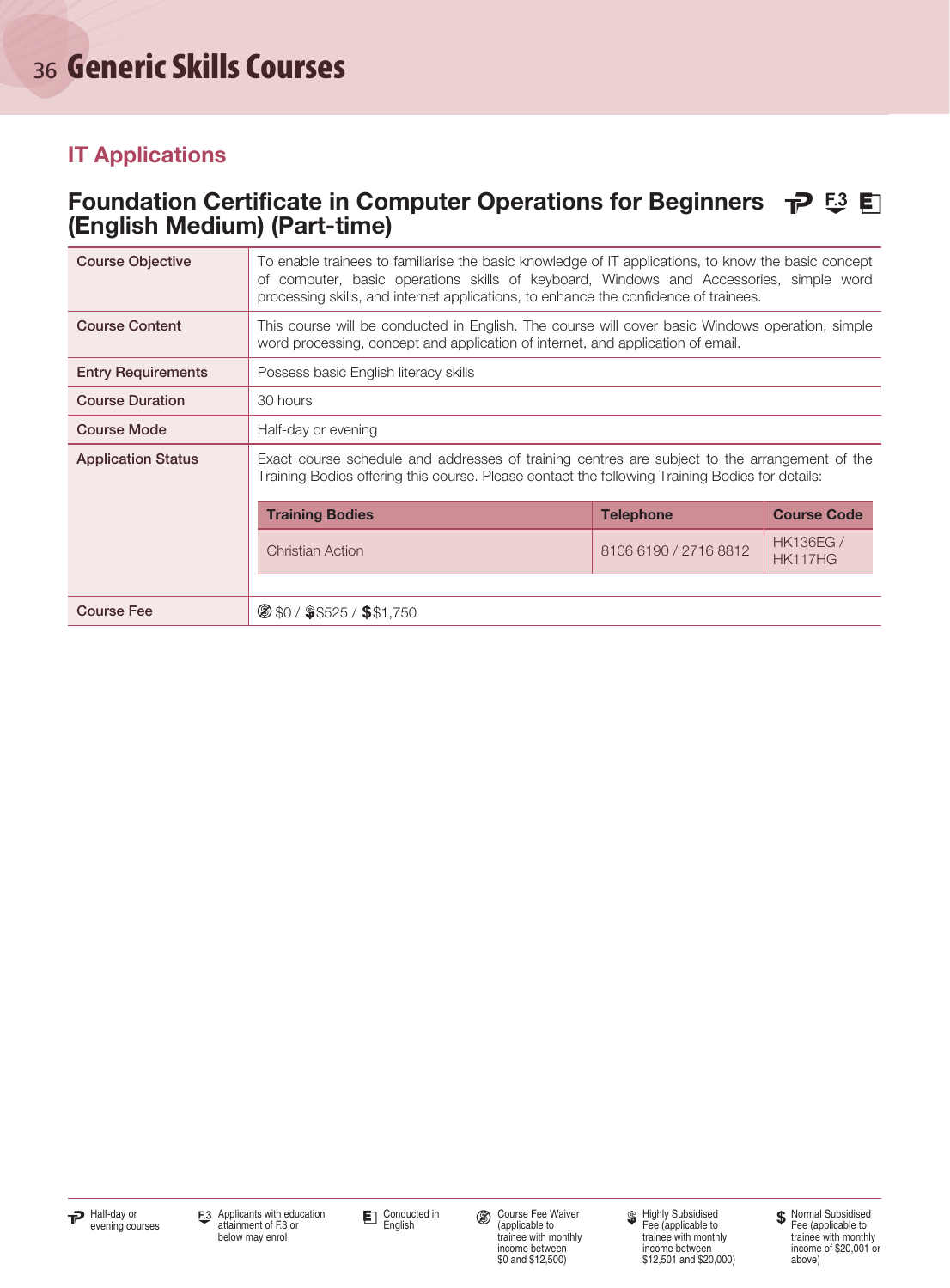#### Foundation Certificate in Word Processing I **P**  $\mathbb{E}^3$  **F** (English Medium) (Part-time)

| <b>Course Objective</b>                                          | To enable trainees to familiarise with the basic functions of MS Word, and apply the skills they learnt<br>in MS Word to work and daily life.                                                                                                               |                                      |                                    |  |
|------------------------------------------------------------------|-------------------------------------------------------------------------------------------------------------------------------------------------------------------------------------------------------------------------------------------------------------|--------------------------------------|------------------------------------|--|
| <b>Course Content</b>                                            | This course will be conducted in English. The course will cover the interface of MS Word, file<br>management, text editing, paragraph formatting and page setup, table formatting and application,<br>inserting and editing objects, and printing document. |                                      |                                    |  |
| <b>Entry Requirements</b>                                        | Holder of "Foundation Certificate in Computer Concepts and Keyboard Operation (Part-time)"<br>i.<br>of ERB or equivalent; or pass the entry test on basic computer skills; and<br>Possess basic English literacy skills.<br>ii.                             |                                      |                                    |  |
| <b>Course Duration</b>                                           | 30 hours                                                                                                                                                                                                                                                    |                                      |                                    |  |
| <b>Course Mode</b>                                               | Half-day or evening                                                                                                                                                                                                                                         |                                      |                                    |  |
| <b>Application Status</b>                                        | Exact course schedule and addresses of training centres are subject to the arrangement of the<br>Training Bodies offering this course. Please contact the following Training Bodies for details:                                                            |                                      |                                    |  |
| <b>Course Code</b><br><b>Training Bodies</b><br><b>Telephone</b> |                                                                                                                                                                                                                                                             |                                      |                                    |  |
|                                                                  | Baptist Oi Kwan Social Service                                                                                                                                                                                                                              | 2770 8070 / 2116 4598 /<br>2333 2900 | <b>BK101EG /</b><br>BK101HG        |  |
|                                                                  | <b>Christian Action</b>                                                                                                                                                                                                                                     | 8106 6190 / 2716 8812                | <b>HK045EG /</b><br><b>HK115HG</b> |  |
|                                                                  | Hong Kong Sheng Kung Hui Lady MacLehose<br>Centre                                                                                                                                                                                                           | 2423 5042 / 2436 2977 /<br>2423 2993 | <b>SK084EG /</b><br>SK037HG        |  |
| <b>Course Fee</b>                                                | $\circ$ \$0 / \$\$450 / \$\$2,250                                                                                                                                                                                                                           |                                      |                                    |  |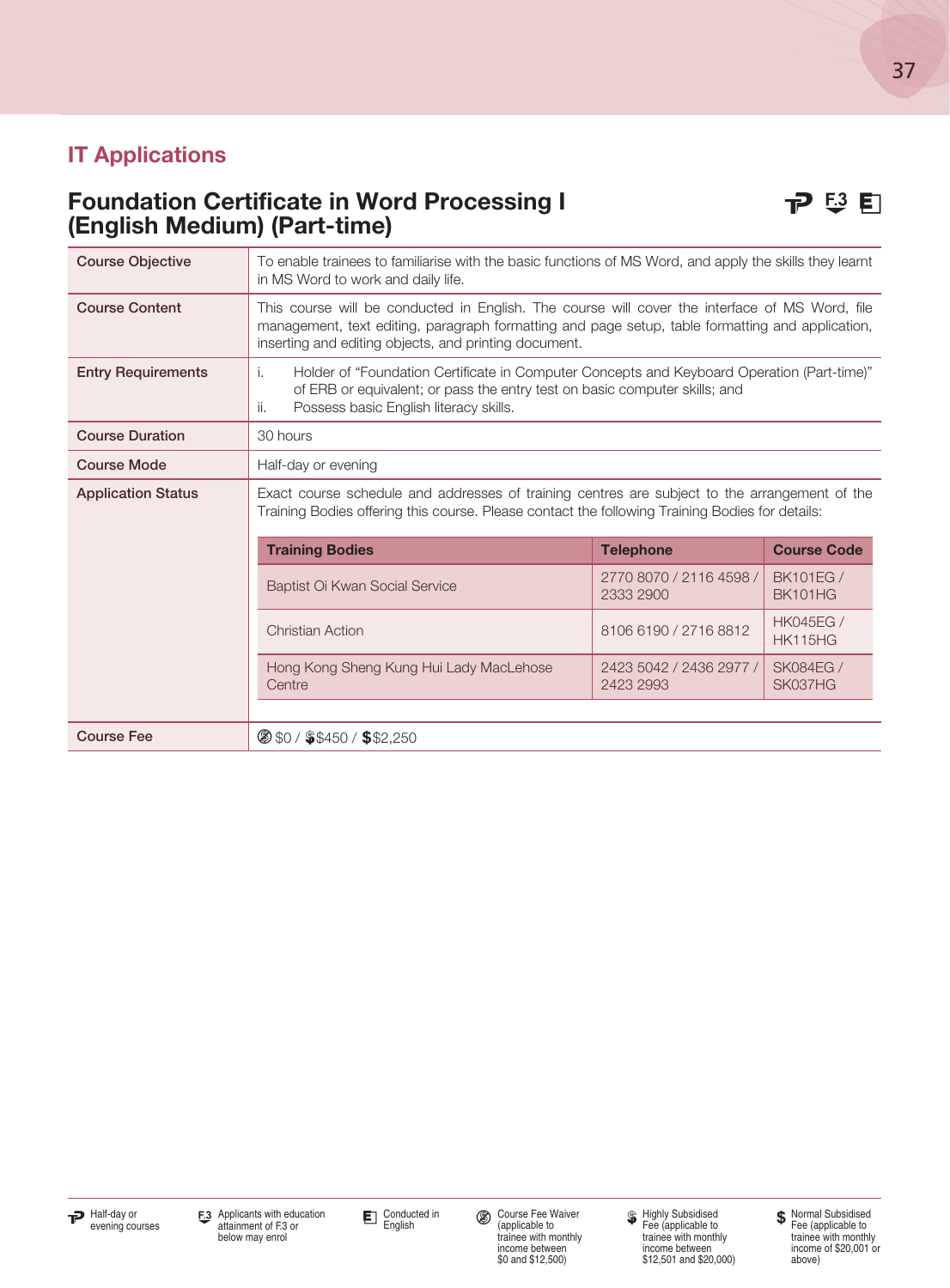#### Foundation Certificate in Spreadsheet Processing I **P** <sup>53</sup> E (English Medium) (Part-time)



| <b>Course Objective</b>   | To enable trainees to familiarise with the basic functions of MS Excel, and apply the skills they learnt<br>in MS Excel to work and daily life.                                                                                                                                                                                       |                                      |                                    |  |  |
|---------------------------|---------------------------------------------------------------------------------------------------------------------------------------------------------------------------------------------------------------------------------------------------------------------------------------------------------------------------------------|--------------------------------------|------------------------------------|--|--|
| <b>Course Content</b>     | This course will be conducted in English. The course will cover the interface of MS Excel, file<br>management, operation of the cells, using basic operations, formulas and functions in cells,<br>worksheet editing, data filtering and sorting, charts making and application, printing procedures and<br>multi Windows management. |                                      |                                    |  |  |
| <b>Entry Requirements</b> | Holder of "Foundation Certificate in Computer Concepts and Keyboard Operation (Part-time)"<br>i.<br>of ERB or equivalent; or pass the entry test on basic computer skills; and<br>Possess basic English literacy skills.<br>ii.                                                                                                       |                                      |                                    |  |  |
| <b>Course Duration</b>    | 30 hours                                                                                                                                                                                                                                                                                                                              |                                      |                                    |  |  |
| <b>Course Mode</b>        | Half-day or evening                                                                                                                                                                                                                                                                                                                   |                                      |                                    |  |  |
| <b>Application Status</b> | Exact course schedule and addresses of training centres are subject to the arrangement of the<br>Training Bodies offering this course. Please contact the following Training Bodies for details:                                                                                                                                      |                                      |                                    |  |  |
|                           | <b>Course Code</b><br><b>Training Bodies</b><br><b>Telephone</b>                                                                                                                                                                                                                                                                      |                                      |                                    |  |  |
|                           | Baptist Oi Kwan Social Service                                                                                                                                                                                                                                                                                                        | 2770 8070 / 2116 4598 /<br>2333 2900 | <b>BK102EG /</b><br><b>BK102HG</b> |  |  |
|                           | <b>HK046EG /</b><br>8106 6190 / 2716 8812<br><b>Christian Action</b><br><b>HK116HG</b>                                                                                                                                                                                                                                                |                                      |                                    |  |  |
|                           | Hong Kong Sheng Kung Hui Lady MacLehose<br>Centre                                                                                                                                                                                                                                                                                     | 2423 5042 / 2436 2977 /<br>2423 2993 | <b>SK128EG /</b><br>SK128HG        |  |  |
|                           |                                                                                                                                                                                                                                                                                                                                       |                                      |                                    |  |  |
| <b>Course Fee</b>         |                                                                                                                                                                                                                                                                                                                                       | $\circ$ \$0 / \$\$450 / \$\$2,250    |                                    |  |  |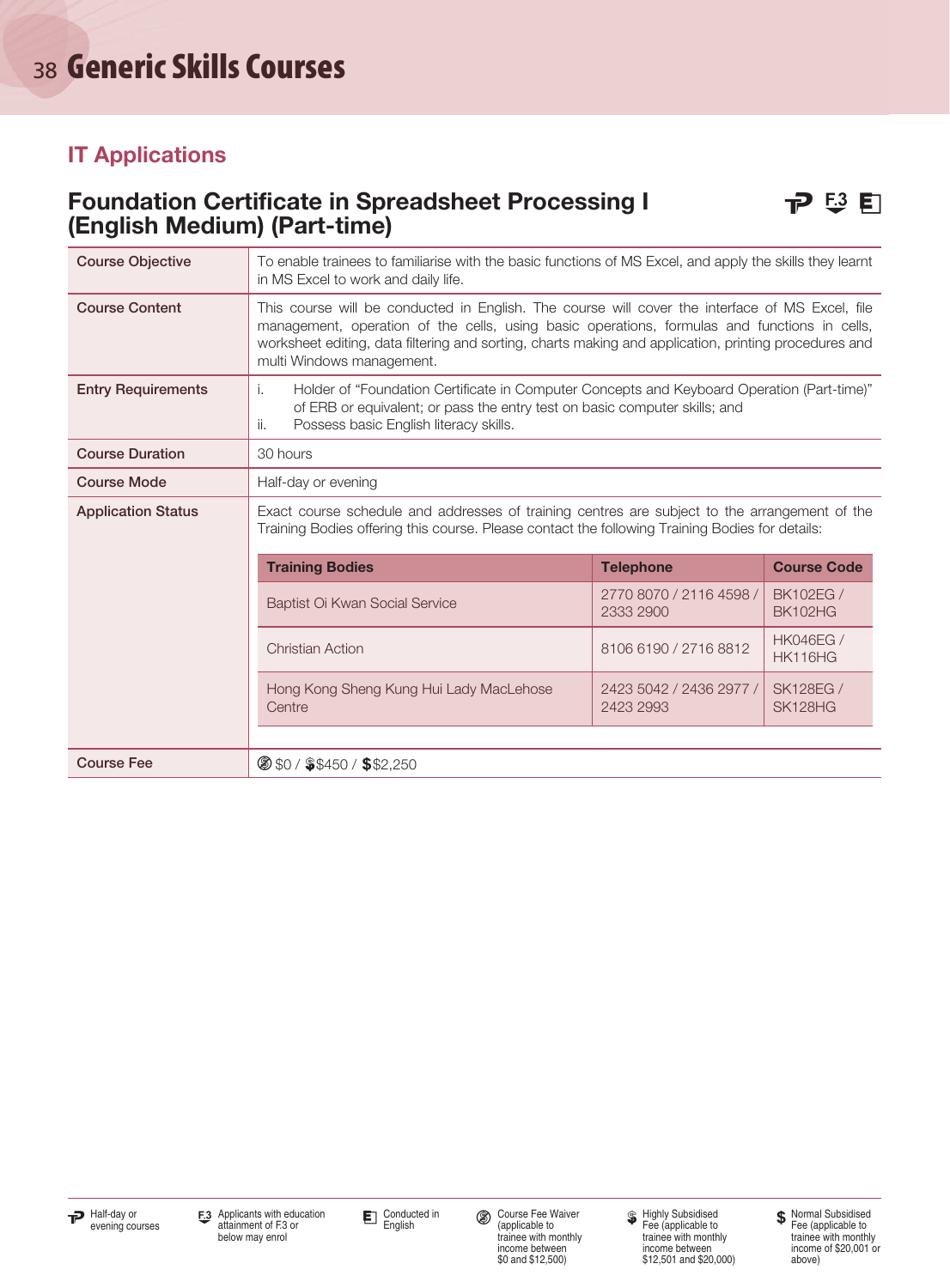#### Foundation Certificate in Internet Application **P**  $\mathbb{E}^3$  E (English Medium) (Part-time)

| <b>Course Objective</b>   | To enable trainees to acquire knowledge of the basic functions and technique in using the internet,<br>and know about the copyrights, illegal download, the related laws and regulations, computer virus,<br>and installation and use of the anti-virus software.                                                                                                                                                                             |                                      |                                    |
|---------------------------|-----------------------------------------------------------------------------------------------------------------------------------------------------------------------------------------------------------------------------------------------------------------------------------------------------------------------------------------------------------------------------------------------------------------------------------------------|--------------------------------------|------------------------------------|
| <b>Course Content</b>     | This course will be conducted in English. The course will cover the basic concepts and functions of<br>internet, application of web browser and search engine, internet application in workplace,<br>introduction to Adobe Acrobat Reader and java software plug-in, copyright, illegal download,<br>personal data protection and the related laws, network security, password security, computer virus,<br>anti-virus software and firewall. |                                      |                                    |
| <b>Entry Requirements</b> | Holder of "Foundation Certificate in Computer Concepts and Keyboard Operation (Part-time)"<br>i.<br>of ERB or equivalent; or pass the entry test on basic computer skills; and<br>Possess basic English literacy skills.<br>ii.                                                                                                                                                                                                               |                                      |                                    |
| <b>Course Duration</b>    | 30 hours                                                                                                                                                                                                                                                                                                                                                                                                                                      |                                      |                                    |
| <b>Course Mode</b>        | Half-day or evening                                                                                                                                                                                                                                                                                                                                                                                                                           |                                      |                                    |
| <b>Application Status</b> | Exact course schedule and addresses of training centres are subject to the arrangement of the<br>Training Bodies offering this course. Please contact the following Training Bodies for details:                                                                                                                                                                                                                                              |                                      |                                    |
|                           | <b>Training Bodies</b>                                                                                                                                                                                                                                                                                                                                                                                                                        | <b>Telephone</b>                     | <b>Course Code</b>                 |
|                           | <b>Christian Action</b>                                                                                                                                                                                                                                                                                                                                                                                                                       | 8106 6190 / 2716 8812                | <b>HK149EG /</b><br><b>HK149HG</b> |
|                           | Hong Kong Sheng Kung Hui Lady MacLehose<br>Centre                                                                                                                                                                                                                                                                                                                                                                                             | 2423 5042 / 2436 2977 /<br>2423 2993 | <b>SK133EG /</b><br>SK133HG        |
| <b>Course Fee</b>         | 8 \$0 / \$\$450 / \$\$2,250                                                                                                                                                                                                                                                                                                                                                                                                                   |                                      |                                    |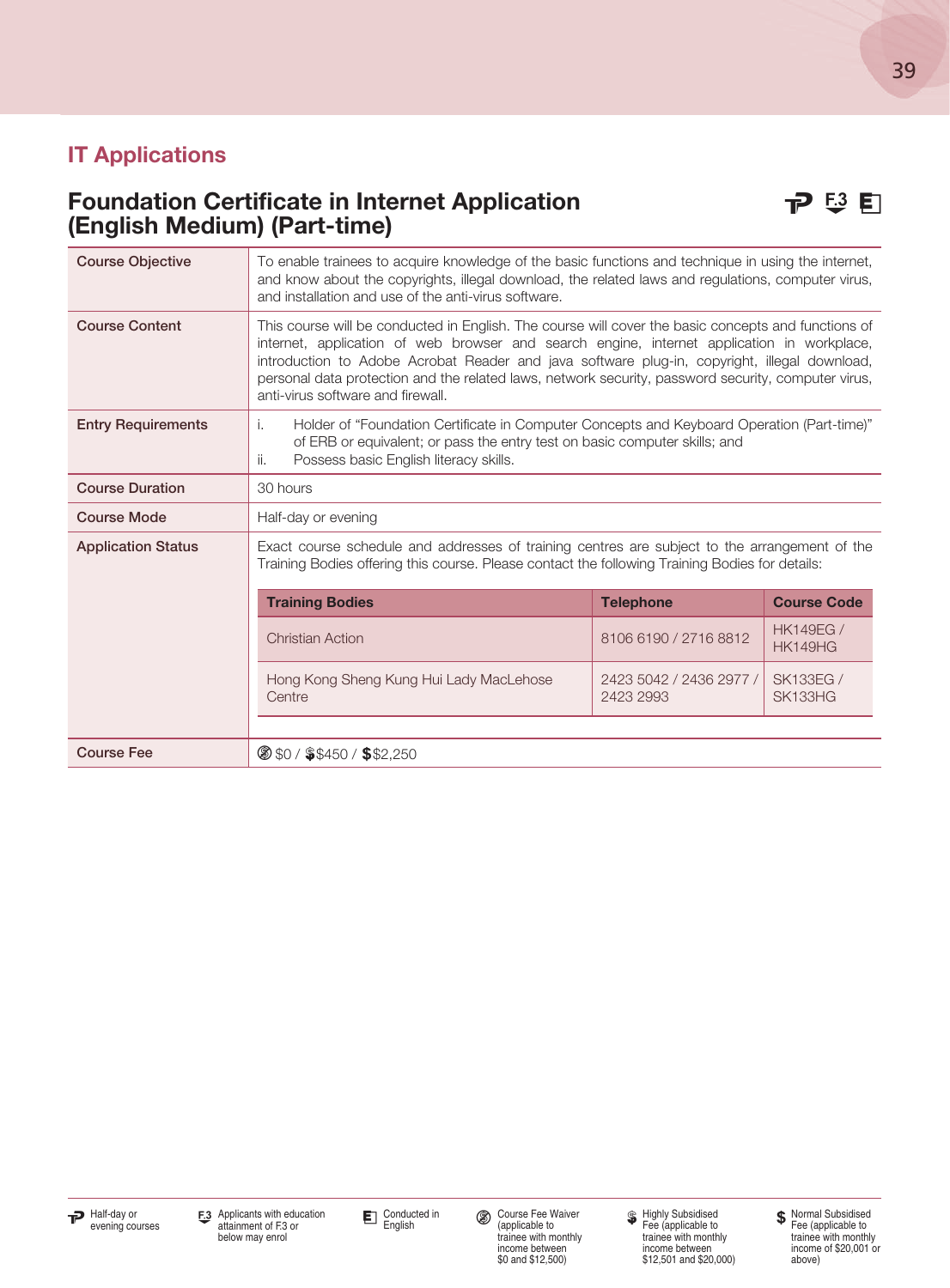#### Foundation Certificate in Vocational Cantonese I **P** 53 for Non-Chinese Speakers (Part-time)

| <b>Course Objective</b>                                          | To introduce basic oral and listening Cantonese skills to trainees to enable them to communicate in<br>simple Cantonese in daily life and workplace.                                                                                                            |                                                  |                                    |  |
|------------------------------------------------------------------|-----------------------------------------------------------------------------------------------------------------------------------------------------------------------------------------------------------------------------------------------------------------|--------------------------------------------------|------------------------------------|--|
| <b>Course Content</b>                                            | This course is suitable for non-Chinese speaking eligible employees in Hong Kong. The course will<br>cover introduction of 9 tones and 6 tone contours, introduction and greetings, numbers and time,<br>weather, food and eating out, shopping and site visit. |                                                  |                                    |  |
| <b>Entry Requirements</b>                                        | Pass the English entry test                                                                                                                                                                                                                                     |                                                  |                                    |  |
| <b>Course Duration</b>                                           | 30 hours                                                                                                                                                                                                                                                        |                                                  |                                    |  |
| <b>Course Mode</b>                                               | Half-day or evening                                                                                                                                                                                                                                             |                                                  |                                    |  |
| <b>Application Status</b>                                        | Exact course schedule and addresses of training centres are subject to the arrangement of the<br>Training Bodies offering this course. Please contact the following Training Bodies for details:                                                                |                                                  |                                    |  |
| <b>Training Bodies</b><br><b>Telephone</b><br><b>Course Code</b> |                                                                                                                                                                                                                                                                 |                                                  |                                    |  |
|                                                                  | Baptist Oi Kwan Social Service                                                                                                                                                                                                                                  | 2770 8070 / 2116 4598 /<br>2333 2900             | <b>BK124EG /</b><br>BK124HG        |  |
|                                                                  | Hong Kong Employment Development Service<br>Limited                                                                                                                                                                                                             | 2326 7862 / 3165 1600 /<br>3165 8870 / 3618 5027 | CS162EG /<br><b>CS167HG</b>        |  |
|                                                                  | Hong Kong Sheng Kung Hui Welfare Council Limited                                                                                                                                                                                                                | 2109 0082                                        | <b>DW025EG /</b><br><b>DW025HG</b> |  |
|                                                                  | <b>Christian Action</b>                                                                                                                                                                                                                                         | 8106 6190 / 2716 8812                            | <b>HK109EG /</b><br><b>HK133HG</b> |  |
|                                                                  |                                                                                                                                                                                                                                                                 |                                                  |                                    |  |
| <b>Course Fee</b>                                                | 8 \$0 / \$\$825 / \$\$2,750                                                                                                                                                                                                                                     |                                                  |                                    |  |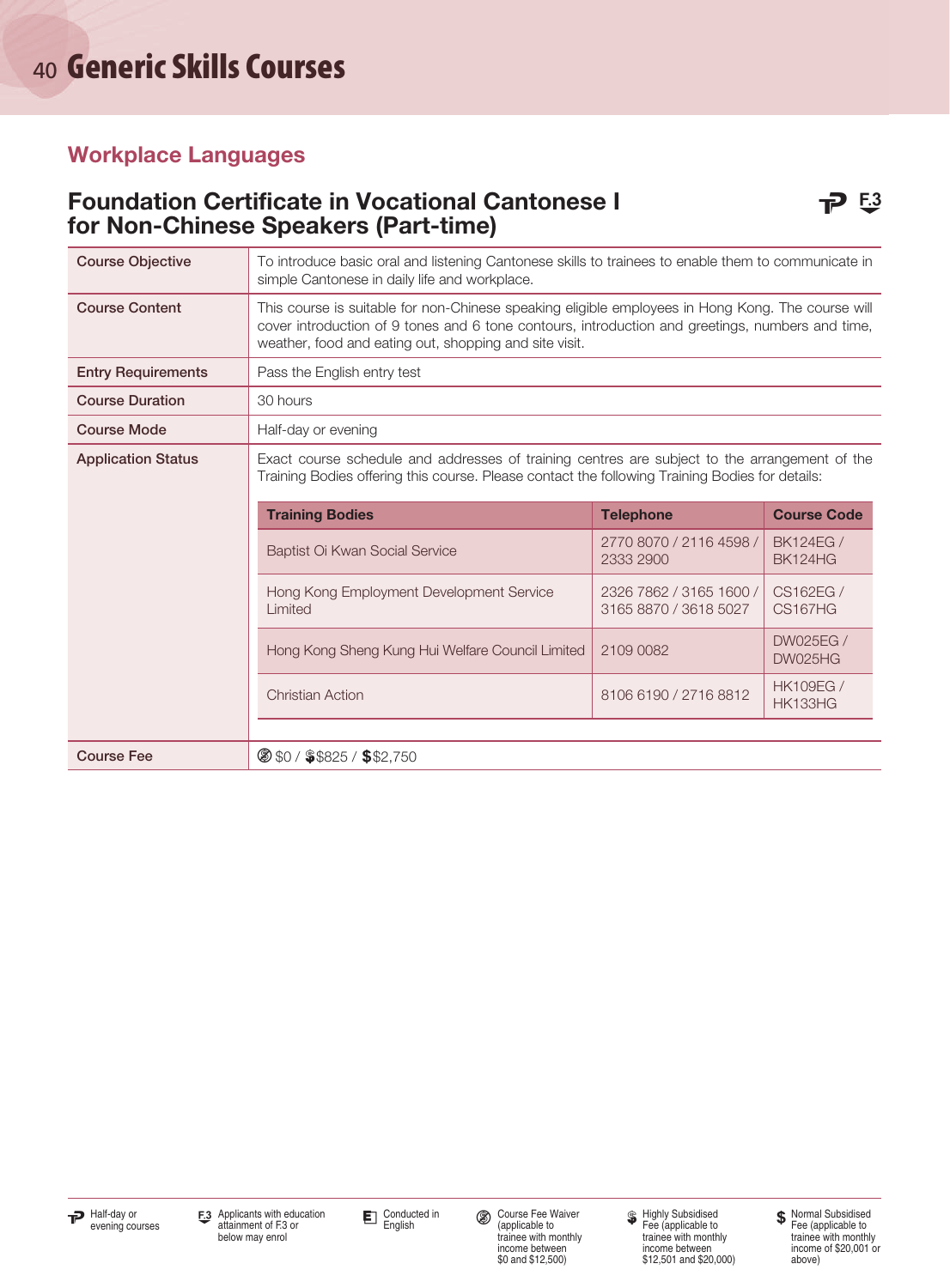#### Foundation Certificate in Vocational Cantonese II **P 5.3** (Social Life) for Non-Chinese Speakers (Part-time)

| <b>Course Objective</b>   | To introduce basic oral and listening Cantonese skills to trainees to enable them to communicate in<br>simple Cantonese in social life and workplace.                                                                  |                                                  |                                    |
|---------------------------|------------------------------------------------------------------------------------------------------------------------------------------------------------------------------------------------------------------------|--------------------------------------------------|------------------------------------|
| <b>Course Content</b>     | This course is suitable for non-Chinese speaking eligible employees in Hong Kong. The course will<br>cover Hong Kong places, directions and transportation, public and community services, festival and<br>site visit. |                                                  |                                    |
| <b>Entry Requirements</b> | "Holder of "Foundation Certificate in Vocational Cantonese I for Non-Chinese Speakers (Part-time)<br>of ERB, or equivalent; or pass the entry test                                                                     |                                                  |                                    |
| <b>Course Duration</b>    | 30 hours                                                                                                                                                                                                               |                                                  |                                    |
| <b>Course Mode</b>        | Half-day or evening                                                                                                                                                                                                    |                                                  |                                    |
| <b>Application Status</b> | Exact course schedule and addresses of training centres are subject to the arrangement of the<br>Training Bodies offering this course. Please contact the following Training Bodies for details:                       |                                                  |                                    |
|                           | <b>Training Bodies</b>                                                                                                                                                                                                 | <b>Telephone</b>                                 | <b>Course Code</b>                 |
|                           | Baptist Oi Kwan Social Service                                                                                                                                                                                         | 2770 8070 / 2116 4598 /<br>2333 2900             | <b>BK125EG /</b><br><b>BK125HG</b> |
|                           | Hong Kong Employment Development Service<br>Limited                                                                                                                                                                    | 2326 7862 / 3165 1600 /<br>3165 8870 / 3618 5027 | CS163EG /<br><b>CS168HG</b>        |
|                           | <b>Christian Action</b>                                                                                                                                                                                                | 8106 6190 / 2716 8812                            | <b>HK110EG/</b><br><b>HK134HG</b>  |
|                           |                                                                                                                                                                                                                        |                                                  |                                    |
| <b>Course Fee</b>         | $\circ$ \$0 / \$\$825 / \$\$2,750                                                                                                                                                                                      |                                                  |                                    |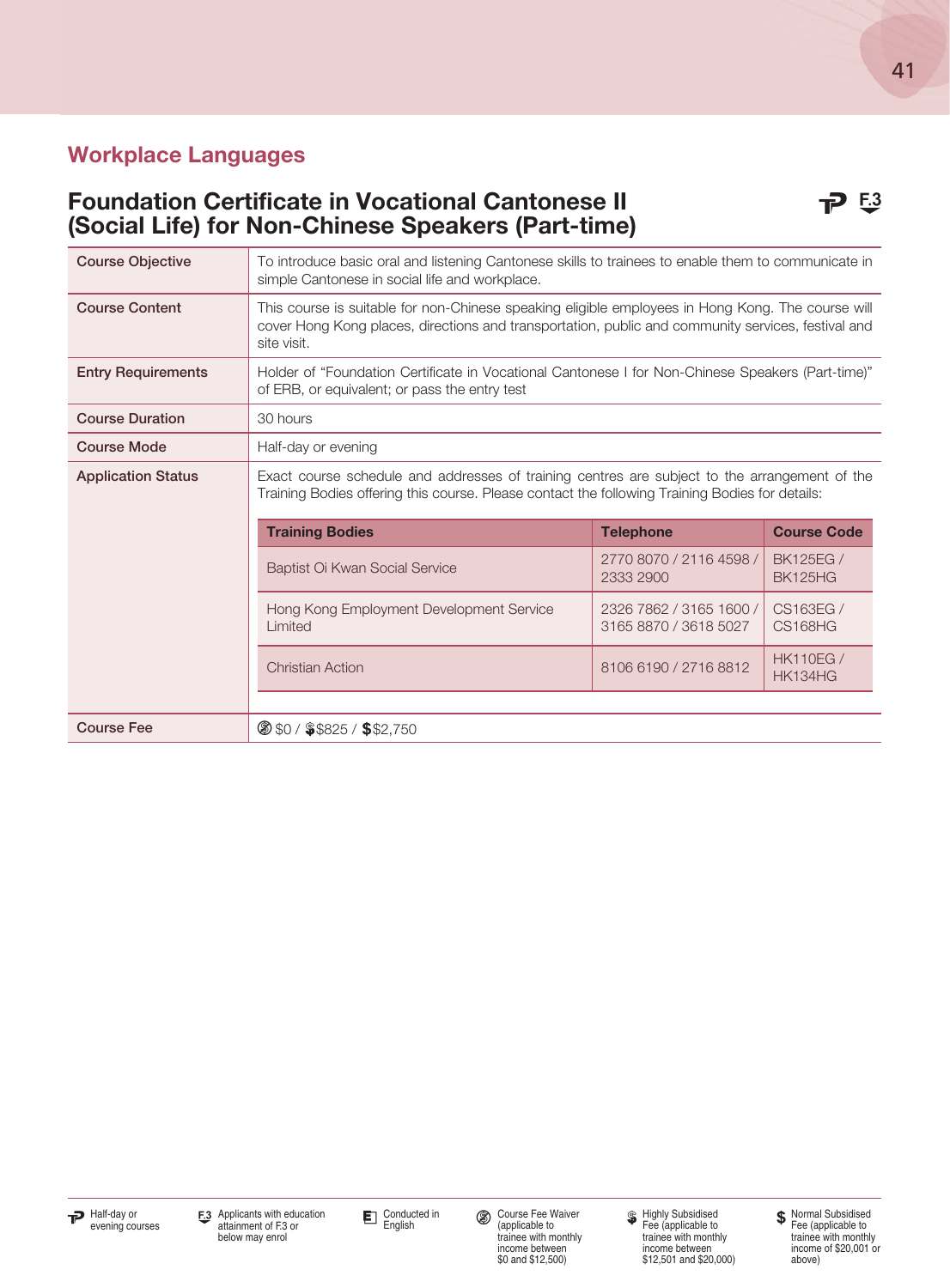#### Foundation Certificate in Vocational Cantonese II **P 5.3** (Workplace) for Non-Chinese Speakers (Part-time)

| <b>Course Objective</b>   | To introduce basic oral and listening Cantonese skills to trainees to enable them to communicate in<br>simple Cantonese in the workplace.                                                                 |                                                  |                                   |  |  |
|---------------------------|-----------------------------------------------------------------------------------------------------------------------------------------------------------------------------------------------------------|--------------------------------------------------|-----------------------------------|--|--|
| <b>Course Content</b>     | This course is suitable for non-Chinese speaking eligible employees in Hong Kong. The course will<br>cover job interview, workplace conversation, brief reports, social talk in workplace and site visit. |                                                  |                                   |  |  |
| <b>Entry Requirements</b> | Holder of "Foundation Certificate in Vocational Cantonese I for Non-Chinese Speakers (Part-time)"<br>of ERB, or equivalent; or pass the entry test                                                        |                                                  |                                   |  |  |
| <b>Course Duration</b>    | 30 hours                                                                                                                                                                                                  |                                                  |                                   |  |  |
| <b>Course Mode</b>        | Half-day or evening                                                                                                                                                                                       |                                                  |                                   |  |  |
| <b>Application Status</b> | Exact course schedule and addresses of training centres are subject to the arrangement of the<br>Training Bodies offering this course. Please contact the following Training Bodies for details:          |                                                  |                                   |  |  |
|                           | <b>Training Bodies</b><br><b>Course Code</b><br><b>Telephone</b>                                                                                                                                          |                                                  |                                   |  |  |
|                           | Baptist Oi Kwan Social Service                                                                                                                                                                            | 2770 8070 / 2116 4598 /<br>2333 2900             | <b>BK126EG /</b><br>BK126HG       |  |  |
|                           | Hong Kong Employment Development Service<br>Limited                                                                                                                                                       | 2326 7862 / 3165 1600 /<br>3165 8870 / 3618 5027 | CS164EG /<br><b>CS169HG</b>       |  |  |
|                           | <b>Christian Action</b>                                                                                                                                                                                   | 8106 6190 / 2716 8812                            | <b>HK111EG/</b><br><b>HK135HG</b> |  |  |
|                           |                                                                                                                                                                                                           |                                                  |                                   |  |  |
| <b>Course Fee</b>         | $\circ$ \$0 / \$\$825 / \$\$2,750                                                                                                                                                                         |                                                  |                                   |  |  |

Conducted in<br>English

Course Fee Waiver (applicable to trainee with monthly income between \$0 and \$12,500)

Highly Subsidised Fee (applicable to trainee with monthly income between \$12,501 and \$20,000) **\$** Normal Subsidised Fee (applicable to trainee with monthly income of \$20,001 or above)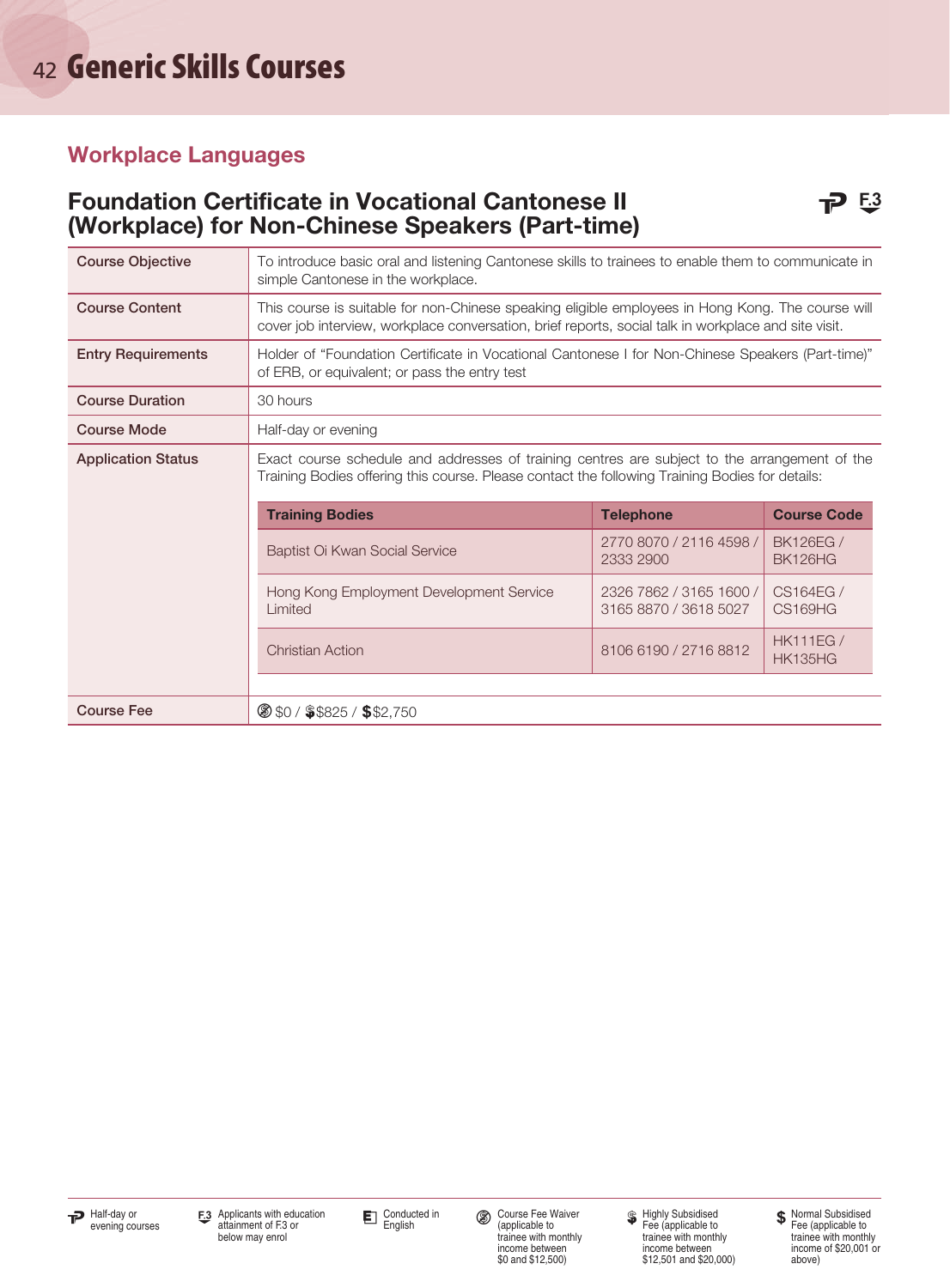#### Foundation Certificate in Vocational Cantonese II **P 5.3** (Discussion) for Non-Chinese Speakers (Part-time)

| <b>Course Objective</b>   | To introduce basic oral and listening Cantonese skills to trainees to enable them to discuss in simple<br>Cantonese in the workplace.                                                            |                                                  |                                   |  |  |
|---------------------------|--------------------------------------------------------------------------------------------------------------------------------------------------------------------------------------------------|--------------------------------------------------|-----------------------------------|--|--|
| <b>Course Content</b>     | This course is suitable for non-Chinese speaking eligible employees in Hong Kong. The course will<br>cover conversation in meeting, workplace conversation and site visit.                       |                                                  |                                   |  |  |
| <b>Entry Requirements</b> | Holder of "Foundation Certificate in Vocational Cantonese I for Non-Chinese Speakers (Part-time)"<br>of ERB, or equivalent; or pass the entry test                                               |                                                  |                                   |  |  |
| <b>Course Duration</b>    | 30 hours                                                                                                                                                                                         |                                                  |                                   |  |  |
| <b>Course Mode</b>        | Half-day or evening                                                                                                                                                                              |                                                  |                                   |  |  |
| <b>Application Status</b> | Exact course schedule and addresses of training centres are subject to the arrangement of the<br>Training Bodies offering this course. Please contact the following Training Bodies for details: |                                                  |                                   |  |  |
|                           | <b>Course Code</b><br><b>Training Bodies</b><br><b>Telephone</b>                                                                                                                                 |                                                  |                                   |  |  |
|                           | Baptist Oi Kwan Social Service                                                                                                                                                                   | 2770 8070 / 2116 4598 /<br>2333 2900             | <b>BK127EG/</b><br><b>BK127HG</b> |  |  |
|                           | Hong Kong Employment Development Service<br>Limited                                                                                                                                              | 2326 7862 / 3165 1600 /<br>3165 8870 / 3618 5027 | CS165EG /<br>CS170HG              |  |  |
|                           | <b>Christian Action</b>                                                                                                                                                                          | 8106 6190 / 2716 8812                            | <b>HK112EG/</b><br><b>HK136HG</b> |  |  |
| <b>Course Fee</b>         | <b>8 \$0 / \$\$825 / \$\$2,750</b>                                                                                                                                                               |                                                  |                                   |  |  |



income between \$0 and \$12,500)

Highly Subsidised Fee (applicable to trainee with monthly income between \$12,501 and \$20,000)

Normal Subsidised Fee (applicable to trainee with monthly income of \$20,001 or above)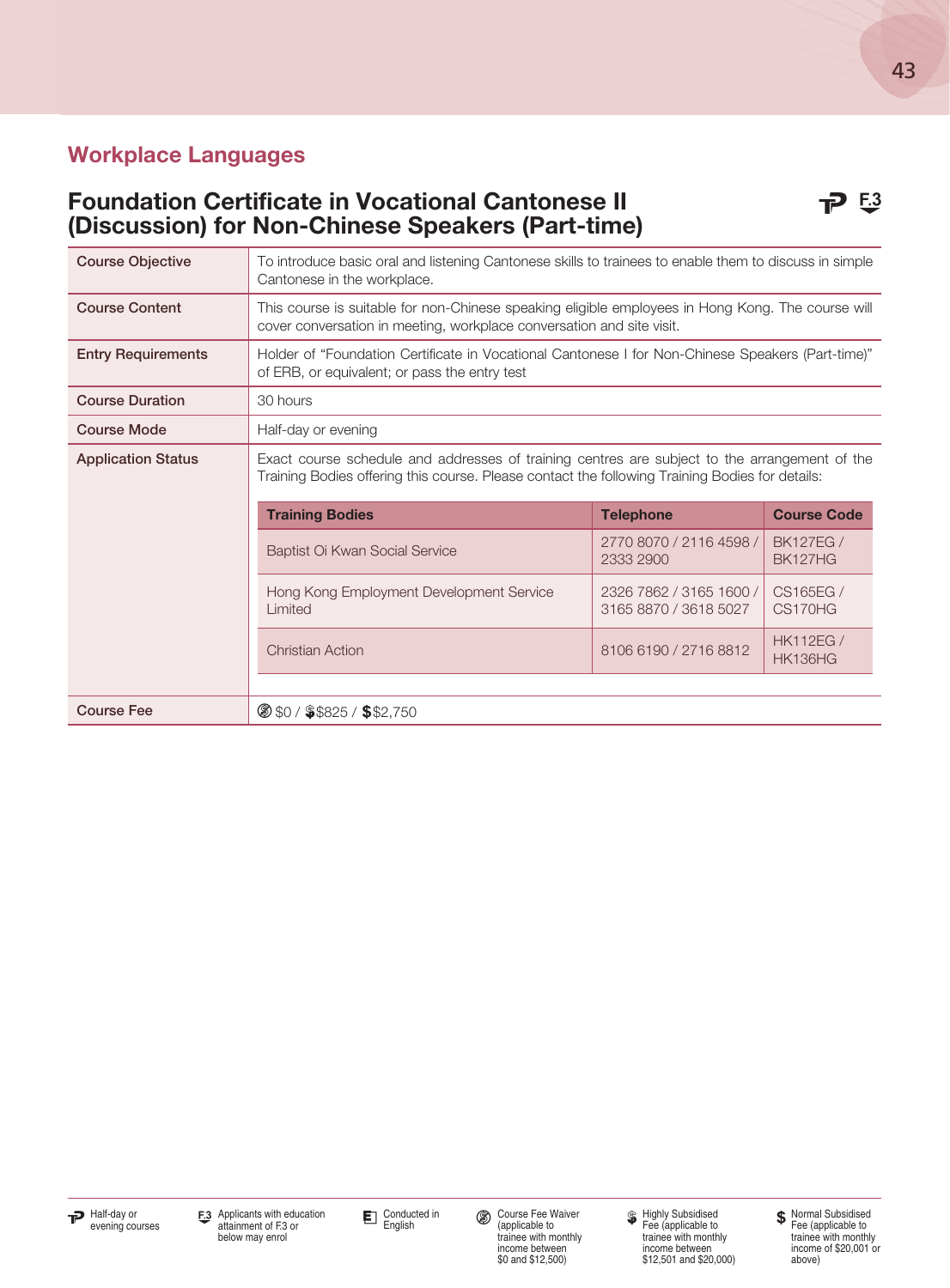#### Foundation Certificate in Vocational Cantonese **P 53** (Customer Services) for Non-Chinese Speakers (Part-time)

| <b>Course Objective</b>   | To equip trainees with basic oral and listening Cantonese skills to enable them to communicate in<br>simple Cantonese when providing customer services.                                                                                                 |                                                  |                             |  |  |
|---------------------------|---------------------------------------------------------------------------------------------------------------------------------------------------------------------------------------------------------------------------------------------------------|--------------------------------------------------|-----------------------------|--|--|
| <b>Course Content</b>     | This course is suitable for non-Chinese speaking eligible employees in Hong Kong. The course will<br>cover approaching customers, identifying customer's needs, recapping important details,<br>introducing services and handling customer's enquiries. |                                                  |                             |  |  |
| <b>Entry Requirements</b> | Holder of "Foundation Certificate in Vocational Cantonese II (Workplace / Discussion / Social<br>Τ.<br>Life) for Non-Chinese Speakers (Part-time)" of ERB, or equivalent; or pass the entry test; and<br>Possess basic English literacy skills.<br>ii.  |                                                  |                             |  |  |
| <b>Course Duration</b>    | 30 hours                                                                                                                                                                                                                                                |                                                  |                             |  |  |
| <b>Course Mode</b>        | Half-day or evening                                                                                                                                                                                                                                     |                                                  |                             |  |  |
| <b>Application Status</b> | Exact course schedule and addresses of training centres are subject to the arrangement of the<br>Training Bodies offering this course. Please contact the following Training Bodies for details:                                                        |                                                  |                             |  |  |
|                           | <b>Course Code</b><br><b>Training Bodies</b><br><b>Telephone</b>                                                                                                                                                                                        |                                                  |                             |  |  |
|                           | Hong Kong Employment Development Service<br>Limited                                                                                                                                                                                                     | 2326 7862 / 3165 1600 /<br>3165 8870 / 3618 5027 | CS216EG /<br><b>CS216HG</b> |  |  |
| <b>Course Fee</b>         | $\circ$ \$0 / \$\$675 / \$\$2,250                                                                                                                                                                                                                       |                                                  |                             |  |  |
|                           |                                                                                                                                                                                                                                                         |                                                  |                             |  |  |

Conducted in<br>English

Course Fee Waiver (applicable to trainee with monthly income between \$0 and \$12,500)

Highly Subsidised Fee (applicable to trainee with monthly income between \$12,501 and \$20,000) **\$** Normal Subsidised Fee (applicable to trainee with monthly income of \$20,001 or above)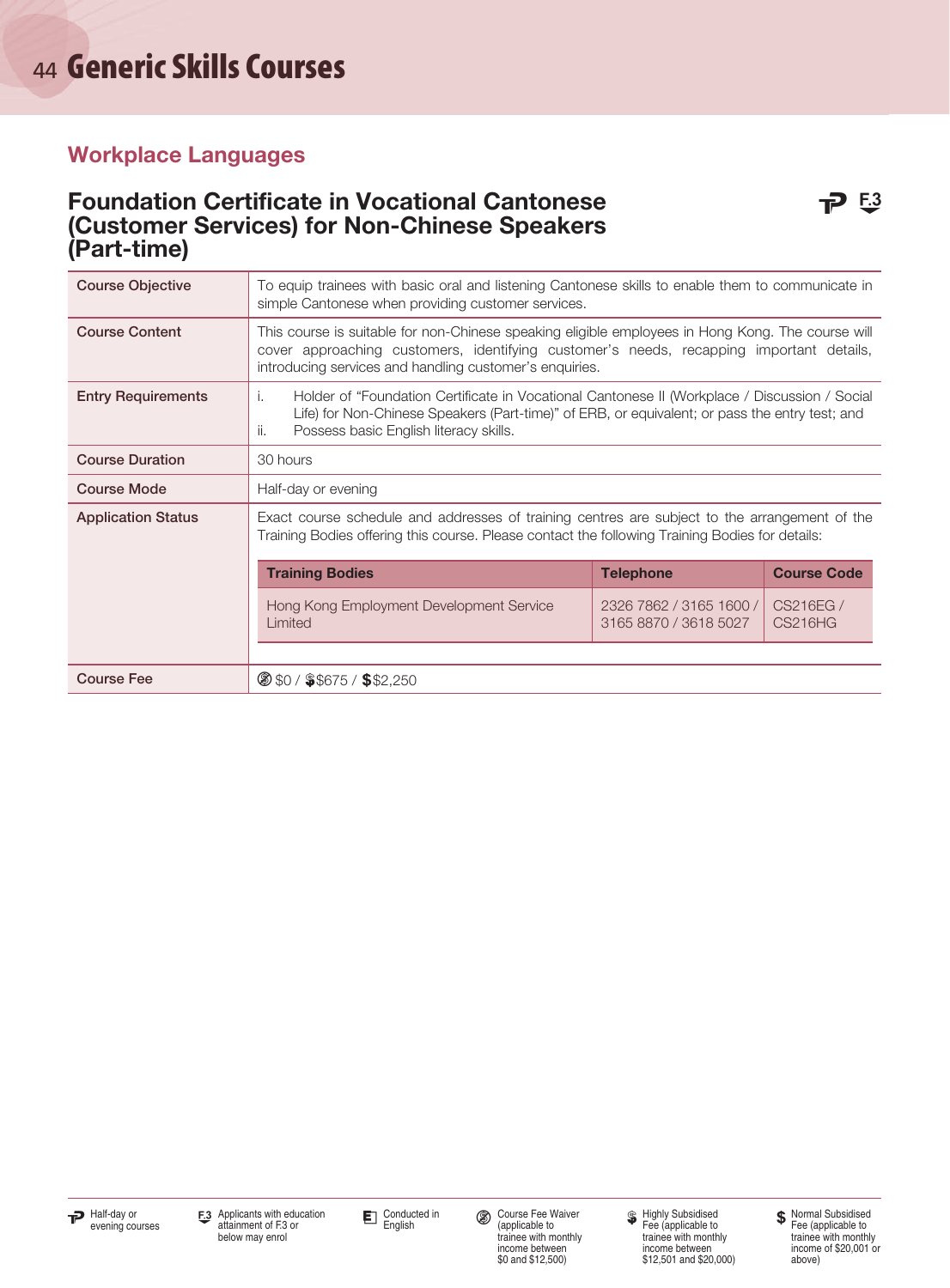#### Foundation Certificate in Vocational Putonghua I **P** 53 for Non-Chinese Speakers (Part-time)

| <b>Course Objective</b>   | To introduce basic oral and listening Putonghua skills to trainees to enable them to handle simple<br>Putonghua communication in daily life.                                                                                                                          |  |  |  |  |
|---------------------------|-----------------------------------------------------------------------------------------------------------------------------------------------------------------------------------------------------------------------------------------------------------------------|--|--|--|--|
| <b>Course Content</b>     | This course is suitable for non-Chinese speaking eligible employees in Hong Kong. The course will<br>cover introduction of basic Putonghua sound system, name and family members, numbers and<br>time, weather, temperature and seasons, places and public transport. |  |  |  |  |
| <b>Entry Requirements</b> | Possess basic English literacy skills                                                                                                                                                                                                                                 |  |  |  |  |
| <b>Course Duration</b>    | 30 hours                                                                                                                                                                                                                                                              |  |  |  |  |
| <b>Course Mode</b>        | Half-day or evening                                                                                                                                                                                                                                                   |  |  |  |  |
| <b>Application Status</b> | Exact course schedule and addresses of training centres are subject to the arrangement of the<br>Training Bodies offering this course. Please contact the following Training Bodies for details:                                                                      |  |  |  |  |
|                           | <b>Training Bodies</b><br><b>Telephone</b><br><b>Course Code</b><br><b>HK151EG/</b><br>8106 6190 / 2716 8812<br><b>Christian Action</b><br><b>HK151HG</b>                                                                                                             |  |  |  |  |
|                           |                                                                                                                                                                                                                                                                       |  |  |  |  |
|                           | Vocational Training Council (Integrated Vocational<br><b>VT266EG /</b><br>3907 6789<br>Development Centre)<br><b>VT266HG</b>                                                                                                                                          |  |  |  |  |
|                           |                                                                                                                                                                                                                                                                       |  |  |  |  |
| <b>Course Fee</b>         | $\circ$ \$0 / \$\$825 / \$\$2,750                                                                                                                                                                                                                                     |  |  |  |  |

Conducted in<br>English

Course Fee Waiver (applicable to trainee with monthly income between \$0 and \$12,500)

Highly Subsidised Fee (applicable to trainee with monthly income between \$12,501 and \$20,000)

Normal Subsidised Fee (applicable to trainee with monthly income of \$20,001 or above)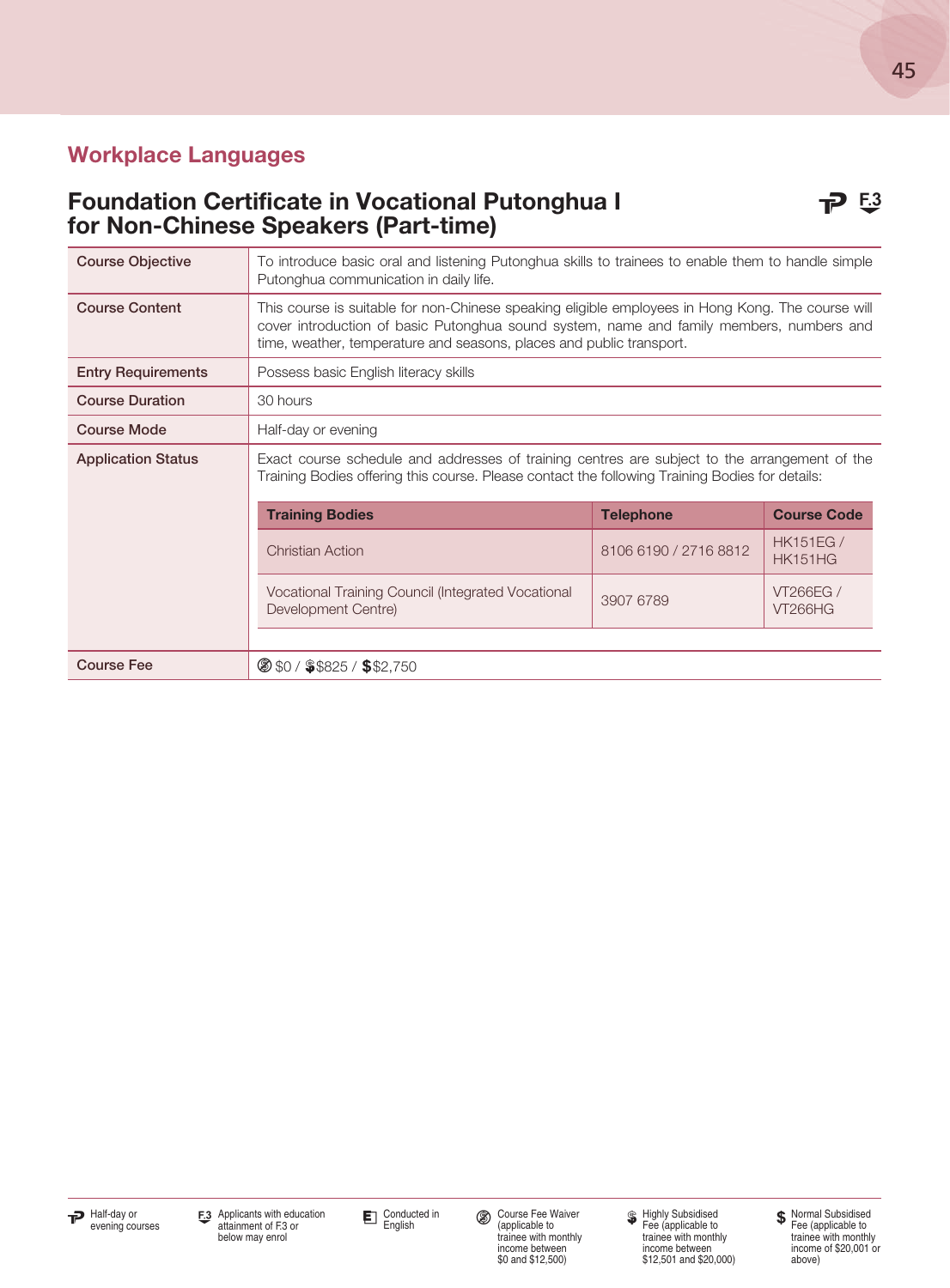#### Foundation Certificate in Elementary Workplace Chinese I **P** 53 for Non-Chinese Speakers (Part-time)

| <b>Course Objective</b>   | To enable trainees to develop basic concepts of Chinese language, and their Chinese literacy skills<br>required at work and in daily life.                                                                                                    |                                                                                                                                                                                                  |                                   |  |  |
|---------------------------|-----------------------------------------------------------------------------------------------------------------------------------------------------------------------------------------------------------------------------------------------|--------------------------------------------------------------------------------------------------------------------------------------------------------------------------------------------------|-----------------------------------|--|--|
| <b>Course Content</b>     | This course is suitable for non-Chinese speaking eligible employees in Hong Kong. The course will<br>cover the introduction of traditional Chinese characters and Chinese grammar, use of simple<br>vocabularies in daily life and workplace. |                                                                                                                                                                                                  |                                   |  |  |
| <b>Entry Requirements</b> | Pass the English entry test                                                                                                                                                                                                                   |                                                                                                                                                                                                  |                                   |  |  |
| <b>Course Duration</b>    | 30 hours                                                                                                                                                                                                                                      |                                                                                                                                                                                                  |                                   |  |  |
| <b>Course Mode</b>        | Half-day or evening                                                                                                                                                                                                                           |                                                                                                                                                                                                  |                                   |  |  |
| <b>Application Status</b> |                                                                                                                                                                                                                                               | Exact course schedule and addresses of training centres are subject to the arrangement of the<br>Training Bodies offering this course. Please contact the following Training Bodies for details: |                                   |  |  |
|                           | <b>Training Bodies</b><br><b>Course Code</b><br><b>Telephone</b>                                                                                                                                                                              |                                                                                                                                                                                                  |                                   |  |  |
|                           | Baptist Oi Kwan Social Service                                                                                                                                                                                                                | 2770 8070 / 2116 4598 /<br>2333 2900                                                                                                                                                             | <b>BK092EG /</b><br>BK092HG       |  |  |
|                           | Hong Kong Employment Development Service<br>Limited                                                                                                                                                                                           | 2326 7862 / 3165 1600 /<br>3165 8870 / 3618 5027                                                                                                                                                 | <b>CS227EG/</b><br><b>CS227HG</b> |  |  |
| <b>Course Fee</b>         | $\circ$ \$0 / \$\$825 / \$\$2,750                                                                                                                                                                                                             |                                                                                                                                                                                                  |                                   |  |  |



Conducted in<br>English

Course Fee Waiver (applicable to trainee with monthly

income between \$0 and \$12,500)

Highly Subsidised Fee (applicable to trainee with monthly income between \$12,501 and \$20,000) **\$** Normal Subsidised Fee (applicable to trainee with monthly income of \$20,001 or above)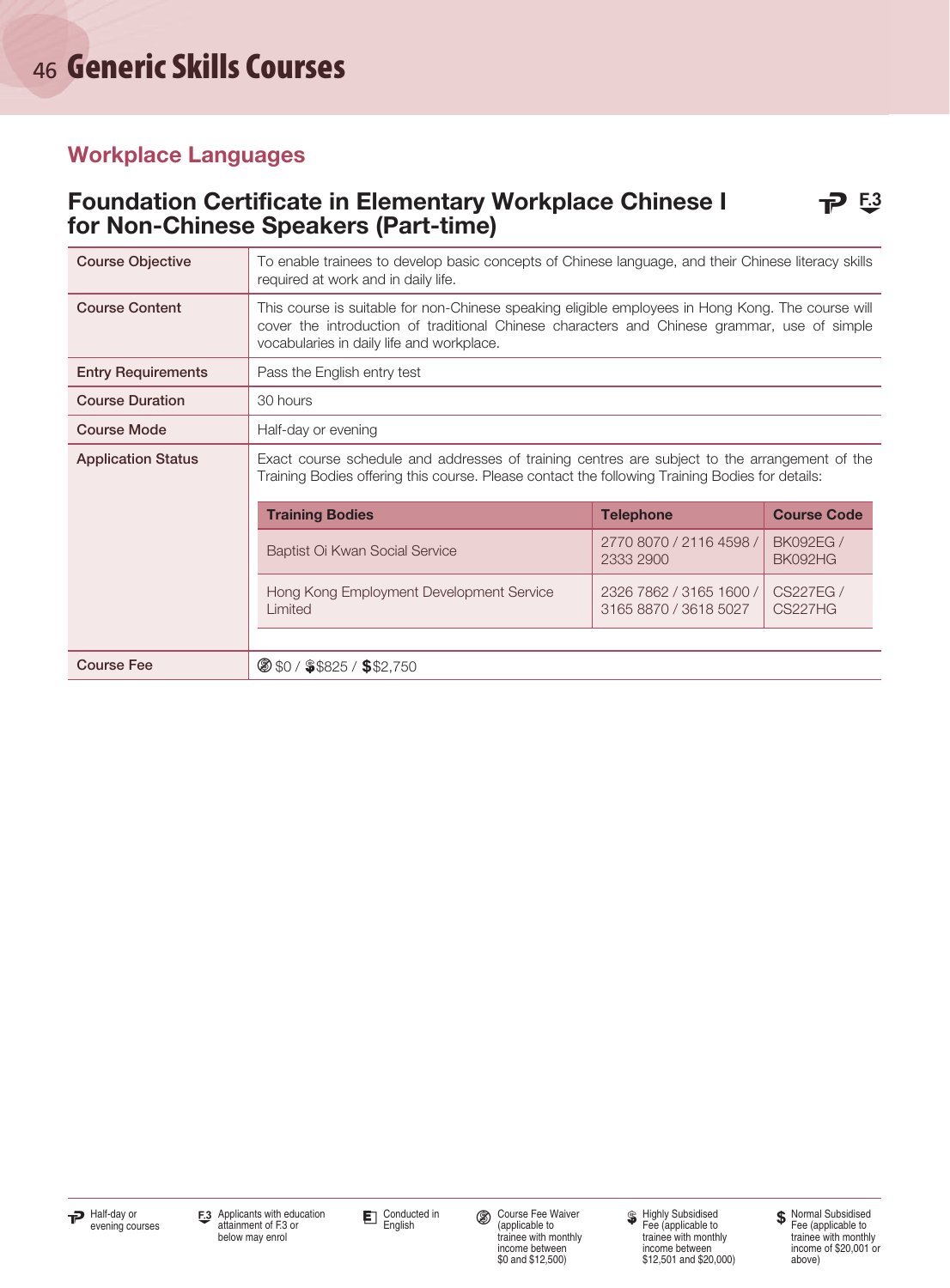#### Foundation Certificate in Elementary Workplace Chinese II **P** for Non-Chinese Speakers (Part-time)

| <b>Course Objective</b>   | To enable trainees to further enhance basic concepts of Chinese language and their Chinese<br>literacy skills for work and social life.                                                                                                             |                  |                    |  |  |  |
|---------------------------|-----------------------------------------------------------------------------------------------------------------------------------------------------------------------------------------------------------------------------------------------------|------------------|--------------------|--|--|--|
| <b>Course Content</b>     | This course is suitable for non-Chinese speaking eligible employees in Hong Kong. The course will<br>cover the reinforcement of the Chinese characters and Chinese grammar, use of simple<br>vocabularies and phrases in social life and workplace. |                  |                    |  |  |  |
| <b>Entry Requirements</b> | Holder of "Foundation Certificate in Elementary Workplace Chinese I for Non-Chinese<br>i.<br>Speakers (Part-time)" of ERB, or equivalent; or pass the Chinese entry test; and<br>Pass the English entry test.<br>ii.                                |                  |                    |  |  |  |
| <b>Course Duration</b>    | 30 hours                                                                                                                                                                                                                                            |                  |                    |  |  |  |
| <b>Course Mode</b>        | Half-day or evening                                                                                                                                                                                                                                 |                  |                    |  |  |  |
| <b>Application Status</b> | Exact course schedule and addresses of training centres are subject to the arrangement of the<br>Training Bodies offering this course. Please contact the following Training Bodies for details:                                                    |                  |                    |  |  |  |
|                           | <b>Training Bodies</b>                                                                                                                                                                                                                              | <b>Telephone</b> | <b>Course Code</b> |  |  |  |
|                           | 2770 8070 / 2116 4598 /<br>Baptist Oi Kwan Social Service<br>2333 2900                                                                                                                                                                              |                  |                    |  |  |  |
|                           | CS228EG /<br>Hong Kong Employment Development Service<br>2326 7862 / 3165 1600 /<br><b>CS228HG</b><br>Limited<br>3165 8870 / 3618 5027                                                                                                              |                  |                    |  |  |  |
| <b>Course Fee</b>         | $\circ$ \$0 / \$\$825 / \$\$2,750                                                                                                                                                                                                                   |                  |                    |  |  |  |



Conducted in<br>English

Course Fee Waiver (applicable to trainee with monthly income between \$0 and \$12,500)

Highly Subsidised Fee (applicable to trainee with monthly income between \$12,501 and \$20,000)

Normal Subsidised Fee (applicable to trainee with monthly income of \$20,001 or above)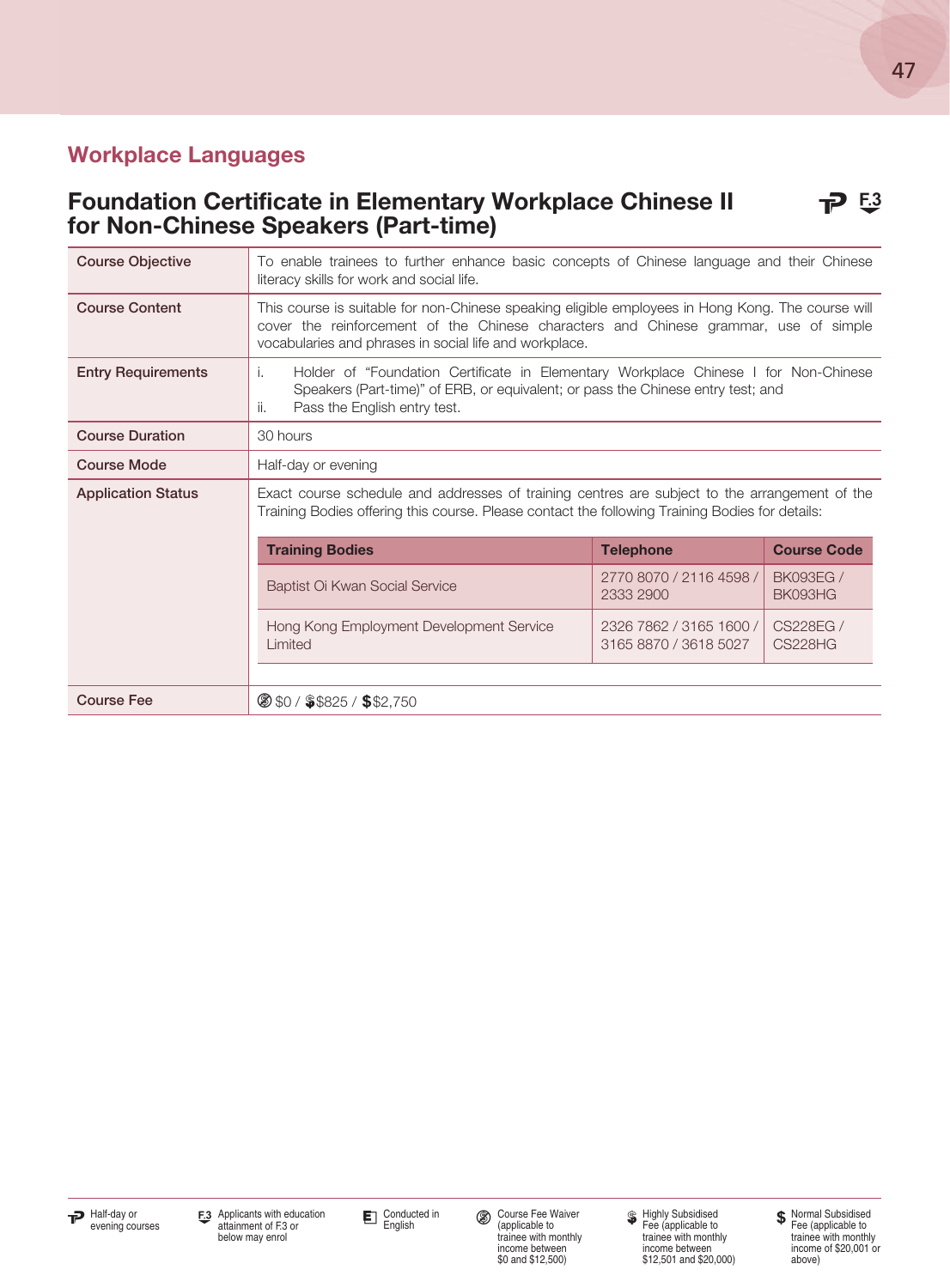#### Foundation Certificate in Elementary Workplace **P** 53 Chinese III (Writing) for Non-Chinese Speakers (Part-time)

| <b>Course Objective</b>   | To enable trainees to develop basic concepts of Chinese language and develop their Chinese<br>writing skills in workplace.                                                                                              |                                                  |                                   |  |  |
|---------------------------|-------------------------------------------------------------------------------------------------------------------------------------------------------------------------------------------------------------------------|--------------------------------------------------|-----------------------------------|--|--|
| <b>Course Content</b>     | This course is suitable for non-Chinese speaking eligible employees in Hong Kong. The course will<br>cover the basic skills of writing and use of written Chinese in social and business writing.                       |                                                  |                                   |  |  |
| <b>Entry Requirements</b> | Holder of "Foundation Certificate in Elementary Workplace Chinese II for Non-Chinese<br>Ť.<br>Speakers (Part-time)" of ERB, or equivalent; or pass the entry test; and<br>ii.<br>Possess basic English literacy skills. |                                                  |                                   |  |  |
| <b>Course Duration</b>    | 30 hours                                                                                                                                                                                                                |                                                  |                                   |  |  |
| <b>Course Mode</b>        | Half-day or evening                                                                                                                                                                                                     |                                                  |                                   |  |  |
| <b>Application Status</b> | Exact course schedule and addresses of training centres are subject to the arrangement of the<br>Training Bodies offering this course. Please contact the following Training Bodies for details:                        |                                                  |                                   |  |  |
|                           | <b>Training Bodies</b>                                                                                                                                                                                                  | <b>Telephone</b>                                 | <b>Course Code</b>                |  |  |
|                           | Hong Kong Employment Development Service<br>Limited                                                                                                                                                                     | 2326 7862 / 3165 1600 /<br>3165 8870 / 3618 5027 | <b>CS230EG/</b><br><b>CS230HG</b> |  |  |
|                           |                                                                                                                                                                                                                         |                                                  |                                   |  |  |
| <b>Course Fee</b>         | <b>8 \$0 / \$\$675 / \$\$2,250</b>                                                                                                                                                                                      |                                                  |                                   |  |  |

Course Fee Waiver (applicable to trainee with monthly income between \$0 and \$12,500)

Highly Subsidised Fee (applicable to trainee with monthly income between \$12,501 and \$20,000) **\$** Normal Subsidised Fee (applicable to trainee with monthly income of \$20,001 or above)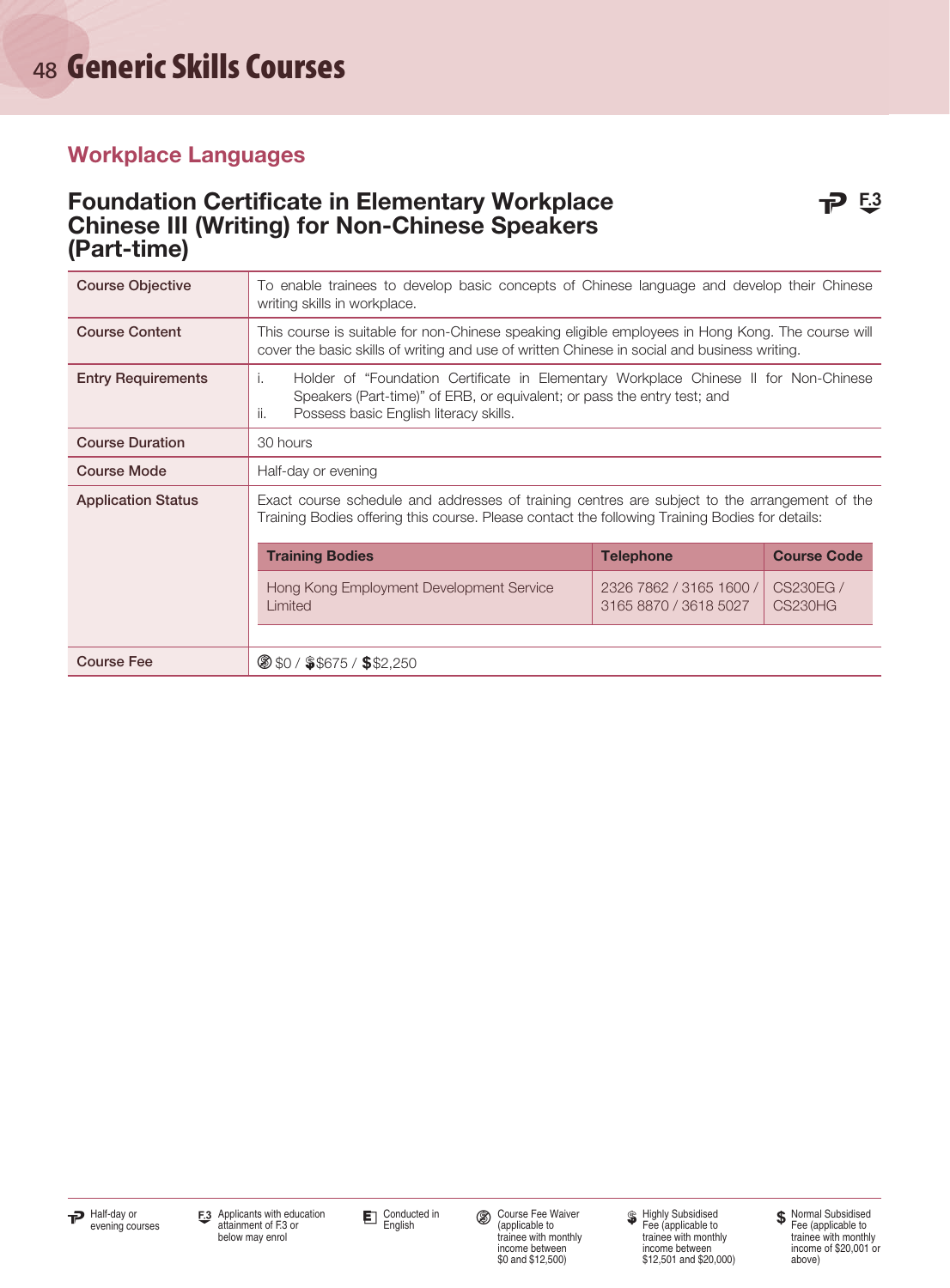#### Foundation Certificate in Elementary Workplace **P** 53 Chinese III (Reading) for Non-Chinese Speakers (Part-time)

| <b>Course Objective</b>   | To enable trainees to develop basic concepts of Chinese language and develop their Chinese<br>reading skills in workplace.                                                                                               |                  |                    |  |  |  |
|---------------------------|--------------------------------------------------------------------------------------------------------------------------------------------------------------------------------------------------------------------------|------------------|--------------------|--|--|--|
| <b>Course Content</b>     | This course is suitable for non-Chinese speaking eligible employees in Hong Kong. The course will<br>cover the basic skills of reading and help trainees understand simple factual information in<br>workplace contexts. |                  |                    |  |  |  |
| <b>Entry Requirements</b> | Holder of "Foundation Certificate in Elementary Workplace Chinese II for Non-Chinese<br>i.<br>Speakers (Part-time)" of ERB, or equivalent; or pass the entry test; and<br>Possess basic English literacy skills.<br>ii.  |                  |                    |  |  |  |
| <b>Course Duration</b>    | 30 hours                                                                                                                                                                                                                 |                  |                    |  |  |  |
| <b>Course Mode</b>        | Half-day or evening                                                                                                                                                                                                      |                  |                    |  |  |  |
| <b>Application Status</b> | Exact course schedule and addresses of training centres are subject to the arrangement of the<br>Training Bodies offering this course. Please contact the following Training Bodies for details:                         |                  |                    |  |  |  |
|                           | <b>Training Bodies</b>                                                                                                                                                                                                   | <b>Telephone</b> | <b>Course Code</b> |  |  |  |
|                           | Hong Kong Employment Development Service<br>2326 7862 / 3165 1600 /<br>CS229EG/<br>Limited<br>3165 8870 / 3618 5027<br><b>CS229HG</b>                                                                                    |                  |                    |  |  |  |
|                           | <b>NH016EG/</b><br>New Home Association Limited<br>2815 7001 / 1833 266<br>NH016HG                                                                                                                                       |                  |                    |  |  |  |
|                           |                                                                                                                                                                                                                          |                  |                    |  |  |  |
| <b>Course Fee</b>         | 8 \$0 / \$\$525 / \$\$1,750                                                                                                                                                                                              |                  |                    |  |  |  |



Conducted in<br>English

Course Fee Waiver (applicable to trainee with monthly

income between \$0 and \$12,500)

Highly Subsidised Fee (applicable to trainee with monthly income between \$12,501 and \$20,000)

Normal Subsidised Fee (applicable to trainee with monthly income of \$20,001 or above)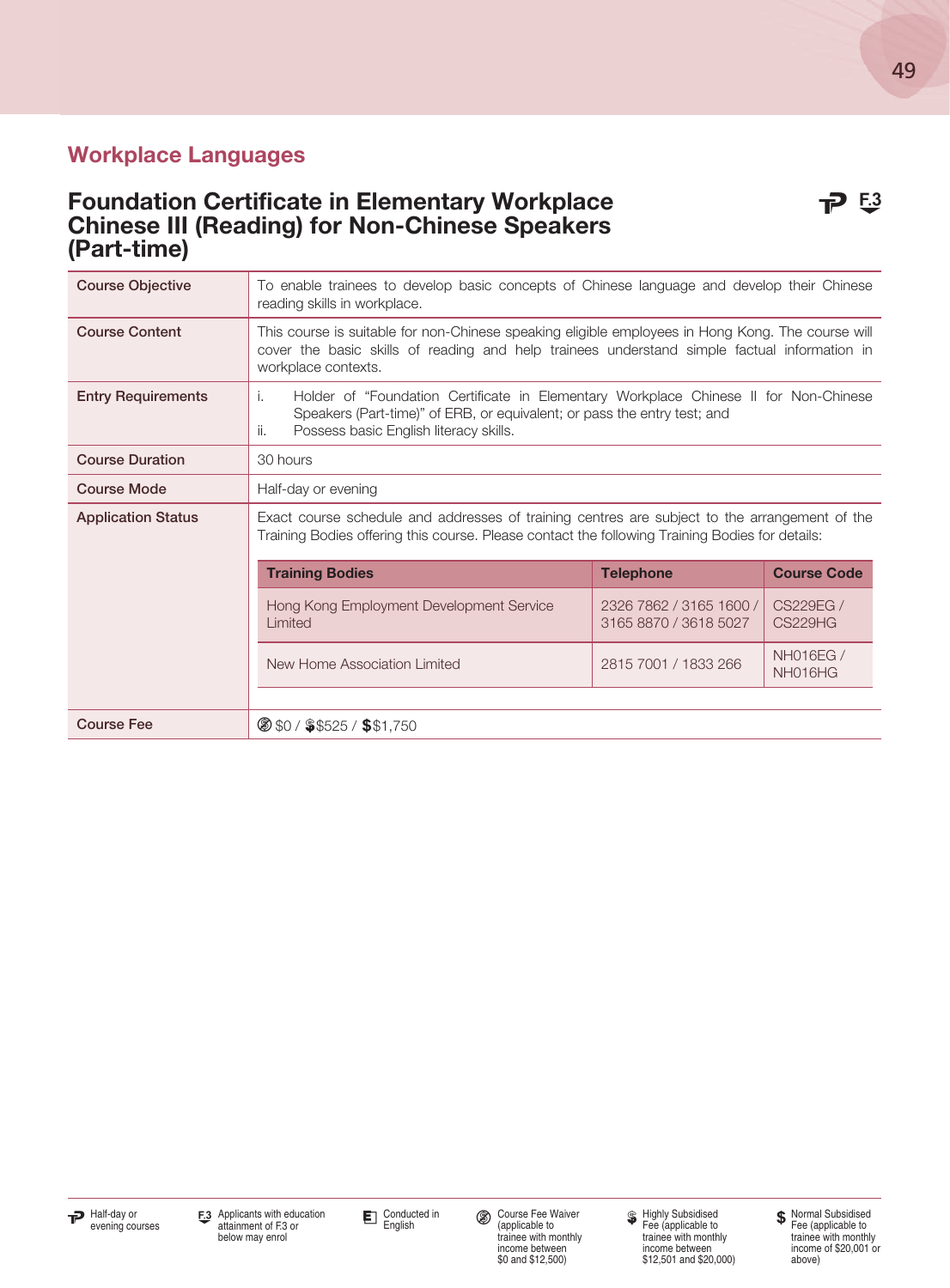#### Foundation Certificate in Workplace Chinese (Writing) **P** 53 for Non-Chinese Speakers (Part-time)

| <b>Course Objective</b>   | To expand trainees' Chinese vocabulary, and develop their skills in writing simple Chinese<br>correspondences in the workplace.                                                                                                                                                                                                                                             |  |  |  |  |
|---------------------------|-----------------------------------------------------------------------------------------------------------------------------------------------------------------------------------------------------------------------------------------------------------------------------------------------------------------------------------------------------------------------------|--|--|--|--|
| <b>Course Content</b>     | This course is suitable for non-Chinese speaking eligible employees in Hong Kong. The course will<br>cover the basic concepts of Chinese correspondences and writing different Chinese<br>correspondences in the workplace (reply to customer's general enquiries, declining customer's<br>request, notification, reminder, promotion, thank you and welcome, and apology). |  |  |  |  |
| <b>Entry Requirements</b> | Holder of "Foundation Certificate in Elementary Workplace Chinese III (Writing) for Non-<br>i.<br>Chinese Speakers (Part-time)" of ERB, or equivalent; or pass the entry test; and<br>ii.<br>Possess basic English literacy skills.                                                                                                                                         |  |  |  |  |
| <b>Course Duration</b>    | 30 hours                                                                                                                                                                                                                                                                                                                                                                    |  |  |  |  |
| <b>Course Mode</b>        | Half-day or evening                                                                                                                                                                                                                                                                                                                                                         |  |  |  |  |
| <b>Application Status</b> | Exact course schedule and addresses of training centres are subject to the arrangement of the<br>Training Bodies offering this course. Please contact the following Training Bodies for details:                                                                                                                                                                            |  |  |  |  |
|                           | <b>Course Code</b><br><b>Training Bodies</b><br><b>Telephone</b>                                                                                                                                                                                                                                                                                                            |  |  |  |  |
|                           | Hong Kong Employment Development Service<br>2326 7862 / 3165 1600 /<br>Limited<br>3165 8870 / 3618 5027                                                                                                                                                                                                                                                                     |  |  |  |  |
|                           |                                                                                                                                                                                                                                                                                                                                                                             |  |  |  |  |
| <b>Course Fee</b>         | $\circ$ \$0 / \$\$675 / \$\$2,250                                                                                                                                                                                                                                                                                                                                           |  |  |  |  |

income between \$0 and \$12,500)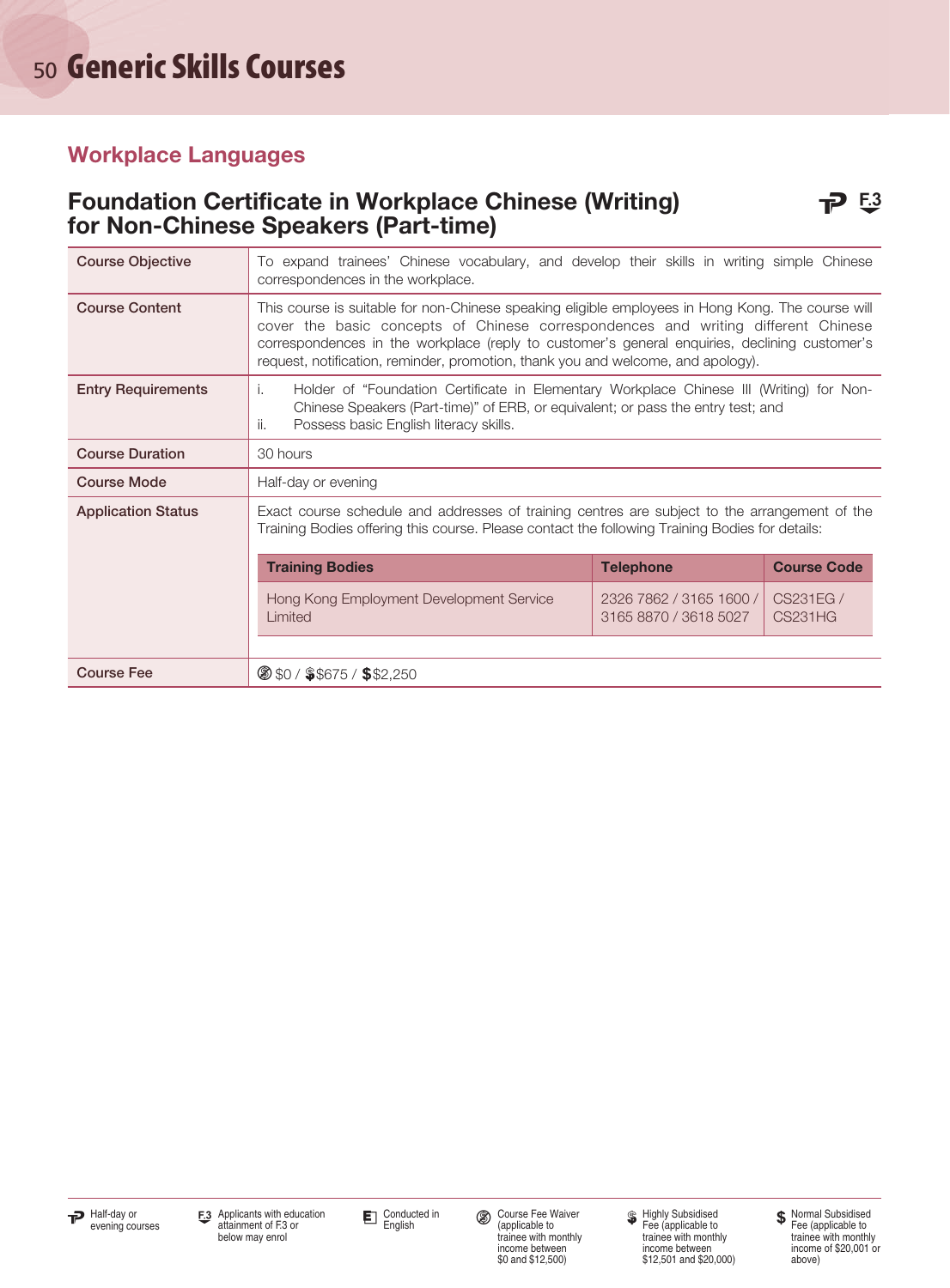#### Foundation Certificate in Workplace Chinese (Reading) **P** 53 for Non-Chinese Speakers (Part-time)

| <b>Course Objective</b>   | To expand trainees' Chinese vocabulary, and develop their skills in understanding Chinese<br>passages of sufficient length in the workplace and daily life.                                                                                                                                                                                                           |                                                  |                             |  |
|---------------------------|-----------------------------------------------------------------------------------------------------------------------------------------------------------------------------------------------------------------------------------------------------------------------------------------------------------------------------------------------------------------------|--------------------------------------------------|-----------------------------|--|
| <b>Course Content</b>     | This course is suitable for non-Chinese speaking eligible employees in Hong Kong. The course will<br>cover revision of basic reading skills, help trainees to restate practical Chinese vocabulary commonly<br>used in the workplace and daily life, associate the content with the context of Chinese passages<br>and interpret relatively complex graphs and chart. |                                                  |                             |  |
| <b>Entry Requirements</b> | Holder of "Foundation Certificate in Elementary Workplace Chinese III (Reading) for Non-Chinese<br>Speakers (Part-time)" of ERB, or equivalent; or pass the entry test                                                                                                                                                                                                |                                                  |                             |  |
| <b>Course Duration</b>    | 30 hours                                                                                                                                                                                                                                                                                                                                                              |                                                  |                             |  |
| <b>Course Mode</b>        | Half-day or evening                                                                                                                                                                                                                                                                                                                                                   |                                                  |                             |  |
| <b>Application Status</b> | Exact course schedule and addresses of training centres are subject to the arrangement of the<br>Training Bodies offering this course. Please contact the following Training Bodies for details:                                                                                                                                                                      |                                                  |                             |  |
|                           | <b>Training Bodies</b>                                                                                                                                                                                                                                                                                                                                                | <b>Telephone</b>                                 | <b>Course Code</b>          |  |
|                           | Hong Kong Employment Development Service<br>Limited                                                                                                                                                                                                                                                                                                                   | 2326 7862 / 3165 1600 /<br>3165 8870 / 3618 5027 | CS232EG /<br><b>CS232HG</b> |  |
|                           |                                                                                                                                                                                                                                                                                                                                                                       |                                                  |                             |  |
| <b>Course Fee</b>         | $\circ$ \$0 / \$\$675 / \$\$2,250                                                                                                                                                                                                                                                                                                                                     |                                                  |                             |  |

income between \$0 and \$12,500)

Highly Subsidised Fee (applicable to trainee with monthly income between \$12,501 and \$20,000)

Normal Subsidised Fee (applicable to trainee with monthly income of \$20,001 or above)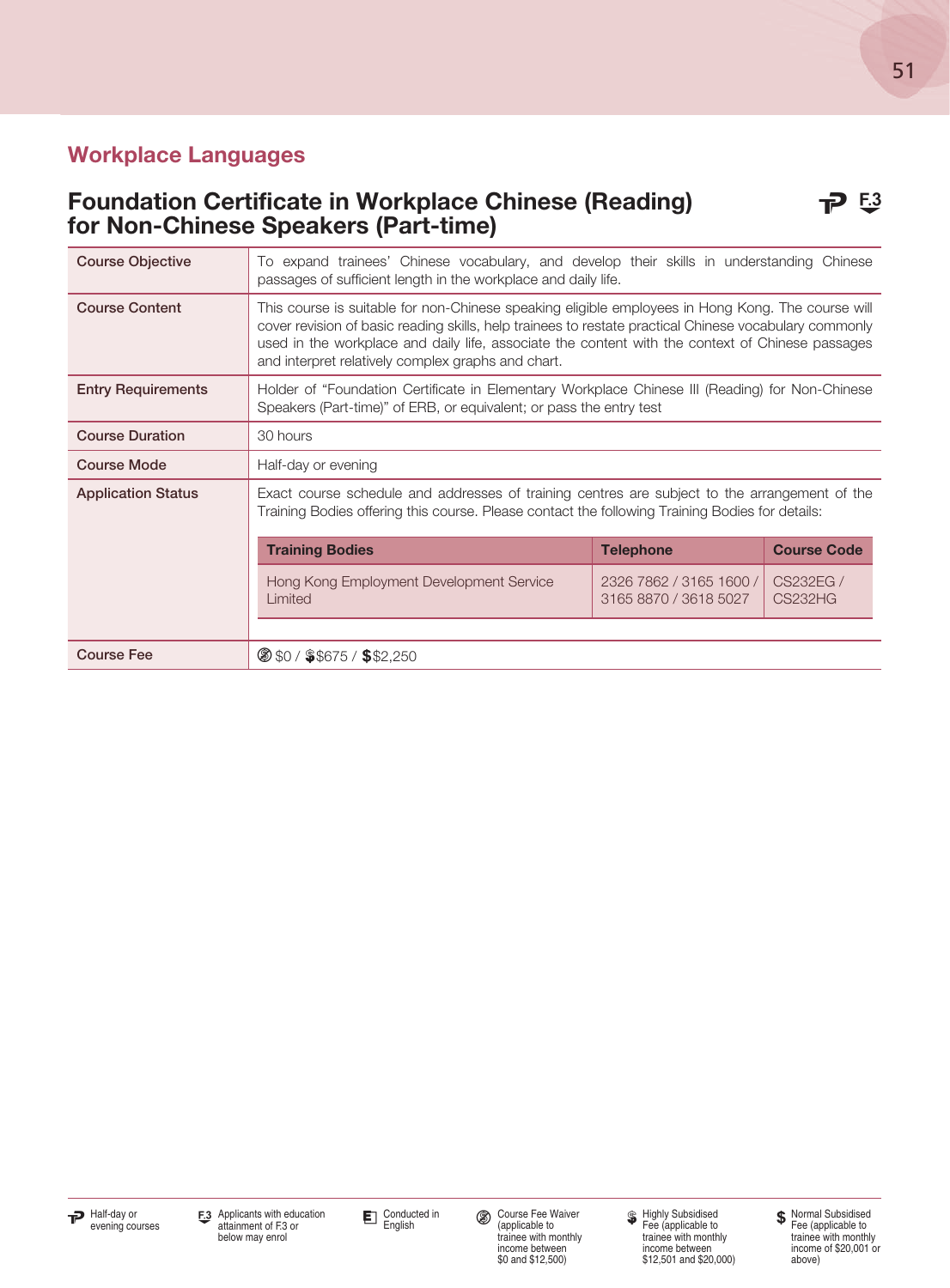#### Personal Attributes

#### Foundation Certificate in Personal Attributes **P 3 E**  $\Box$ (English Medium) (Part-time)

| <b>Course Objective</b>   | To enable trainees to strengthen soft skills, to enhance personal attributes, and secure an<br>employment.                                                                                                                    |                      |                             |  |  |
|---------------------------|-------------------------------------------------------------------------------------------------------------------------------------------------------------------------------------------------------------------------------|----------------------|-----------------------------|--|--|
| <b>Course Content</b>     | This course will be conducted in English. The course will cover self-understanding and<br>management, mindset and emotion management, working culture and skills, communication and<br>interpersonal skills, and team spirit. |                      |                             |  |  |
| <b>Entry Requirements</b> | Possess basic English literacy skills                                                                                                                                                                                         |                      |                             |  |  |
| <b>Course Duration</b>    | 20 hours                                                                                                                                                                                                                      |                      |                             |  |  |
| <b>Course Mode</b>        | Half-day or evening                                                                                                                                                                                                           |                      |                             |  |  |
| <b>Application Status</b> | Exact course schedule and addresses of training centres are subject to the arrangement of the<br>Training Bodies offering this course. Please contact the following Training Bodies for details:                              |                      |                             |  |  |
|                           | <b>Training Bodies</b><br><b>Course Code</b><br><b>Telephone</b>                                                                                                                                                              |                      |                             |  |  |
|                           | New Home Association Limited                                                                                                                                                                                                  | 2815 7001 / 1833 266 | <b>NHOO5EG /</b><br>NH005HG |  |  |
|                           |                                                                                                                                                                                                                               |                      |                             |  |  |
| <b>Course Fee</b>         | $\circ$ \$0 / \$\$375 / \$\$1,250                                                                                                                                                                                             |                      |                             |  |  |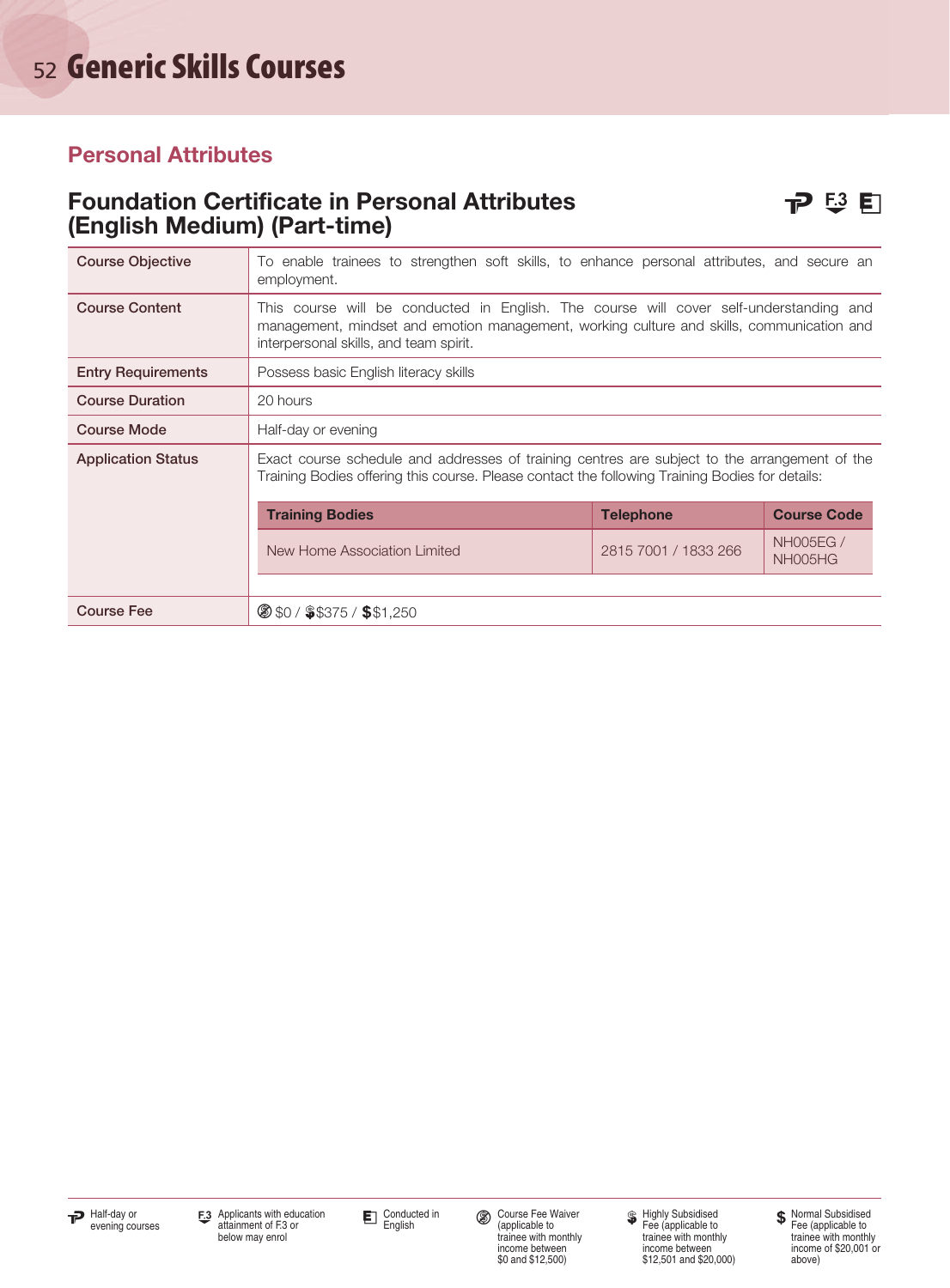#### Personal Attributes

#### Foundation Certificate in Job Search Skills  $\mathbb{P}$  5 E  $\mathbb{F}$ (English Medium) (Part-time)

| <b>Course Objective</b>   | To equip trainees with practical job searching and interviewing skills, and knowledge of basic labour<br>ordinances.                                                                             |                      |                             |  |  |
|---------------------------|--------------------------------------------------------------------------------------------------------------------------------------------------------------------------------------------------|----------------------|-----------------------------|--|--|
| <b>Course Content</b>     | This course will be conducted in English. The course will cover job seeking and interviewing skills,<br>basic relevant ordinances.                                                               |                      |                             |  |  |
| <b>Entry Requirements</b> | Possess basic English literacy skills                                                                                                                                                            |                      |                             |  |  |
| <b>Course Duration</b>    | 12 hours                                                                                                                                                                                         |                      |                             |  |  |
| <b>Course Mode</b>        | Half-day or evening                                                                                                                                                                              |                      |                             |  |  |
| <b>Application Status</b> | Exact course schedule and addresses of training centres are subject to the arrangement of the<br>Training Bodies offering this course. Please contact the following Training Bodies for details: |                      |                             |  |  |
|                           | <b>Training Bodies</b><br><b>Telephone</b><br><b>Course Code</b>                                                                                                                                 |                      |                             |  |  |
|                           | New Home Association Limited                                                                                                                                                                     | 2815 7001 / 1833 266 | <b>NH004EG /</b><br>NH004HG |  |  |
|                           |                                                                                                                                                                                                  |                      |                             |  |  |
| <b>Course Fee</b>         | $\circ$ \$0 / \$\$225 / \$\$750                                                                                                                                                                  |                      |                             |  |  |

Course Fee Waiver (applicable to trainee with monthly income between \$0 and \$12,500)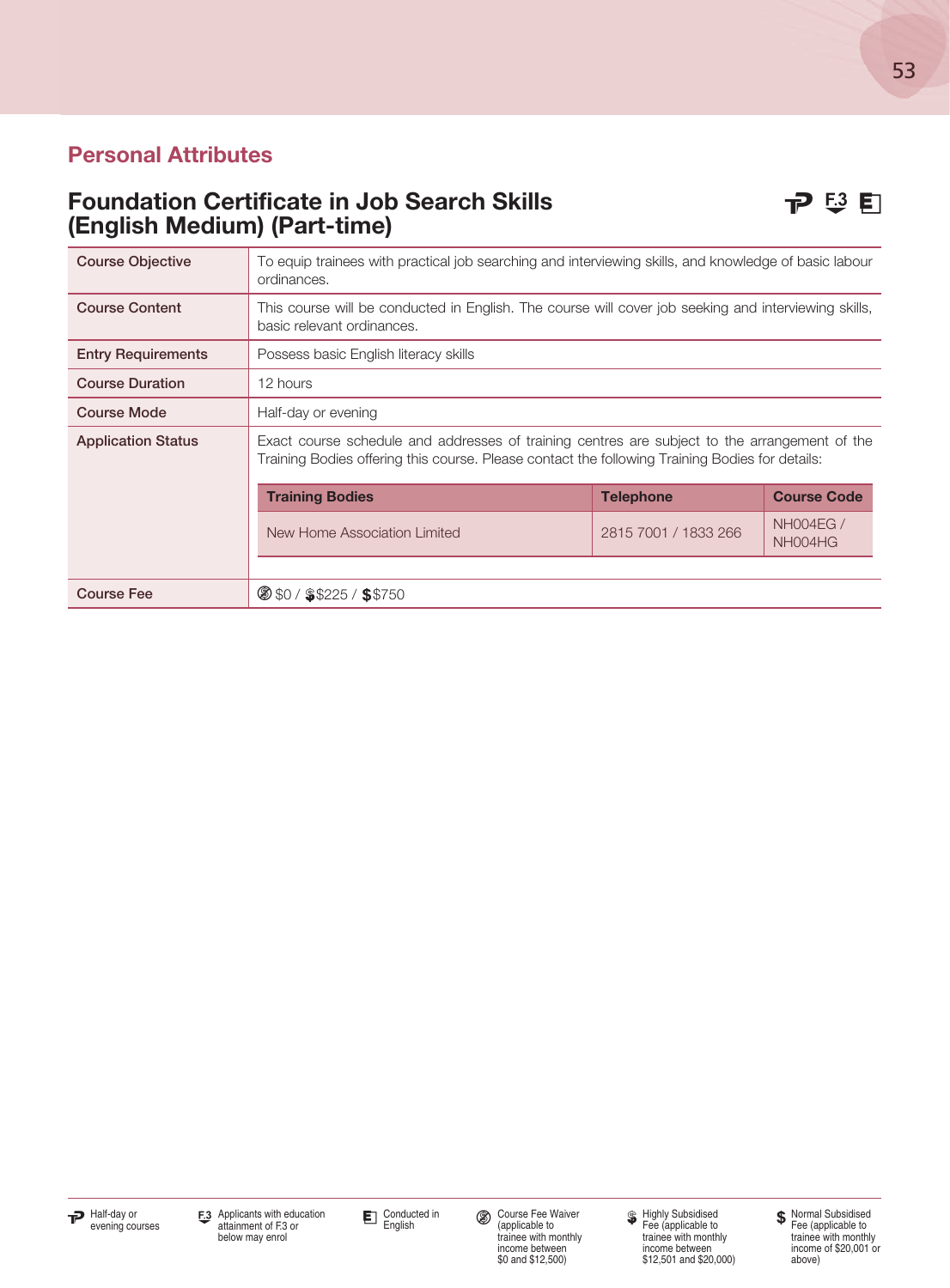#### Personal Attributes

#### Foundation Certificate in Employment Set Sail  $\Box$   $\Box$  E3 E (English Medium) (Part-time)

| <b>Course Objective</b>   | To enable trainees to recognize the community resources, transportation network and the local<br>labor market situation; understand their roles and responsibilities in the family; speak and listen to<br>basic Cantonese for basic / simple general socializing and workplace communication. |                      |                             |  |
|---------------------------|------------------------------------------------------------------------------------------------------------------------------------------------------------------------------------------------------------------------------------------------------------------------------------------------|----------------------|-----------------------------|--|
| <b>Course Content</b>     | This course will be conducted in English. The course will introduce community resources and<br>transportation Network, local labour market, family roles and responsibility and Cantonese for daily<br>life.                                                                                   |                      |                             |  |
| <b>Entry Requirements</b> | Possess basic English literacy skills                                                                                                                                                                                                                                                          |                      |                             |  |
| <b>Course Duration</b>    | 48 hours                                                                                                                                                                                                                                                                                       |                      |                             |  |
| <b>Course Mode</b>        | Half-day or evening                                                                                                                                                                                                                                                                            |                      |                             |  |
| <b>Application Status</b> | Exact course schedule and addresses of training centres are subject to the arrangement of the<br>Training Bodies offering this course. Please contact the following Training Bodies for details:                                                                                               |                      |                             |  |
|                           | <b>Training Bodies</b>                                                                                                                                                                                                                                                                         | <b>Telephone</b>     | <b>Course Code</b>          |  |
|                           | New Home Association Limited                                                                                                                                                                                                                                                                   | 2815 7001 / 1833 266 | <b>NH003EG /</b><br>NH003HG |  |
|                           |                                                                                                                                                                                                                                                                                                |                      |                             |  |
| <b>Course Fee</b>         | $\circ$ \$0 / \$\$675 / \$\$2,250                                                                                                                                                                                                                                                              |                      |                             |  |

Course Fee Waiver (applicable to trainee with monthly income between \$0 and \$12,500)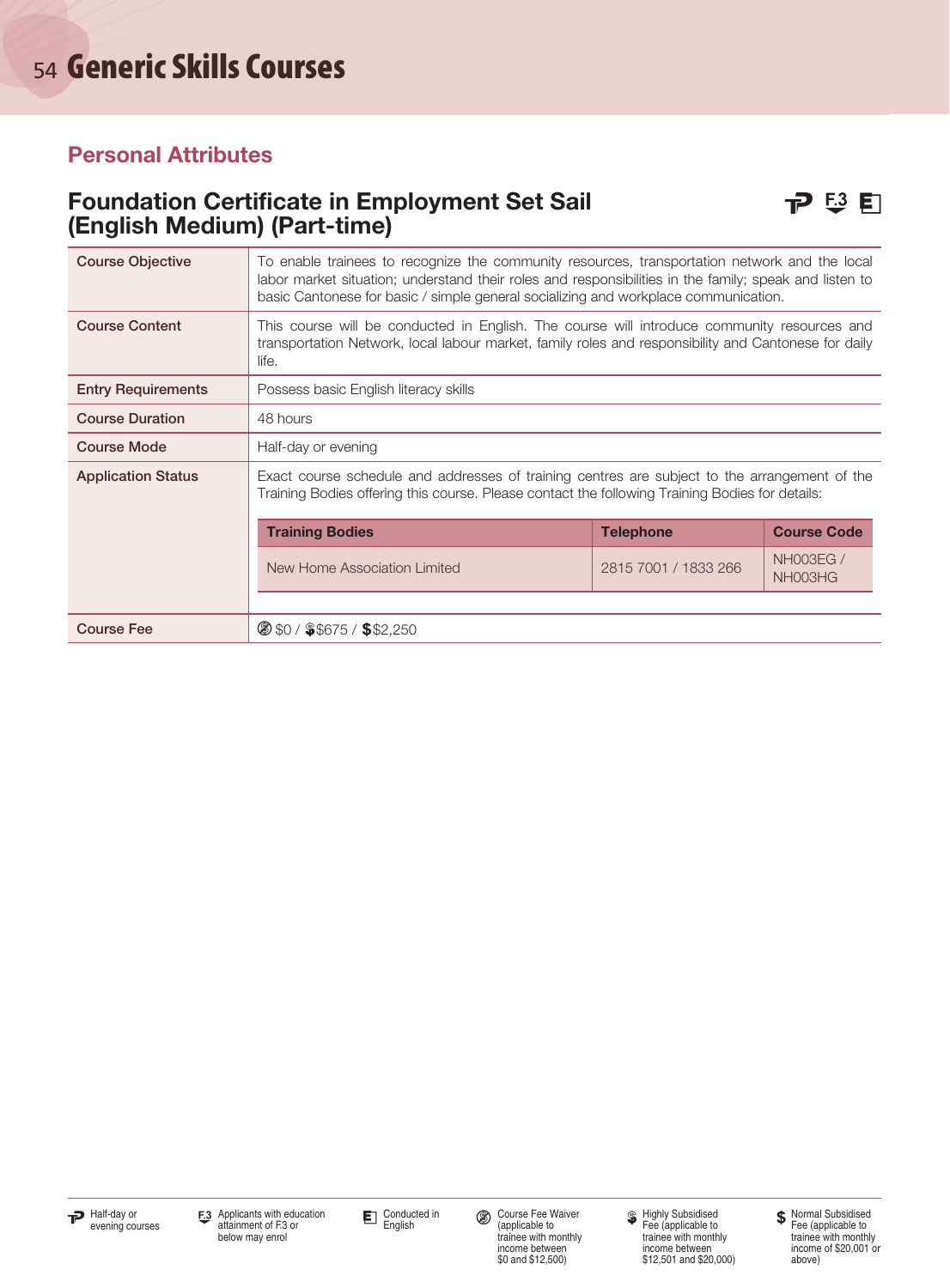### Youth Training Programme

Youth Training Programme targets at non-engaged youth aged between 15 and 24. The courses, which are more suitable for applicants who have attained up to secondary school education, aim to stimulate the youths' desire to learn and study, and motivate them to actively plan their career. A wide variety of courses are offered to cater for their diverse interests. With enhanced self understanding, trainees will be able to unleash their potential for career development or further studies.

### Ethnic Minority Programme **H 6 E 6 E** 6 E



| <b>Course Objective</b>   |                                                                                                                                                                                                                                                | and life skills to enhance their employability and ability to integrate into society.                     |                       | To equip non-engaged youths of ethnic minority groups with career-oriented skills, language skills                                                                                                                                                                                                  |
|---------------------------|------------------------------------------------------------------------------------------------------------------------------------------------------------------------------------------------------------------------------------------------|-----------------------------------------------------------------------------------------------------------|-----------------------|-----------------------------------------------------------------------------------------------------------------------------------------------------------------------------------------------------------------------------------------------------------------------------------------------------|
|                           | <b>Industry</b><br><b>Category</b>                                                                                                                                                                                                             | <b>Course Name</b>                                                                                        | <b>Course</b><br>Code | <b>Content</b>                                                                                                                                                                                                                                                                                      |
|                           | Catering                                                                                                                                                                                                                                       | Foundation<br>Certificate in<br>Western Food and<br><b>Beverage Servicing</b>                             | <b>VT306DS</b>        | Western food services, tableware<br>classification and dining service<br>procedures, English language and<br>communication skills, Chinese language<br>and Cantonese, information technology,<br>life skills and vocational skills                                                                  |
|                           | Catering                                                                                                                                                                                                                                       | Foundation<br>Certificate in<br>Coffee Shop<br>Operations                                                 | <b>VT310DS</b>        | Basic knowledge in cafe operation, basic<br>techniques for making espresso drinks,<br>snack food making, customer services,<br>English language and communication<br>skills, Chinese language and Cantonese,<br>information technology, life skills and<br>vocational skills                        |
|                           | <b>Business</b>                                                                                                                                                                                                                                | Foundation<br>Certificate in<br><b>Business &amp; Office</b><br>Operations                                | <b>VT302DS</b>        | Office practice, business etiquette, word<br>processing, basic accounting and<br>book-keeping, database, import and<br>export customs declaration, English<br>language and communication skills,<br>Chinese language and Cantonese,<br>information technology, life skills and<br>vocational skills |
|                           | Information &<br>Communications<br>Technology                                                                                                                                                                                                  | Foundation<br>Certificate in<br>Electronic &<br><b>Computer Network</b><br>Installation                   | <b>VT311DS</b>        | Electronic and computer assembly,<br>computer and network installation,<br>computer control model assembly and<br>programming, English language and<br>communication skills, Chinese language<br>and Cantonese, information technology,<br>life skills and vocational skills                        |
| <b>Entry Requirements</b> | i.<br>ii.<br>iii.<br>Pass the admission interview.                                                                                                                                                                                             | Non-engaged ethnic minority youths aged between 15 and 24; and<br>Secondary education level or below; and |                       |                                                                                                                                                                                                                                                                                                     |
| <b>Course Duration</b>    | 300 hours                                                                                                                                                                                                                                      |                                                                                                           |                       |                                                                                                                                                                                                                                                                                                     |
| <b>Course Mode</b>        | Full-time                                                                                                                                                                                                                                      |                                                                                                           |                       |                                                                                                                                                                                                                                                                                                     |
| <b>Application Status</b> | Exact course schedule and address of training centre are subject to the arrangement of the Training<br>Body offering this course. Please contact Vocational Training Council (Youth College) by phone at<br>5244 5662 / 3519 1808 for details. |                                                                                                           |                       |                                                                                                                                                                                                                                                                                                     |



Conducted in English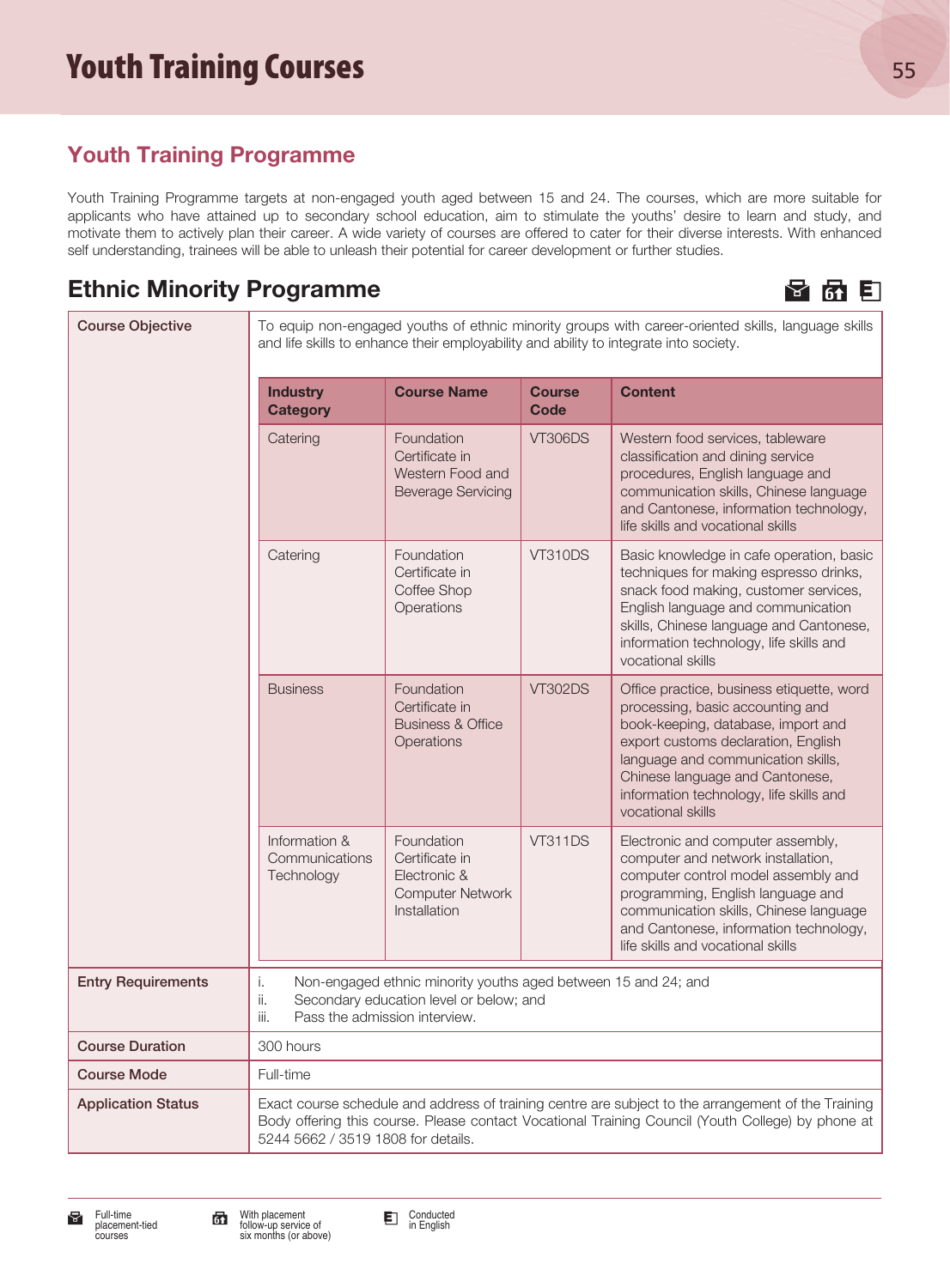# <sup>56</sup> ERB Courses on the Qualifications Register

| <b>Title of Qualification</b>                                                         | <b>Training Body</b>                                                             | <b>Qualifications</b><br><b>Framework</b><br>Level | <b>Registration Validity</b><br><b>Period from</b><br>(DD/MM/YYYY) | Registration<br><b>Validity Period to</b><br>(DD/MM/YYYY) | <b>Qualifications</b><br>Register<br>Registration<br><b>Number</b> |
|---------------------------------------------------------------------------------------|----------------------------------------------------------------------------------|----------------------------------------------------|--------------------------------------------------------------------|-----------------------------------------------------------|--------------------------------------------------------------------|
| <b>Beauty Therapy</b>                                                                 |                                                                                  |                                                    |                                                                    |                                                           |                                                                    |
| Foundation Certificate in Junior Beautician<br>Training (English Medium)              | Baptist Oi Kwan Social Service                                                   | $\mathbf{1}$                                       | 19/05/2020                                                         | 31/03/2023                                                | 20/000354/L1                                                       |
| <b>Business</b>                                                                       |                                                                                  |                                                    |                                                                    |                                                           |                                                                    |
| Foundation Certificate in Human Resources<br><b>Assistant Training</b>                | <b>HKCT Group Limited</b>                                                        | $\overline{2}$                                     | 05/05/2015                                                         | 31/03/2023                                                | 15/001534/L2                                                       |
| Foundation Certificate in Human Resources<br>Assistant Training                       | The Evangelical Lutheran Church of Hongkong                                      | $\overline{2}$                                     | 10/09/2020                                                         | 31/03/2023                                                | 20/000635/L2                                                       |
| Foundation Certificate in Human Resources<br><b>Assistant Training</b>                | Hongkong School of Commerce                                                      | $\overline{c}$                                     | 05/05/2015                                                         | 31/03/2023                                                | 15/001543/12                                                       |
| Foundation Certificate in Human Resources<br><b>Assistant Training</b>                | <b>Christian Action</b>                                                          | $\overline{2}$                                     | 12/04/2019                                                         | 31/03/2023                                                | 19/000509/L2                                                       |
| Foundation Certificate in Human Resources<br><b>Assistant Training</b>                | <b>KCRA Community Education Enhancement</b><br>Center Limited                    | $\overline{2}$                                     | 05/05/2015                                                         | 31/03/2023                                                | 15/001549/L2                                                       |
| Foundation Certificate in Human Resources<br><b>Assistant Training</b>                | Methodist Centre                                                                 | $\overline{2}$                                     | 19/05/2020                                                         | 31/03/2023                                                | 20/000367/L2                                                       |
| Foundation Certificate in Human Resources<br><b>Assistant Training</b>                | School of Continuing and Professional<br>Education, City University of Hong Kong | $\overline{2}$                                     | 05/05/2015                                                         | 31/03/2023                                                | 15/001555/L2                                                       |
| Foundation Certificate in Human Resources<br><b>Assistant Training</b>                | Hong Kong Sheng Kung Hui Lady MacLehose<br>Centre                                | $\overline{2}$                                     | 01/05/2021                                                         | 31/03/2023                                                | 21/000361/L2                                                       |
| Foundation Certificate in Human Resources<br><b>Assistant Training</b>                | Vocational Training Council                                                      | $\mathbf{2}$                                       | 05/05/2015                                                         | 31/03/2023                                                | 15/001559/L2                                                       |
| Foundation Certificate in Human Resources<br>Assistant Training                       | Hong Kong Young Women's Christian<br>Association                                 | $\overline{2}$                                     | 10/06/2015                                                         | 31/03/2023                                                | 15/002683/L2                                                       |
| <b>Catering</b>                                                                       |                                                                                  |                                                    |                                                                    |                                                           |                                                                    |
| Foundation Certificate in Barista Training (English<br>Medium)                        | Yang Memorial Methodist Social Service                                           | $\mathbf{1}$                                       | 05/05/2015                                                         | 04/05/2023                                                | 15/001635/L1                                                       |
| Foundation Certificate in Junior Chef in<br>Western Cuisine Training (English Medium) | <b>Christian Action</b>                                                          | $\mathbf{1}$                                       | 02/12/2020                                                         | 04/05/2023                                                | 20/000763/L1                                                       |
| Foundation Certificate in Junior Chef in<br>Western Cuisine Training (English Medium) | Yang Memorial Methodist Social Service                                           | $\mathbf{1}$                                       | 02/12/2020                                                         | 04/05/2023                                                | 20/000765/L1                                                       |
| Foundation Certificate in Pastry Making (Cake)<br>(English Medium) (Part-time)        | Yang Memorial Methodist Social Service                                           | $\overline{2}$                                     | 01/04/2017                                                         | 04/05/2023                                                | 17/000403/L2                                                       |
| <b>Healthcare Services</b>                                                            |                                                                                  |                                                    |                                                                    |                                                           |                                                                    |
| Foundation Certificate in Care-related Support<br><b>Worker Training</b>              | Hong Kong Association of Gerontology                                             | $\overline{c}$                                     | 05/05/2015                                                         | 31/03/2023                                                | 15/000101/L2                                                       |
| Foundation Certificate in Care-related Support<br>Worker Training                     | Hong Kong Association for Democracy and<br>People's Livelihood                   | $\mathbf{2}$                                       | 09/01/2020                                                         | 31/03/2023                                                | 20/000044/L2                                                       |
| Foundation Certificate in Care-related Support<br><b>Worker Training</b>              | Baptist Oi Kwan Social Service                                                   | $\overline{2}$                                     | 10/06/2015                                                         | 31/03/2023                                                | 15/002407/L2                                                       |
| Foundation Certificate in Care-related Support<br>Worker Training                     | Caritas - Hong Kong                                                              | $\mathbf{2}$                                       | 05/05/2015                                                         | 31/03/2023                                                | 15/000103/L2                                                       |
| Foundation Certificate in Care-related Support<br><b>Worker Training</b>              | College of Nursing, Hong Kong                                                    | $\overline{c}$                                     | 05/05/2015                                                         | 31/03/2023                                                | 15/000105/L2                                                       |
| Foundation Certificate in Care-related Support<br>Worker Training                     | Hong Kong Employment Development Service<br>Limited                              | $\overline{2}$                                     | 05/05/2015                                                         | 31/03/2023                                                | 15/000107/L2                                                       |
| Foundation Certificate in Care-related Support<br><b>Worker Training</b>              | <b>HKCT Group Limited</b>                                                        | $\overline{c}$                                     | 10/06/2019                                                         | 31/03/2023                                                | 19/000901/L2                                                       |
| Foundation Certificate in Care-related Support<br>Worker Training                     | Hong Kong Sheng Kung Hui Welfare Council<br>Limited                              | $\mathbf{2}$                                       | 01/04/2017                                                         | 31/03/2023                                                | 17/000436/L2                                                       |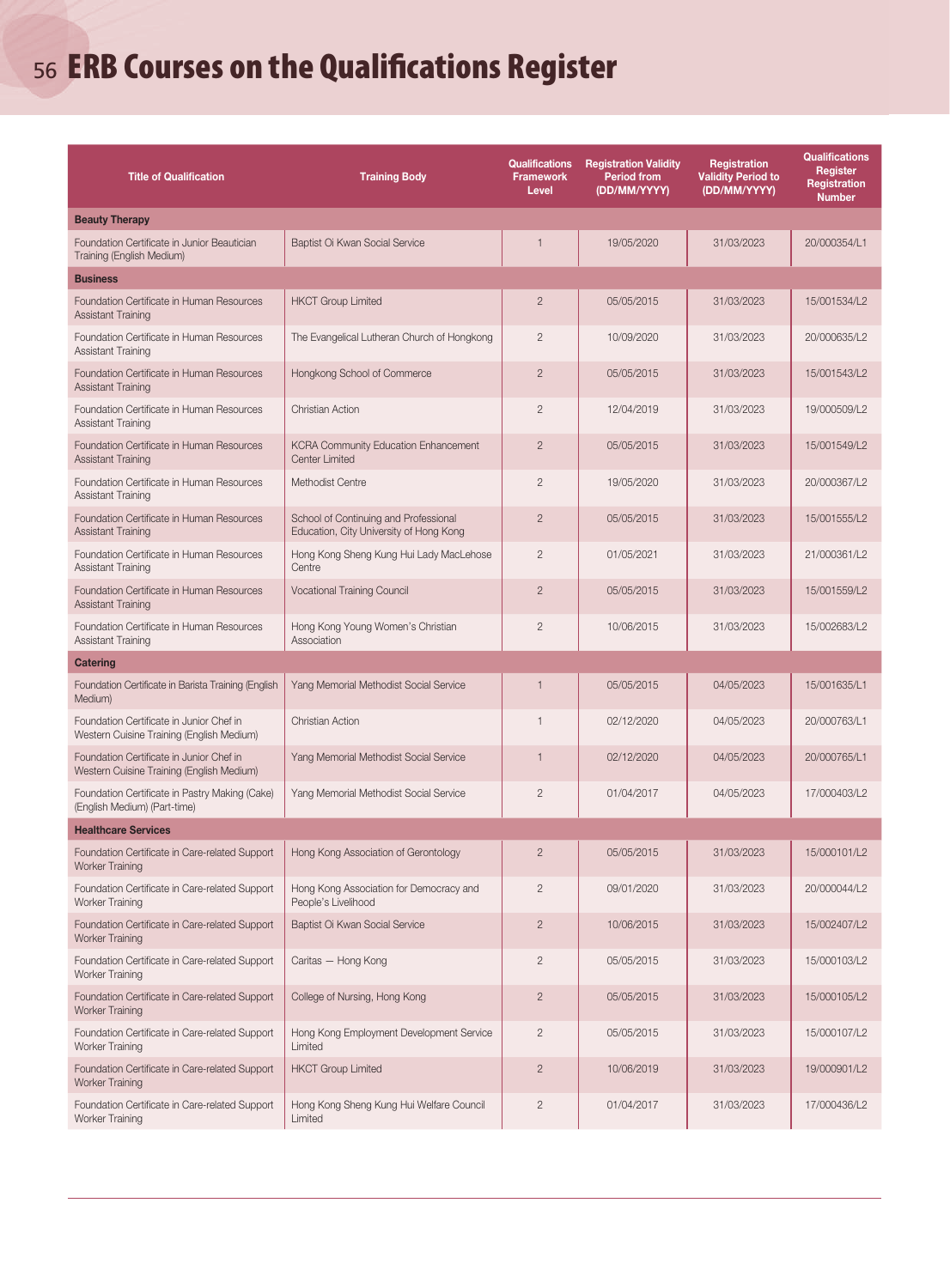| <b>Title of Qualification</b>                                                      | <b>Training Body</b>                                                 | <b>Qualifications</b><br><b>Framework</b><br>Level | <b>Registration Validity</b><br><b>Period from</b><br>(DD/MM/YYYY) | Registration<br><b>Validity Period to</b><br>(DD/MM/YYYY) | <b>Qualifications</b><br><b>Register</b><br>Registration<br><b>Number</b> |
|------------------------------------------------------------------------------------|----------------------------------------------------------------------|----------------------------------------------------|--------------------------------------------------------------------|-----------------------------------------------------------|---------------------------------------------------------------------------|
| Foundation Certificate in Care-related Support<br><b>Worker Training</b>           | The Evangelical Lutheran Church of Hongkong                          | $\overline{2}$                                     | 05/05/2015                                                         | 31/03/2023                                                | 15/000112/L2                                                              |
| Foundation Certificate in Care-related Support<br>Worker Training                  | Hong Kong Federation of Women's Centres                              | $\overline{2}$                                     | 10/06/2015                                                         | 31/03/2023                                                | 15/002459/L2                                                              |
| Foundation Certificate in Care-related Support<br><b>Worker Training</b>           | The Federation of Hong Kong and Kowloon<br><b>Labour Unions</b>      | $\overline{2}$                                     | 10/06/2015                                                         | 31/03/2023                                                | 15/002466/L2                                                              |
| Foundation Certificate in Care-related Support<br>Worker Training                  | The Scout Association of Hong Kong -<br>The Friends of Scouting      | $\overline{2}$                                     | 11/07/2016                                                         | 31/03/2023                                                | 16/000691/L2                                                              |
| Foundation Certificate in Care-related Support<br><b>Worker Training</b>           | The Hong Kong Federation of Trade Unions                             | $\overline{2}$                                     | 05/05/2015                                                         | 31/03/2023                                                | 15/000115/L2                                                              |
| Foundation Certificate in Care-related Support<br>Worker Training                  | S.K.H. Holy Carpenter Church Community<br>Centre                     | $\overline{c}$                                     | 11/07/2016                                                         | 31/03/2023                                                | 16/000701/L2                                                              |
| Foundation Certificate in Care-related Support<br><b>Worker Training</b>           | Haven of Hope Christian Service                                      | $\overline{2}$                                     | 12/08/2015                                                         | 31/03/2023                                                | 15/002773/L2                                                              |
| Foundation Certificate in Care-related Support<br>Worker Training                  | Christian Action                                                     | $\overline{2}$                                     | 10/06/2015                                                         | 31/03/2023                                                | 15/002526/L2                                                              |
| Foundation Certificate in Care-related Support<br><b>Worker Training</b>           | Heung To College of Professional Studies                             | $\overline{2}$                                     | 12/06/2021                                                         | 31/03/2023                                                | 21/000435/L2                                                              |
| Foundation Certificate in Care-related Support<br>Worker Training                  | <b>KCRA Community Education Enhancement</b><br><b>Center Limited</b> | $\overline{2}$                                     | 15/07/2016                                                         | 31/03/2023                                                | 16/000741/L2                                                              |
| Foundation Certificate in Care-related Support<br><b>Worker Training</b>           | Methodist Centre                                                     | $\overline{2}$                                     | 10/06/2015                                                         | 31/03/2023                                                | 15/002552/L2                                                              |
| Foundation Certificate in Care-related Support<br>Worker Training                  | Neighbourhood & Worker's Service Centre                              | $\overline{2}$                                     | 10/06/2015                                                         | 31/03/2023                                                | 15/002627/L2                                                              |
| Foundation Certificate in Care-related Support<br><b>Worker Training</b>           | Hong Kong Red Cross                                                  | $\overline{2}$                                     | 05/05/2015                                                         | 31/03/2023                                                | 15/000119/L2                                                              |
| Foundation Certificate in Care-related Support<br>Worker Training                  | Hong Kong St. John Ambulance                                         | $\overline{c}$                                     | 05/05/2015                                                         | 31/03/2023                                                | 15/000121/L2                                                              |
| Foundation Certificate in Care-related Support<br><b>Worker Training</b>           | St. James' Settlement                                                | $\overline{2}$                                     | 05/05/2015                                                         | 31/03/2023                                                | 15/000123/L2                                                              |
| Foundation Certificate in Care-related Support<br>Worker Training                  | Vocational Training Council                                          | $\mathbf{2}$                                       | 20/04/2018                                                         | 31/03/2023                                                | 18/000384/L2                                                              |
| Foundation Certificate in Care-related Support<br><b>Worker Training</b>           | Yan Oi Tong Limited                                                  | $\overline{2}$                                     | 10/06/2015                                                         | 31/03/2023                                                | 15/002673/L2                                                              |
| Foundation Certificate in Care-related Support<br>Worker Training                  | Hong Kong Young Women's Christian<br>Association                     | $\mathbf{2}$                                       | 10/06/2015                                                         | 31/03/2023                                                | 15/002682/L2                                                              |
| <b>Information &amp; Communications Technology</b>                                 |                                                                      |                                                    |                                                                    |                                                           |                                                                           |
| Certificate in Network Engineering Technician<br>Training                          | <b>HKCT Group Limited</b>                                            | 3                                                  | 05/05/2015                                                         | 04/05/2022                                                | 15/003485/L3                                                              |
| <b>IT Applications</b>                                                             |                                                                      |                                                    |                                                                    |                                                           |                                                                           |
| Foundation Certificate in Spreadsheet<br>Processing I (English Medium) (Part-time) | <b>Christian Action</b>                                              | $\mathbf{1}$                                       | 05/05/2015                                                         | 31/03/2023                                                | 15/001337/L1                                                              |
| Foundation Certificate in Spreadsheet<br>Processing I (English Medium) (Part-time) | Hong Kong Institute of Technology                                    | $\mathbf{1}$                                       | 01/04/2019                                                         | 31/03/2023                                                | 19/000079/L1                                                              |
| Foundation Certificate in Word Processing I<br>(English Medium) (Part-time)        | <b>Christian Action</b>                                              | $\mathbf{1}$                                       | 05/05/2015                                                         | 04/05/2022                                                | 15/003176/L1                                                              |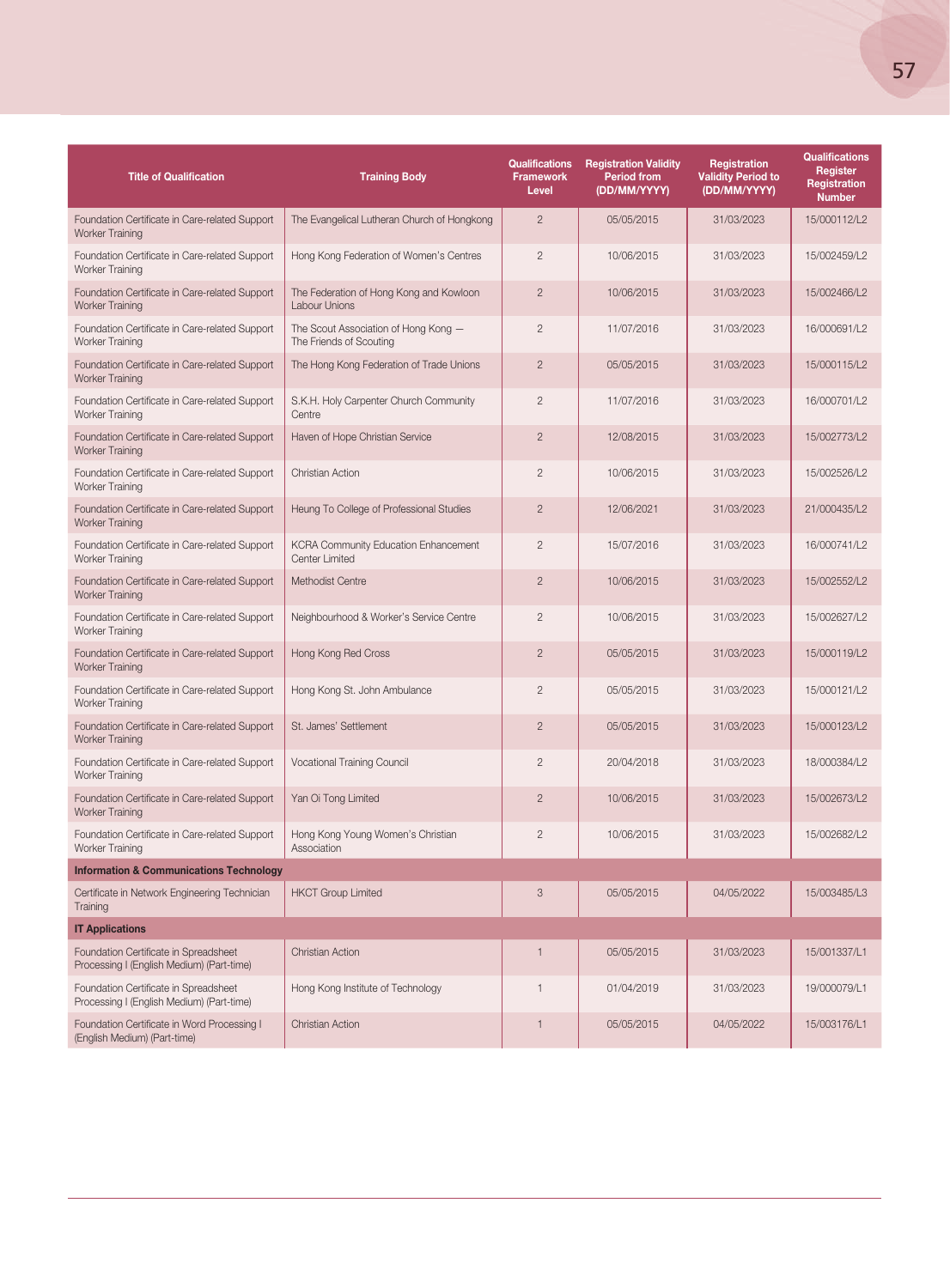# <sup>58</sup> ERB Courses on the Qualifications Register

| <b>Title of Qualification</b>                                                 | <b>Training Body</b>                                                                                         | <b>Qualifications</b><br><b>Framework</b><br>Level | <b>Registration Validity</b><br><b>Period from</b><br>(DD/MM/YYYY) | Registration<br><b>Validity Period to</b><br>(DD/MM/YYYY) | Qualifications<br>Register<br><b>Registration</b><br><b>Number</b> |
|-------------------------------------------------------------------------------|--------------------------------------------------------------------------------------------------------------|----------------------------------------------------|--------------------------------------------------------------------|-----------------------------------------------------------|--------------------------------------------------------------------|
| <b>Personal Attributes</b>                                                    |                                                                                                              |                                                    |                                                                    |                                                           |                                                                    |
| Foundation Certificate in Job Search Skills<br>(English Medium) (Part-time)   | Hong Kong Sheng Kung Hui Welfare Council<br>Limited                                                          | $\mathbf{1}$                                       | 12/04/2019                                                         | 31/03/2023                                                | 19/000547/L1                                                       |
| Foundation Certificate in Job Search Skills<br>(English Medium) (Part-time)   | New Home Association Limited                                                                                 | $\mathbf{1}$                                       | 19/05/2015                                                         | 31/03/2023                                                | 15/002164/L1                                                       |
| Foundation Certificate in Job Search Skills<br>(English Medium) (Part-time)   | Hong Kong Sheng Kung Hui Lady MacLehose<br>Centre                                                            | $\mathbf{1}$                                       | 12/04/2019                                                         | 31/03/2023                                                | 19/000611/L1                                                       |
| Foundation Certificate in Personal Attributes<br>(English Medium) (Part-time) | New Home Association Limited                                                                                 | $\mathbf{1}$                                       | 19/05/2015                                                         | 31/03/2023                                                | 15/002165/L1                                                       |
| Foundation Certificate in Personal Attributes<br>(English Medium) (Part-time) | Hong Kong Sheng Kung Hui Lady MacLehose<br>Centre                                                            | $\overline{1}$                                     | 12/04/2019                                                         | 31/03/2023                                                | 19/000612/L1                                                       |
| <b>Property Management &amp; Security</b>                                     |                                                                                                              |                                                    |                                                                    |                                                           |                                                                    |
| Foundation Certificate in Advanced Security &<br>Property Management          | Hong Kong Association for Democracy and<br>People's Livelihood                                               | $\mathbf{1}$                                       | 20/04/2018                                                         | 04/05/2022                                                | 18/000315/L1                                                       |
| Foundation Certificate in Advanced Security &<br>Property Management          | Baptist Oi Kwan Social Service                                                                               | $\mathbf{1}$                                       | 12/04/2019                                                         | 04/05/2022                                                | 19/000530/L1                                                       |
| Foundation Certificate in Advanced Security &<br>Property Management          | Caritas - Hong Kong                                                                                          | $\mathbf{1}$                                       | 05/05/2015                                                         | 04/05/2022                                                | 15/001101/L1                                                       |
| Foundation Certificate in Advanced Security &<br><b>Property Management</b>   | Hong Kong Employment Development Service<br>Limited                                                          | $\mathbf{1}$                                       | 05/05/2015                                                         | 04/05/2022                                                | 15/001103/L1                                                       |
| Foundation Certificate in Advanced Security &<br><b>Property Management</b>   | <b>HKCT Group Limited</b>                                                                                    | $\mathbf{1}$                                       | 05/05/2015                                                         | 04/05/2022                                                | 15/001107/L1                                                       |
| Foundation Certificate in Advanced Security &<br><b>Property Management</b>   | Hong Kong Sheng Kung Hui Welfare Council<br>Limited                                                          | $\mathbf{1}$                                       | 11/07/2016                                                         | 04/05/2022                                                | 16/000686/L1                                                       |
| Foundation Certificate in Advanced Security &<br><b>Property Management</b>   | The Evangelical Lutheran Church of Hongkong                                                                  | $\mathbf{1}$                                       | 05/05/2015                                                         | 04/05/2022                                                | 15/001113/L1                                                       |
| Foundation Certificate in Advanced Security &<br>Property Management          | The Federation of Hong Kong and Kowloon<br>Labour Unions                                                     | $\mathbf{1}$                                       | 16/07/2020                                                         | 04/05/2022                                                | 20/000512/L1                                                       |
| Foundation Certificate in Advanced Security &<br>Property Management          | The Hong Kong Federation of Trade Unions                                                                     | $\mathbf{1}$                                       | 11/07/2016                                                         | 04/05/2022                                                | 16/000694/L1                                                       |
| Foundation Certificate in Advanced Security &<br><b>Property Management</b>   | S.K.H. Holy Carpenter Church Community<br>Centre                                                             | $\mathbf{1}$                                       | 05/05/2015                                                         | 04/05/2022                                                | 15/001119/L1                                                       |
| Foundation Certificate in Advanced Security &<br>Property Management          | Hongkong School of Commerce                                                                                  | 1                                                  | 20/04/2018                                                         | 04/05/2022                                                | 18/000343/L1                                                       |
| Foundation Certificate in Advanced Security &<br>Property Management          | <b>Christian Action</b>                                                                                      | $\mathbf{1}$                                       | 05/05/2015                                                         | 04/05/2022                                                | 15/001121/L1                                                       |
| Foundation Certificate in Advanced Security &<br>Property Management          | Heung To College of Professional Studies                                                                     | 1                                                  | 05/05/2015                                                         | 04/05/2022                                                | 15/001123/L1                                                       |
| Foundation Certificate in Advanced Security &<br>Property Management          | <b>KCRA Community Education Enhancement</b><br>Center Limited                                                | $\mathbf{1}$                                       | 05/05/2015                                                         | 04/05/2022                                                | 15/001126/L1                                                       |
| Foundation Certificate in Advanced Security &<br>Property Management          | Youth Centre of The True Word Lutheran<br>Church operated by The True Word Lutheran<br><b>Church Limited</b> | $\overline{1}$                                     | 02/06/2021                                                         | 04/05/2022                                                | 21/000405/L1                                                       |
| Foundation Certificate in Advanced Security &<br>Property Management          | Methodist Centre                                                                                             | $\mathbf{1}$                                       | 05/05/2015                                                         | 04/05/2022                                                | 15/001129/L1                                                       |
| Foundation Certificate in Advanced Security &<br>Property Management          | New Territories Association Retraining Centre<br>Limited                                                     | $\mathbf{1}$                                       | 05/05/2015                                                         | 04/05/2022                                                | 15/001132/L1                                                       |
| Foundation Certificate in Advanced Security &<br>Property Management          | Neighbourhood & Worker's Service Centre                                                                      | $\mathbf{1}$                                       | 05/05/2015                                                         | 04/05/2022                                                | 15/001134/L1                                                       |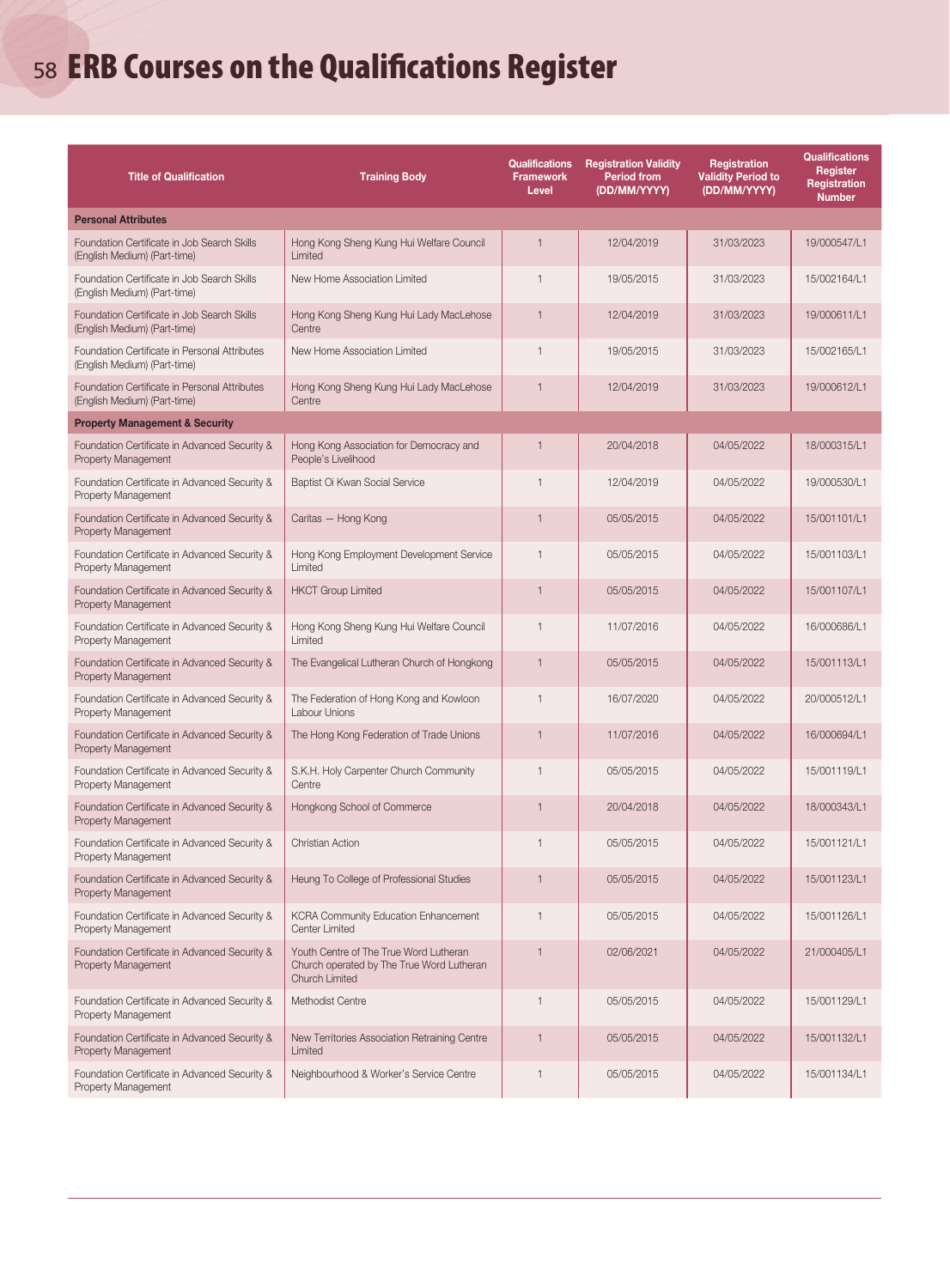| <b>Title of Qualification</b>                                                                                                          | <b>Training Body</b>                                  | <b>Qualifications</b><br><b>Framework</b><br>Level | <b>Registration Validity</b><br><b>Period from</b><br>(DD/MM/YYYY) | Registration<br><b>Validity Period to</b><br>(DD/MM/YYYY) | <b>Qualifications</b><br>Register<br><b>Registration</b><br><b>Number</b> |
|----------------------------------------------------------------------------------------------------------------------------------------|-------------------------------------------------------|----------------------------------------------------|--------------------------------------------------------------------|-----------------------------------------------------------|---------------------------------------------------------------------------|
| Foundation Certificate in Advanced Security &<br>Property Management                                                                   | <b>Vocational Training Council</b>                    | $\mathbf{1}$                                       | 03/06/2015                                                         | 04/05/2022                                                | 15/002273/L1                                                              |
| Foundation Certificate in Advanced Security &<br>Property Management                                                                   | The Young Men's Christian Association of<br>Hong Kong | $\mathbf{1}$                                       | 05/05/2015                                                         | 04/05/2022                                                | 15/001139/L1                                                              |
| Foundation Certificate in Advanced Security &<br>Property Management                                                                   | Yan Oi Tong Limited                                   | $\mathbf{1}$                                       | 20/04/2018                                                         | 04/05/2022                                                | 18/000394/L1                                                              |
| Foundation Certificate in Advanced Security &<br>Property Management                                                                   | Hong Kong Young Women's Christian<br>Association      | $\mathbf{1}$                                       | 05/05/2015                                                         | 04/05/2022                                                | 15/001142/L1                                                              |
| Foundation Certificate in Quality Assurance<br>System for the Recognition Scheme of Security<br>Training (English Medium) (Part-time)* | Baptist Oi Kwan Social Service                        | 1                                                  | 15/05/2021                                                         | 31/03/2023                                                | 21/000375/L1                                                              |
| Foundation Certificate in Quality Assurance<br>System for the Recognition Scheme of Security<br>Training (English Medium) (Part-time)* | <b>Christian Action</b>                               | $\mathbf{1}$                                       | 12/04/2019                                                         | 31/03/2023                                                | 19/000516/L1                                                              |
| <b>Social Services</b>                                                                                                                 |                                                       |                                                    |                                                                    |                                                           |                                                                           |
| Foundation Certificate in Community Interpreter<br>Training (English and Urdu)                                                         | <b>Christian Action</b>                               | $\overline{2}$                                     | 05/05/2015                                                         | 31/03/2023                                                | 15/000324/L2                                                              |
| <b>Workplace Languages</b>                                                                                                             |                                                       |                                                    |                                                                    |                                                           |                                                                           |
| Foundation Certificate in Elementary Workplace<br>Chinese I for Non-Chinese Speakers (Part-time)                                       | Baptist Oi Kwan Social Service                        | $\mathbf{1}$                                       | 01/06/2020                                                         | 31/03/2023                                                | 20/000299/L1                                                              |
| Foundation Certificate in Elementary Workplace<br>Chinese I for Non-Chinese Speakers (Part-time)                                       | Hong Kong Employment Development Service<br>Limited   | $\mathbf{1}$                                       | 01/06/2020                                                         | 31/03/2023                                                | 20/000301/L1                                                              |
| Foundation Certificate in Elementary Workplace<br>Chinese II for Non-Chinese Speakers (Part-time)                                      | Baptist Oi Kwan Social Service                        | $\mathbf{1}$                                       | 01/06/2020                                                         | 31/03/2023                                                | 20/000300/L1                                                              |
| Foundation Certificate in Elementary Workplace<br>Chinese II for Non-Chinese Speakers (Part-time)                                      | Hong Kong Employment Development Service<br>Limited   | $\mathbf{1}$                                       | 01/06/2020                                                         | 31/03/2023                                                | 20/000302/L1                                                              |
| Foundation Certificate in Vocational Cantonese<br>I for Non-Chinese Speakers (Part-time)                                               | Hong Kong Employment Development Service<br>Limited   | $\mathbf{1}$                                       | 01/05/2018                                                         | 30/04/2022                                                | 18/000125/L1                                                              |
| Foundation Certificate in Vocational Cantonese<br>I for Non-Chinese Speakers (Part-time)                                               | Hong Kong Sheng Kung Hui Welfare Council<br>Limited   | $\mathbf{1}$                                       | 22/04/2021                                                         | 30/04/2022                                                | 21/000306/L1                                                              |
| Foundation Certificate in Vocational Cantonese<br>I for Non-Chinese Speakers (Part-time)                                               | <b>Christian Action</b>                               | $\mathbf{1}$                                       | 01/05/2018                                                         | 30/04/2022                                                | 18/000131/L1                                                              |
| Foundation Certificate in Vocational Cantonese<br>I for Non-Chinese Speakers (Part-time)                                               | New Home Association Limited                          | $\mathbf{1}$                                       | 23/09/2020                                                         | 30/04/2022                                                | 20/000643/L1                                                              |
| Foundation Certificate in Vocational Cantonese<br>II (Discussion) for Non-Chinese Speakers<br>(Part-time)                              | Hong Kong Employment Development Service<br>Limited   | $\mathbf{1}$                                       | 01/05/2018                                                         | 30/04/2022                                                | 18/000128/L1                                                              |
| Foundation Certificate in Vocational Cantonese<br>II (Discussion) for Non-Chinese Speakers<br>(Part-time)                              | <b>Christian Action</b>                               | $\mathbf{1}$                                       | 12/04/2019                                                         | 30/04/2022                                                | 19/000515/L1                                                              |
| Foundation Certificate in Vocational Cantonese<br>II (Discussion) for Non-Chinese Speakers<br>(Part-time)                              | Hong Kong Institute of Technology                     | $\mathbf{1}$                                       | 20/04/2018                                                         | 30/04/2022                                                | 18/000357/L1                                                              |
| Foundation Certificate in Vocational Cantonese<br>II (Social Life) for Non-Chinese Speakers<br>(Part-time)                             | Hong Kong Employment Development Service<br>Limited   | $\mathbf{1}$                                       | 01/05/2018                                                         | 30/04/2022                                                | 18/000126/L1                                                              |
| Foundation Certificate in Vocational Cantonese<br>II (Social Life) for Non-Chinese Speakers<br>(Part-time)                             | Hong Kong Sheng Kung Hui Welfare Council<br>Limited   | 1                                                  | 22/04/2021                                                         | 30/04/2022                                                | 21/000307/L1                                                              |
| Foundation Certificate in Vocational Cantonese<br>II (Social Life) for Non-Chinese Speakers<br>(Part-time)                             | <b>Christian Action</b>                               | $\mathbf{1}$                                       | 12/04/2019                                                         | 30/04/2022                                                | 19/000513/L1                                                              |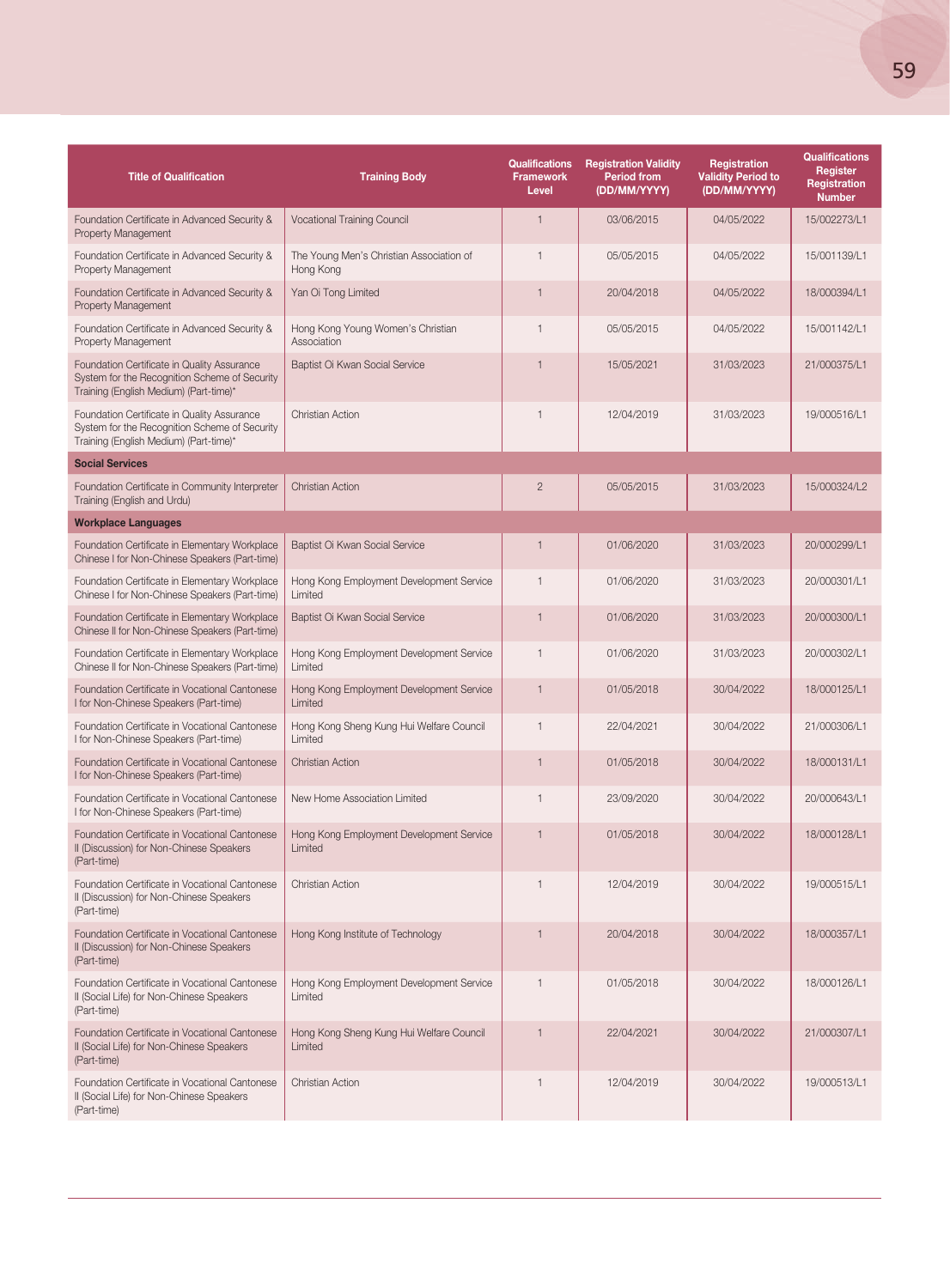# <sup>60</sup> ERB Courses on the Qualifications Register

| <b>Title of Qualification</b>                                                                                       | <b>Training Body</b>                                | <b>Qualifications</b><br><b>Framework</b><br>Level | <b>Registration Validity</b><br><b>Period from</b><br>(DD/MM/YYYY) | <b>Registration</b><br><b>Validity Period to</b><br>(DD/MM/YYYY) | <b>Qualifications</b><br>Register<br><b>Registration</b><br><b>Number</b> |  |
|---------------------------------------------------------------------------------------------------------------------|-----------------------------------------------------|----------------------------------------------------|--------------------------------------------------------------------|------------------------------------------------------------------|---------------------------------------------------------------------------|--|
| Foundation Certificate in Vocational Cantonese<br>II (Social Life) for Non-Chinese Speakers<br>(Part-time)          | Hong Kong Institute of Technology                   |                                                    | 20/04/2018                                                         | 30/04/2022                                                       | 18/000356/L1                                                              |  |
| Foundation Certificate in Vocational Cantonese<br>II (Workplace) for Non-Chinese Speakers<br>(Part-time)            | Hong Kong Employment Development Service<br>Limited |                                                    | 01/05/2018                                                         | 30/04/2022                                                       | 18/000127/L1                                                              |  |
| Foundation Certificate in Vocational Cantonese<br>II (Workplace) for Non-Chinese Speakers<br>(Part-time)            | <b>Christian Action</b>                             |                                                    | 12/04/2019                                                         | 30/04/2022                                                       | 19/000514/L1                                                              |  |
| <b>Youth Training Programme</b>                                                                                     |                                                     |                                                    |                                                                    |                                                                  |                                                                           |  |
| Foundation Certificate in Business & Office<br>Operations - Youth Training Programme (Ethnic<br>Minority Programme) | <b>Vocational Training Council</b>                  |                                                    | 05/05/2015                                                         | 31/03/2023                                                       | 15/001560/L1                                                              |  |

\* SCS-based Courses: SCS-based courses refer to education and training programmes that adopt the Specifications of Competency Standards formulated by various Industry Training Advisory Committees under the Qualifications Framework as the main basis for curriculum design.

Remarks: The above information was updated as at 31 December 2021.